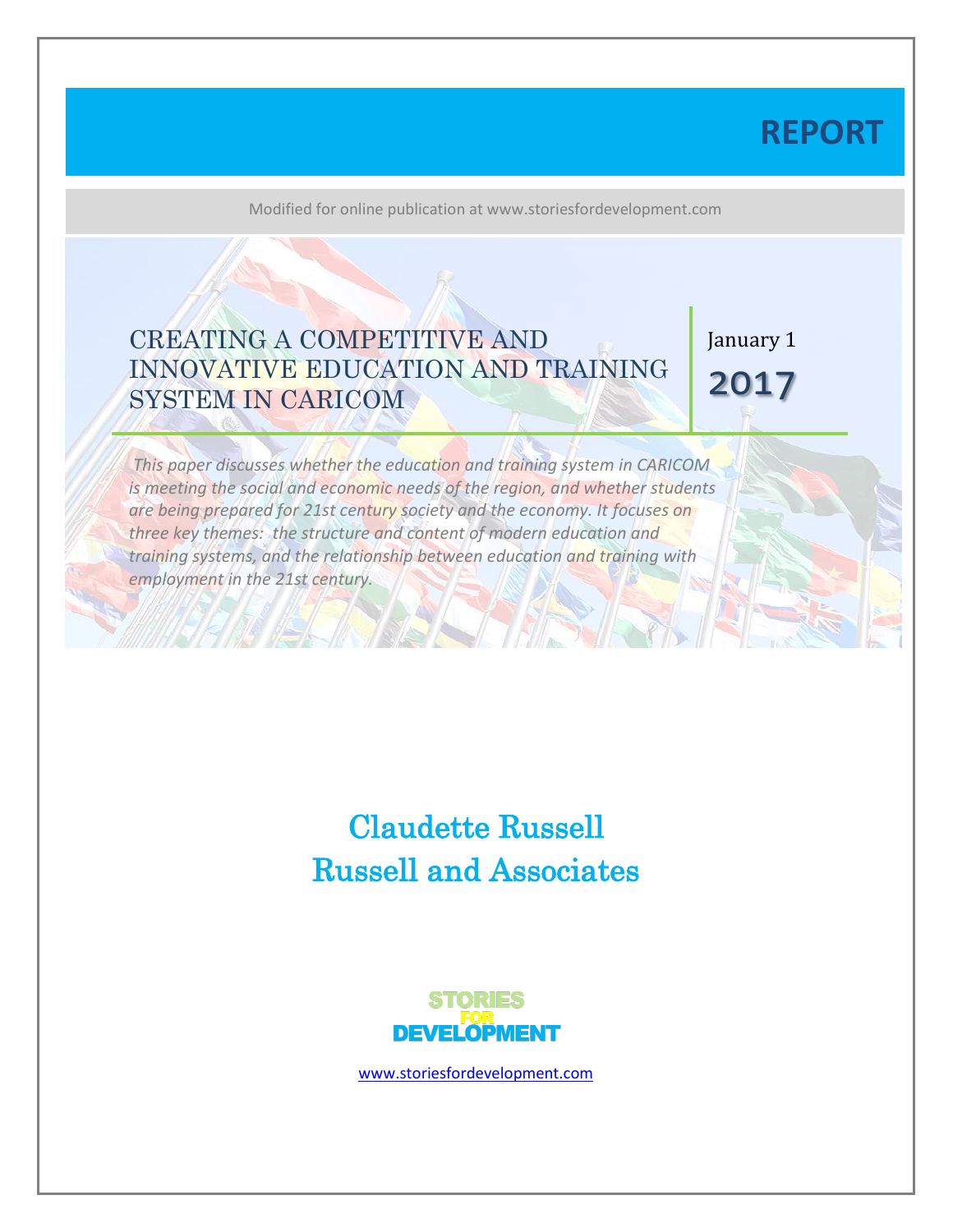## **Acknowledgements**

This paper was initially prepared for the CARICOM Secretariat, with funding from the Caribbean Development Bank, to contribute to discussions on the future of education and training in CARICOM. Patricia McPherson, Deputy Programme Manager, Human Resource Development provided support and leadership, and the opportunity to contribute to the work under way by the Secretariat to shape a Regional Education and Human Resource Development 2030 Strategy and Action Plan.

Appreciation is acknowledged for Dr. Nancy George in her role as Education Specialist for the project, and the important role she played to draft the Human Resource Strategy for the region. Her professionalism and dedication to education in the region contributed to the development of this paper.

I also appreciated the opportunity to work with Dr. Paula Daley-Morris and Dr. Glenford Howe, coresearchers and authors of companion papers, who demonstrated in our discussions their commitment and enthusiasm to education and training in the region.

Claudette Russell Independent Education Consultant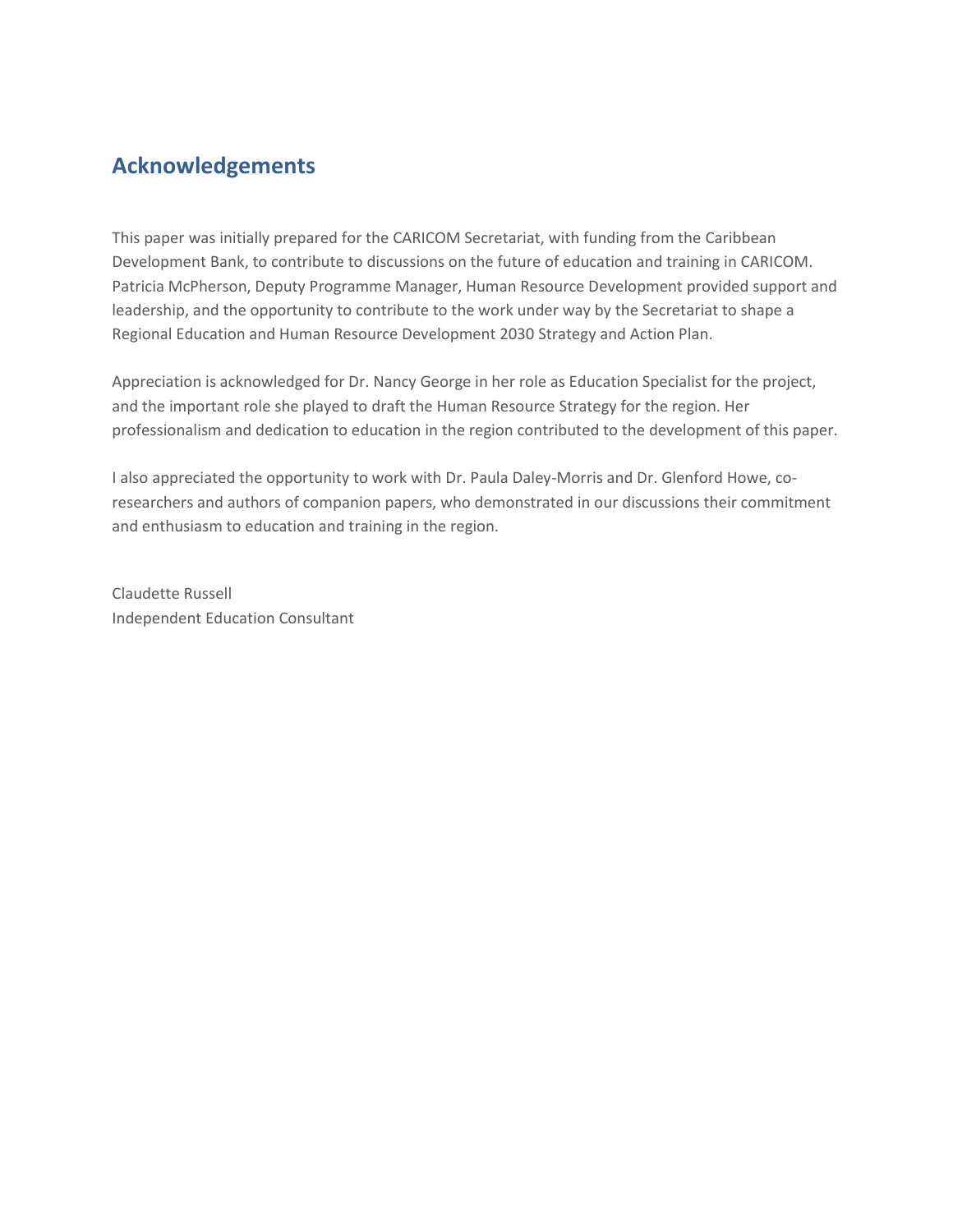# **Key acronyms**

| Adolescent Development Programme                                    |
|---------------------------------------------------------------------|
| Caribbean Association of National Training Authorities/Agencies     |
| <b>CARICOM</b> Caribbean Community                                  |
| <b>CARICOM Commission on Youth Development</b>                      |
| Caribbean Certificate of Secondary Level Competence                 |
| Caribbean Development Bank                                          |
| <b>CARICOM-Education for Employment</b>                             |
| Caribbean Secondary Education Certificate                           |
| Caribbean Single Market Economy                                     |
| Caribbean Vocational Qualification                                  |
| <b>Caribbean Examinations Council</b>                               |
| Department of Foreign Affairs and Trade Development (Canada)        |
| <b>Education For All</b>                                            |
| European Union                                                      |
| Grenada Council for Technical and Vocational Education and Training |
| <b>Gross Domestic Product</b>                                       |
| International Labour Organization                                   |
| Labour Market Information                                           |
| <b>Net Enrolment Ratio</b>                                          |
| <b>National Training Agency</b>                                     |
| Non-governmental organisations                                      |
| National Skills Development Centre                                  |
| <b>National Vocational Qualification</b>                            |
| Organisation for Economic Cooperation and Development               |
| Organisation of Eastern Caribbean States                            |
| Service Volunteered for All                                         |
| <b>Technical Vocational and Education Training</b>                  |
| United States Agency for International Development                  |
| Youth Training and Employment Partnership Programme                 |
| University of the West Indies                                       |
| World Economic Forum                                                |
|                                                                     |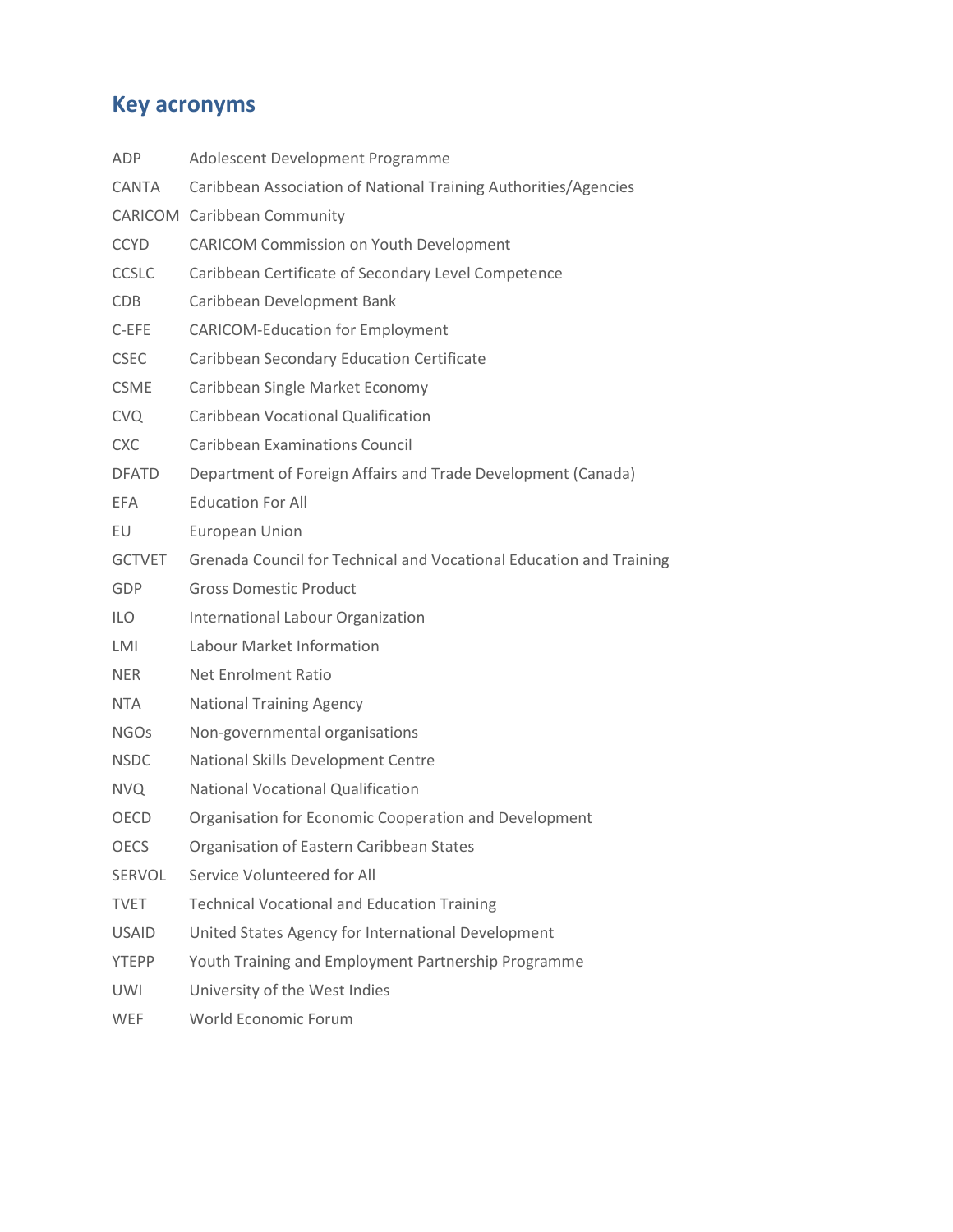## **Table of Contents**

Key Acronym

Acknowledgements

|    | <b>Executive Summary</b>                                                                                                                                                                                                                                                                                                                                                                                                                                                                                                                                                                             |                                       |
|----|------------------------------------------------------------------------------------------------------------------------------------------------------------------------------------------------------------------------------------------------------------------------------------------------------------------------------------------------------------------------------------------------------------------------------------------------------------------------------------------------------------------------------------------------------------------------------------------------------|---------------------------------------|
| А. | <b>INTRODUCTION</b>                                                                                                                                                                                                                                                                                                                                                                                                                                                                                                                                                                                  | $\mathbf{1}$                          |
| В. | <b>BACKGROUND AND CONTEXT</b><br>B.1. Factors influencing education and training systems<br>B.2. Brief overview of the CARICOM's education and training ecosystem                                                                                                                                                                                                                                                                                                                                                                                                                                    | $\overline{2}$<br>3<br>$\overline{4}$ |
| C. | ANALYSIS AND MAIN FINDINGS<br>C.1. Structure of modern, competitive education and training systems<br>C.1.1. Objectives of the system<br>C.1.2. Characteristics of the system<br>C.1.3. Structural elements<br>C.2. Content of modern and competitive education and training systems<br>C.3. Moving from education to employment<br>C.3.1. Building skills - For the 21st century<br>C.3.2. Finding employment – Mechanisms that connect education and employment<br>C.3.3. Finding Employment - Interventions, promising practices, what doesn't work<br>C.4. Emerging sectors - Jobs of the future | 8<br>8<br>13<br>17                    |
| D. | RECOMMENDATIONS FOR MOVING FORWARD                                                                                                                                                                                                                                                                                                                                                                                                                                                                                                                                                                   | 27                                    |
|    |                                                                                                                                                                                                                                                                                                                                                                                                                                                                                                                                                                                                      |                                       |

Annex A: Research matrix

Annex B: Brief description of selected education and training interventions across CARICOM

Bibliography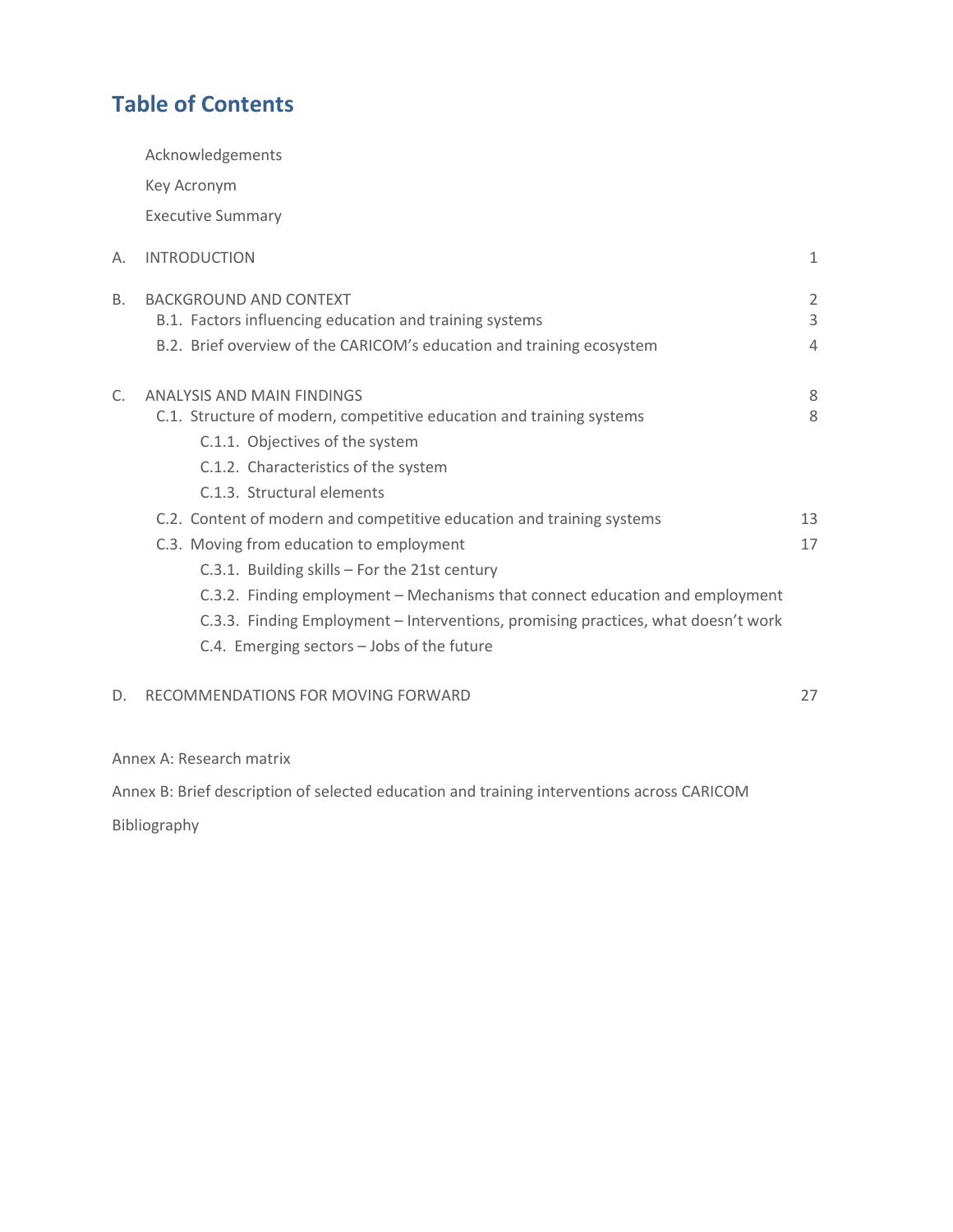## **Executive Summary**

Improving education is the cornerstone for improving lifelong opportunities for individuals, and an important policy instrument used to increase innovation and competitiveness. In modern economies, governments and industry need an education and training system that produces graduates with the skills needed to grow the local economy and to compete around the world.

This paper discusses whether the education and training systems in CARICOM is meeting the social and economic needs of the region, and whether students are being prepared for 21st century society and the economy. It looks in detail at three themes: the structure and content of modern education and training systems, and the relationship between education and training with employment in the 21st century.

While CARICOM has made good progress in ensuring that the objectives and characteristics of its education and training system align with 21<sup>st</sup> century practices, considerable work is needed to improve the structural elements of the systems as they relate to creative financing, modern governance and accountability, quality instructors/teachers, modern learning/training facilities, and functional labour markets. In fact, the region urgently needs to make improvements to its labour laws and regulations, and labour market policies and practices to facilitate the creation of sufficient and decent jobs that pay competitive wages.

Related to the content of the system, most Member States, with the exception of Dominica, Monserrat, and Suriname, have education- or training-specific policies and strategies that articulate a reasonably well thought out policy direction for their education sectors. Despite these policies, however, there has been slow progress in improving outcomes consistently across the region. Recognising that it can take decades to see concrete changes, the challenges faced by the region seem to lie with disciplined implementation steps and action plans rather than the existence of policies and strategies themselves.

One of the main policy and implementation challenges facing the region is the impact that the globalisation of education is having on migration out of the region. While brain drain is a natural byproduct of globalisation, the phenomenon has challenged CARICOM's ability to see real improvements in regional development. A regional strategy to mitigate the effects of brain drain would make it more attractive for its students to access quality skills training and tertiary education at home, and for its graduates to access good paying local jobs.

Modern education and training systems need mechanisms and interventions that align education with employment. The region has been actively working to put in place the mechanisms and programmes to help graduates access viable employment opportunities. However, the effectiveness of these mechanisms varies considerably across the region. With the exception of the availability of internships and apprenticeship opportunities, further reforms are needed to curriculum design, labour market information, career and guidance counselling, and entrepreneurship to improve their effectiveness and help education and training be more aligned with  $21<sup>st</sup>$  century practices.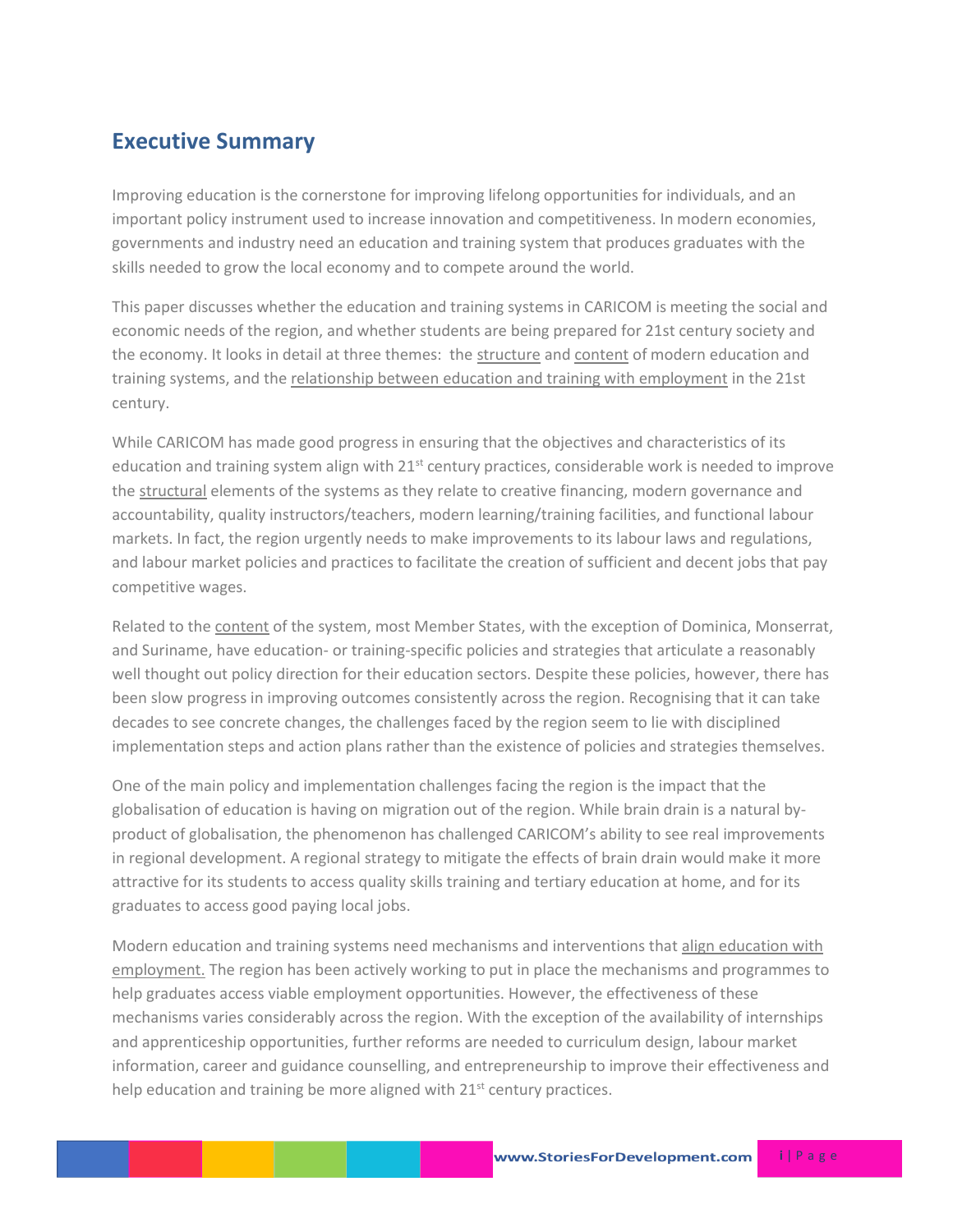Further, most Member States have several programmes, other than mainstream education, that provide opportunities for learners to access skills training. These programmes are making an important contribution to the ecosystem because they are providing an opportunity for learners who may not otherwise have access to education to develop employable skills. However, within each country, programmes tend to have overlapping training objectives, and some of the training offered is still too supply-driven rather than market-driven. Further, despite considerable work to promote TVET careers, there continues to be a stigmatisation of the TVET stream in some countries.

The paper concludes with a brief overview of some emerging sectors and jobs of the future for the region in renewable energy, construction and maintenance/repairs, tourism, and agriculture and food processing. These emerging sectors suggest that there is an opportunity to build on the rich tradition of education in the region and create a modern education and training system that aligns with these sectors.

The challenges associated with education and training reform are not stand-alone issues. The complexity of the issues is reflected in the interaction of this sector with the social development, employment, and economic development sectors. Changes or stagnation in one sector will inevitably have an impact on the others. The CARICOM's Human Resources Development Strategy for 2030 is an opportunity for Member States to work across the broader ecosystem and with partners to effect real and sustainable change that will carve out a competitive advantage for the region and serve it well into the 21<sup>st</sup> century.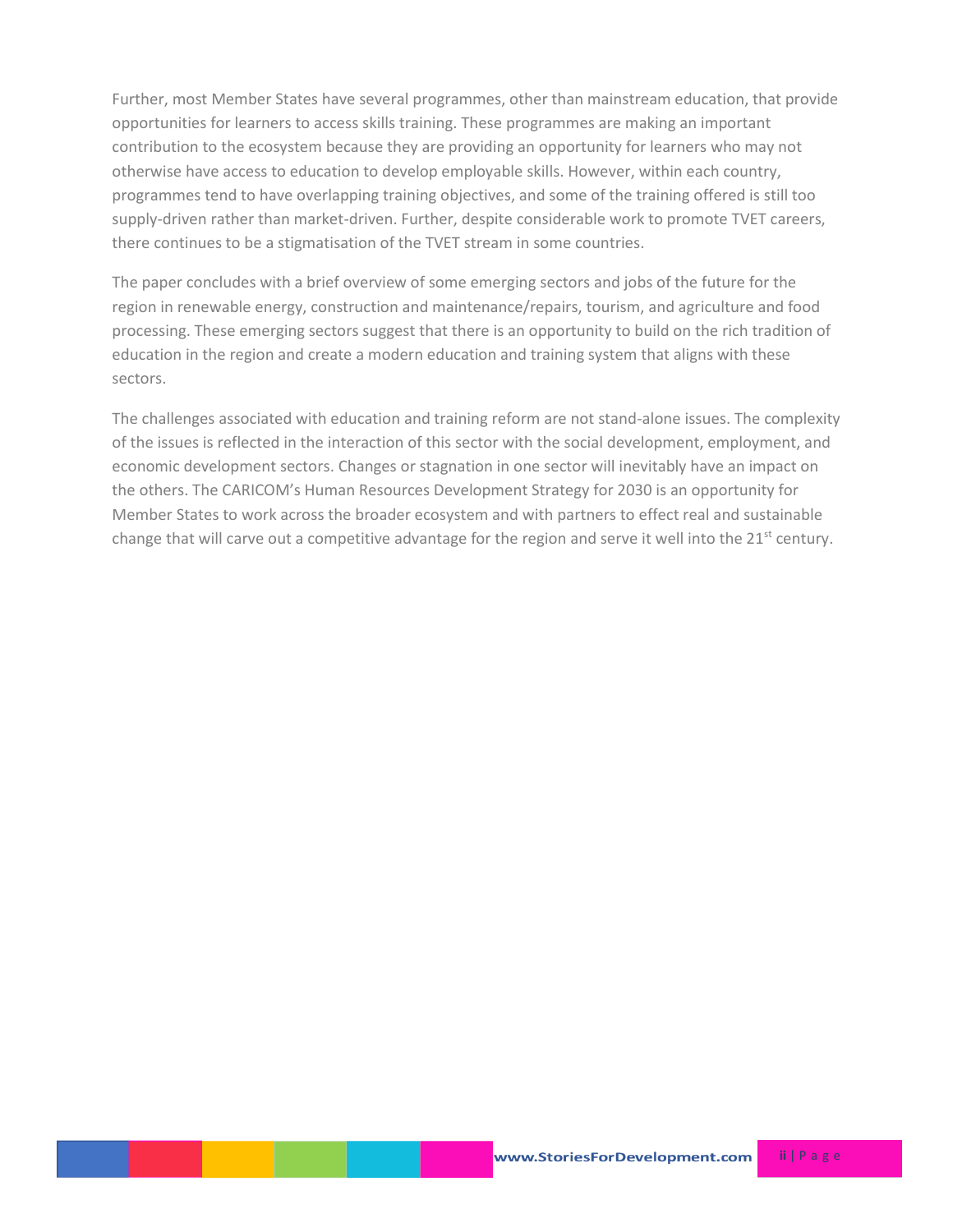## **A. Introduction**

Societies and economies need educated and skilled people to prosper in a global world. There is growing interest among policy makers to understand better the strategies and interventions governments, businesses and individuals need to develop  $21<sup>st</sup>$  century skills for an increasingly globalised world. There is a need for "more relevant education and training to prepare young people for the world of work" (World Bank, Skills Challenges in the Caribbean, 2007).

This paper discusses whether the education and training system in CARICOM is meeting the social and economic needs of the region, and whether students are being prepared for  $21<sup>st</sup>$  century society and the digital economy. It is one of four discussion papers commissioned by the CARICOM Secretariat to inform the research, analysis, formulation of recommendations, and drafting of a Human Capital Strategy for the region. The themes of the other papers are:

- o Equity, access and relevance (Author, Dr. Glenford Howe)
- o Quality assurance, standards, and certification (Author, Dr. Paula Daley-Morris)
- o Financing education and training (Author, Claudette Russell)

The purpose of this paper is to put forward issues associated with creating a modern and competitive education and training system in CARICOM and to stimulate debate that will contribute to the development of a CARICOM Human Resources Strategy. It takes into consideration recent policies, strategies, and interventions, in the region and globally, that are being used to develop modern education and training systems, and puts them in the context of the economic future of CARICOM Member States.

The paper was informed by regional documents, literature, and online material authored by Caribbean experts and researchers as well as international experts and organisations. Many of these documents were prepared using interviews, engagement, consultations, surveys, evaluations and programme reviews. The types of documents reviewed include strategic plans, policy and research papers, and online content. It presents relevant international and national examples to guide policymakers in their deliberations for creating a modern and competitive education and training system.

The paper is organised in four sections. After this brief introduction, Section B: Background and Context outlines the social, economic, and political factors influencing education and training in the region, and provides a brief overview of its education and training ecosystem. It also provides a snapshot of the performance of the system from the perspective of access and outcomes. Section C: Analysis and Main Findings is the main body of the report that frames the scope of the research around three key themes: the structure of modern education and training systems, the content of the system including key interventions being implemented, and the relationship between education/training with employment in the 21<sup>st</sup> century. It proposes four emerging sectors and jobs of the future from a CARICOM perspective. Section D: Recommendations for Moving Forward summarises some lessons learned as well as four recommendations for the consideration of policy makers.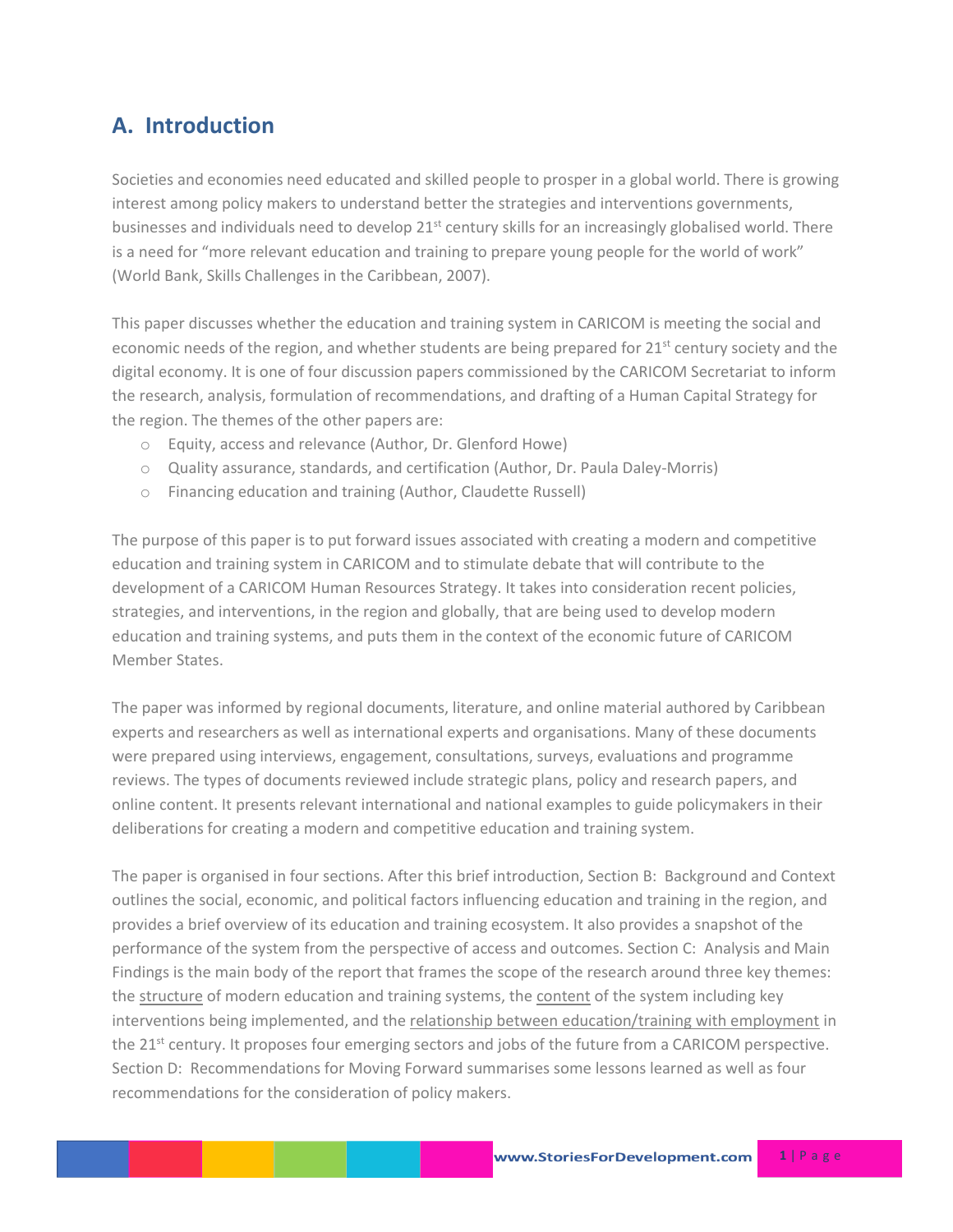#### **Limitations and assumptions**

Throughout the paper, education and training focuses primarily on the elements of the system that contribute directly to skills or professional development, leading to employment. It recognises that while early childhood and primary education are part of the broader ecosystem, they will not be the focus of this paper.

The preparation of the paper was faced with several limitations and challenges. While much research has been done in the region on education and training, the reports and documents found often had outdated or incomplete data; the countries of the Organisation for the Eastern Caribbean States (OECS) are the exceptions. This made it difficult to substantiate some of the findings from the literature review. To address this challenge the author often had to mix and match data sources to find the fullest, most accurate picture of the performance of the system for all CARICOM Member States. An additional limitation was the lack of evaluations of programmes to determine and highlight promising practices.

Time and budget constraints also made it difficult to conduct interviews to corroborate the findings in discussion paper. This limitation was mitigated by ensuring that key findings in the paper were sourced by quality research produced using consultations with relevant stakeholders, and authored by renowned experts in the field.

## **B. Background**

Improving education is the cornerstone for improving lifelong opportunities for individuals, and an important policy instrument used to increase the competitiveness of Caribbean countries (The Economist, 2015). Higher levels of education and skills mean higher earnings, better health, more stable employment, and higher community and individual well-being.

In modern economies, businesses compete to attract skilled workers at home and abroad and to ensure their products and services are continually innovative. Governments and industry need an education and training system that produces graduates with the skills needed to grow the local economy and to compete around the world. When businesses cannot find the workers with the skills they need, their ability to grow, innovate, and stay competitive is limited. Further, every person deserves an opportunity to receive the education and training needed to reach their full potential and enjoy the full benefits of participating in society.

According to the World Bank, "many Caribbean countries already possess a number of the ingredients necessary to adapt to the challenges of the 21st century" (World Bank, Time to Choose, 2007). However, the ability of the region's governments and industry to create competitive education and training systems is being affected by various external and internal factors.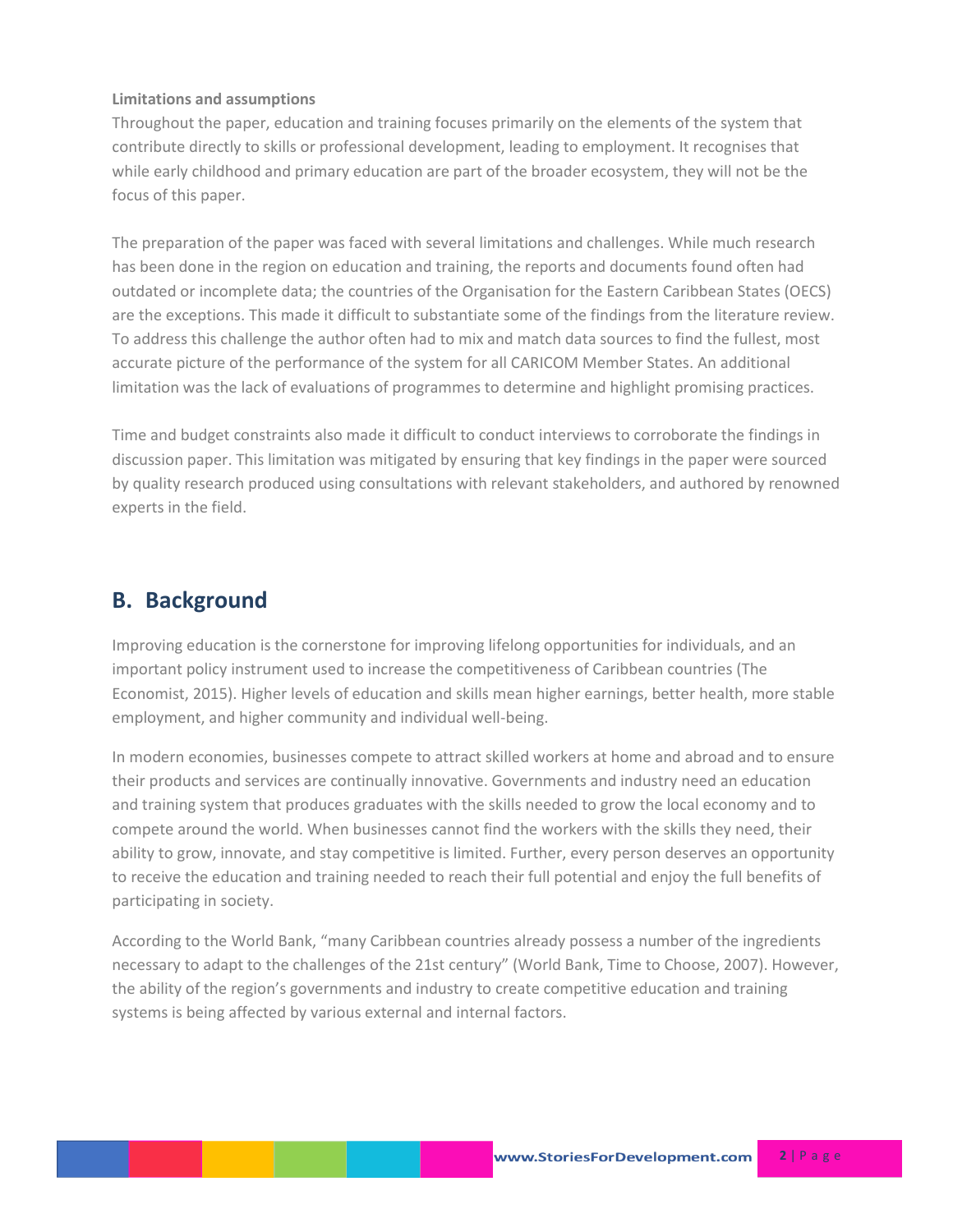### *B.1. Factors influencing education and training systems*

Several socio-economic factors affect education and training systems by playing an important role in influencing the context within which the system must function. Four such factors are highlighted in detail in this section, while a fuller set of factors is listed for reference.

**Technological revolution**: We are at the beginning of a "Fourth Industrial Revolution" (World Economic Forum, 2016). Technological trends are bringing about an unprecedented rate of change in society and economies. In the Fourth Industrial Revolution (following steam, electricity and wired computers), jobs are evolving as technologies blur the lines between physical, digital and biological **Social, economic, and political factors influencing the education and training system in CARICOM** 

- o Technological revolution
- o Demographic profile
- o Undiversified economies
- o Geo-political environment
- o Gender disparity
- o Poverty
- o Urbanisation

spheres, transforming entire systems of production, management and governance. The technological revolution has implications for what individuals learn, how they learn, and the jobs that will be part of the future. Further, developing nations have a better chance of catching up with more advanced economies when they have a stock of labour with the necessary education and skills to develop new technologies themselves or to adopt and use foreign technology (World Bank, Economic Returns to Investment in Education).

**Demographic profile:** The age of a population and workforce has wide-ranging and important effects on the economy and labour market. First, young populations have a direct impact on the supply side of the labour market. Secondly, young populations put pressure on public sector budgets, not only where schools and education are concerned, but also with regard to general supports to families as a whole. Thirdly, the dichotomy between young and growing populations of the developing world and the ageing populations of much of the developed world (Canada, the U.S., Japan, China, and Eastern Europe) puts pressure on the availability of skilled workers for local markets in the Caribbean (See Figure 1). "When new skilled labour is lacking in western societies, it creates a gap which is filled by immigration [and] creates a brain drain in lesser developed countries" (North, 2007).

However, it should be noted that the age structure of the Caribbean population will change considerably over the next 20 years. The number of people of working age (15-59) is expected to peak in the early 2020s before falling. And, "school rolls are already falling across the Caribbean due to population ageing" (Economic Commission for Latin America and the Caribbean, 2015).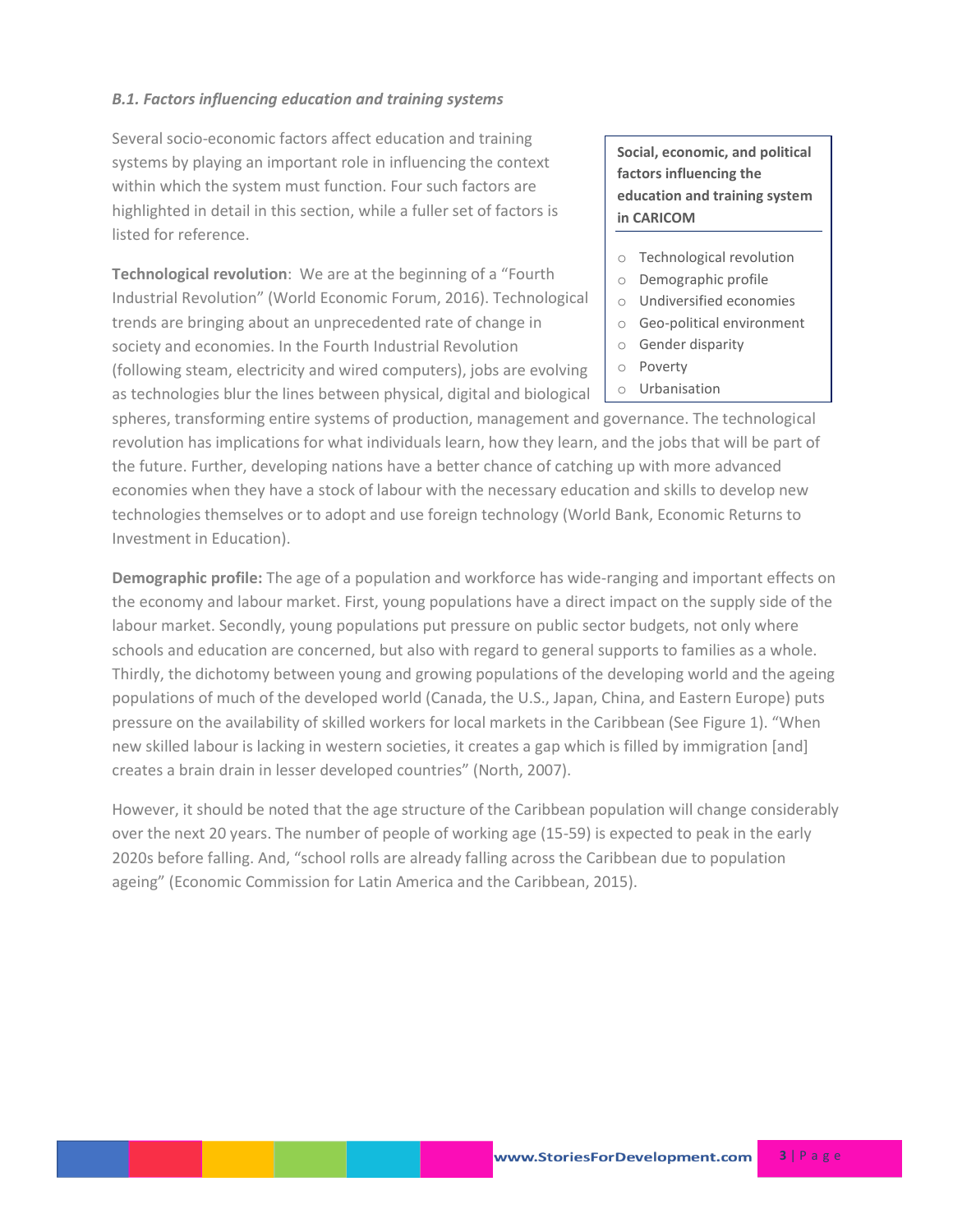

#### **Figure 1: CARICOM Member States population distribution compared with Canada's population**

**Undiversified economies:** Most CARICOM Member States face formidable challenges associated with small developing states as they deal with the impact of globalisation. According to the Global Competitiveness Report produced by the World Economic Forum (WEF), countries in the region typically score poorly relative to other small economies and the rest of the world. The region generally lacks significant dynamic sectors that can compete internationally. And, it is home to large informal labour markets, mainly in low-level services. And, in Suriname's mining industry there is a large number of illegal miners. Undiversified economies result in limited employment opportunities unless economic and labour market policies are developed to mitigate those limitations. Also, the economies in these small developing states find it difficult to take advantage of economies of scale so the cost of delivering programmes tends to be high. This has implications for modernising education and training systems which must be made flexible enough to adapt to shifting economies, yet use opportunities for regional collaboration to leverage economies of scale.

**Geo-political environment**: There are strong traditions of democratic participation and political stability for most countries in the Caribbean, and a significant degree of regional integration at the geo-political level. Barbados, Dominica, St. Lucia, St. Vincent and the Grenadines, and St. Kitts and Nevis have the highest degree of electoral freedom rating in the Caribbean because of their strong democratic traditions.<sup>1</sup> Political stability is important because it contributes to a stable economic environment in which the public and private sector can create jobs, grow and be competitive. This is one area where CARICOM Member States have an advantage compared to other developing countries.

## *B.2. Brief overview of CARICOM's education and training ecosystem*

 $\overline{\phantom{a}}$ 

In the past, education was mostly used to prepare workers for the local economy. Today, not only are economies globally connected, but education itself is global. Students study outside their home countries, or workers seek employment opportunities outside their home economies thereby requiring

<sup>&</sup>lt;sup>1</sup> Freedom House.<https://freedomhouse.org/report/freedom-world/freedom-world-2016>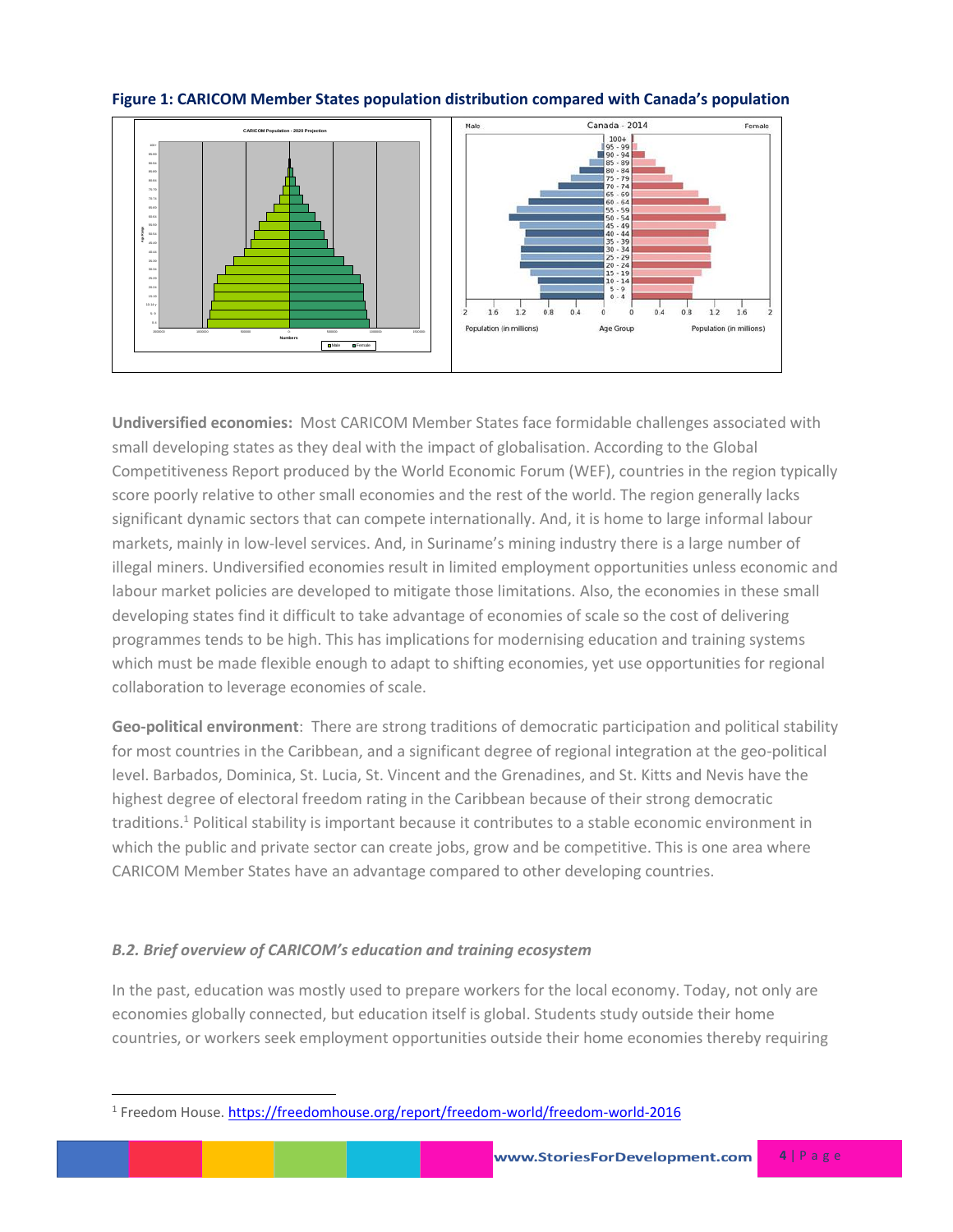global competencies. To understand the ability of CARICOM's education ecosystem to be competitive in a global world, it will be important to understand the structure and performance of the system.

Similar to other modern education systems, in CARICOM, education and skills training occur as school/institution-based learning, industry-based learning, dual school-industry learning, and informally. And, learning is provided by various levels of public and private/not-for-profit institutions, starting at early childhood centres, primary and secondary schools, vocational schools and, institutions, polytechnics, colleges, and universities. Regional differences lie in the relative distribution, type, and public-private involvement in education and training, which differ considerably from country to country within the region.

The ecosystem also includes several national and regional organisations that work as administrative, management, and oversight bodies; they include school boards, teachers' associations, parent-teacher associations and councils, examination councils, accreditation boards, national training agencies (NTAs) or TVET councils. These organisations generally provide a role for the key partners (state, industry, civil society, parents and students) in the design and structure of the ecosystem. For example, for most programmes in the region there is some involvement of the private sector to provide educational services, as well as on-the-job training, internships, or apprenticeships. The involvement of all partners in the design and functioning of education and training is a promising feature of modern education and training systems.

Also, international partners are an important element of the system. Indeed, "for more than three decades, the international donor community has supported Caribbean development" by playing a role in increasing enrolment in primary and secondary education (World Bank, Time to Choose, 2007).

The various roles of the region's education and training partners will be discussed further in Section C below in the context of how to modernise and improve the competitiveness of the system.

### *Performance of students*

CARICOM Member States have a rich history of placing considerable importance on education. For example, in a 2013 survey in Jamaica, the majority of young students (58%) indicated that "university/tertiary level education was the highest level that they expected to complete, with another 22% expected to complete post-graduate studies, and 12% expected to complete some level of TVET" (ILO, 2013).

The education and training system of CARICOM has made significant progress in raising the per capita income of many citizens. A brief review of two key education indicators, net enrolment ratio (NER)<sup>2</sup> and CXC completion rates, demonstrates some of the progress and challenges the region faces to increase access and graduation rates.

All CARICOM Member States, with the exception of Haiti, have achieved, according to the UNICEF definition, universal access to primary education, and many are close to achieving universal access to

l  $<sup>2</sup>$  NER is defined as enrolment of the official age group for a given level of education expressed as a percentage of</sup> the corresponding population from Census data.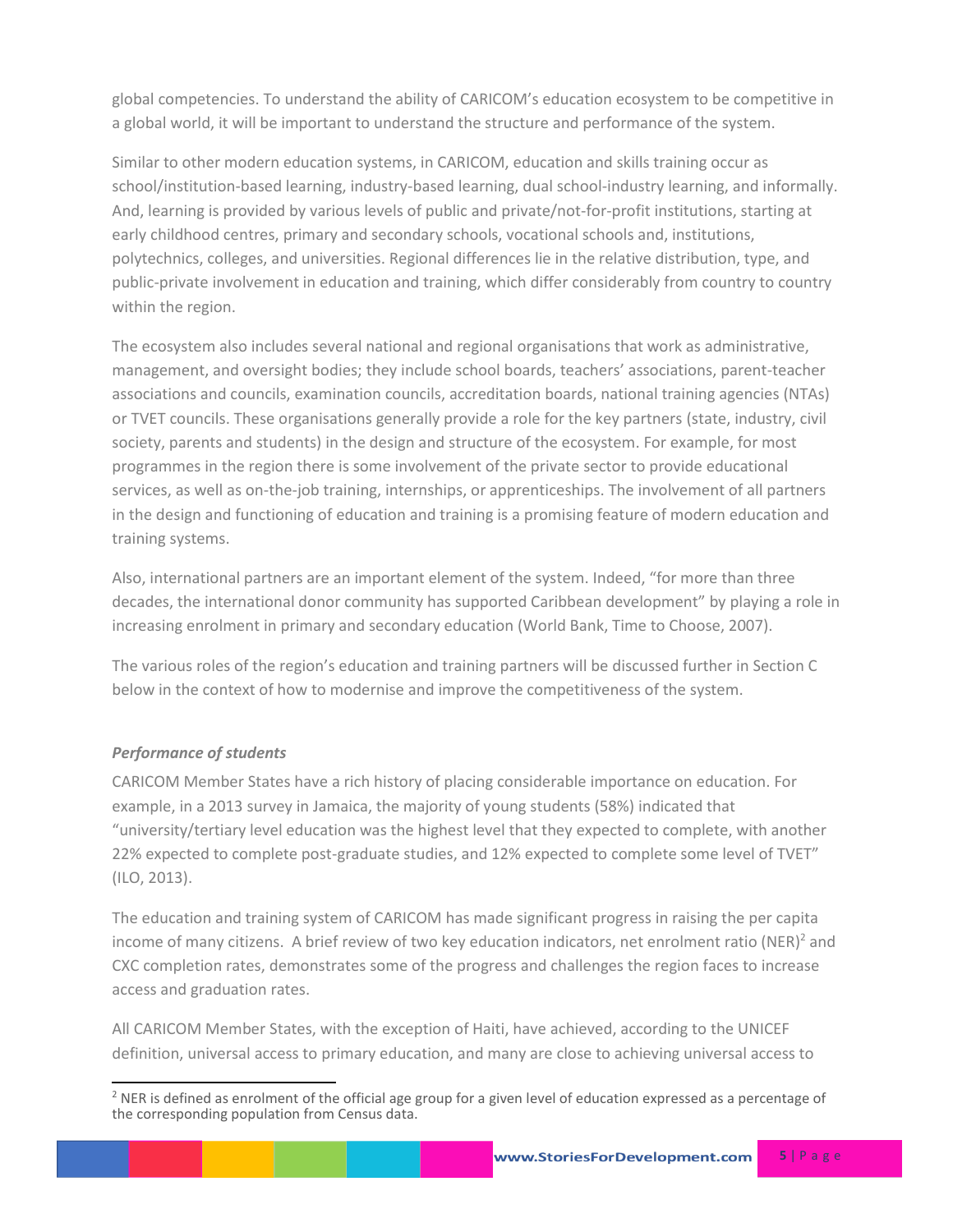secondary education (see Table 1). For example, available UNICEF data shows that in Suriname only 52% of male students and 63% of female students accessed secondary education from 2008-12, while Barbados had the highest NER in secondary school at 96%. Access to education has an impact on the competitiveness of the system because it reflects its ability to ensure that all citizens, regardless of socio-economic status, have the ability to contribute to economic growth. Access is discussed in more detail in Dr. Glenford Howe's discussion paper on 'equity, access and relevance'.

| <b>Member State</b>              | <b>Primary</b><br><b>Enrolment</b>                               | <b>Primary</b><br><b>NER</b>                                                                                                                                                                                                                   | <b>Secondary</b><br><b>Enrolment</b> | <b>Secondary</b><br><b>NER</b> |
|----------------------------------|------------------------------------------------------------------|------------------------------------------------------------------------------------------------------------------------------------------------------------------------------------------------------------------------------------------------|--------------------------------------|--------------------------------|
| Anguilla                         | 1,622 (2011/12)                                                  | n/a                                                                                                                                                                                                                                            | 1,046 (2011/12)                      | n/a                            |
| Antigua and Barbuda              | 10,059 (2013/14)                                                 | 86 (2008-11)                                                                                                                                                                                                                                   | 7,752 (2013/14)                      | 85 (2008-11)                   |
| <b>Bahamas</b>                   | n/a                                                              | n/a                                                                                                                                                                                                                                            | n/a                                  | n/a                            |
| <b>Barbados</b>                  | 20,572 (2013/14)                                                 | 95 (2013/4)                                                                                                                                                                                                                                    | 20,603 (2013/14)                     | 96 (2013/2014)                 |
| <b>Belize</b>                    | approx.<br>63,000 (2010)                                         | 97 (2008-11)                                                                                                                                                                                                                                   | approx.<br>15,000 (2010)             | n/a                            |
| British Virgin Islands           | 3,277 (2013/14)                                                  | 73 (2013-14)                                                                                                                                                                                                                                   | 1,987 (2013/14)                      | 82 (2013-14)                   |
| Dominica                         | 7,695 (2013/14)                                                  | 98 (2008-11)                                                                                                                                                                                                                                   | 5,658 (2013/14)                      | 80(m)/89(f)<br>$(2008-12)$     |
| Grenada                          | 12,981 (2013/14)                                                 | 88 (2013/4)                                                                                                                                                                                                                                    | 9,707 (2013/14)                      | 96 (2013/14)                   |
| Guyana                           | 99,542<br>(2002)                                                 | 83 (2008-12)                                                                                                                                                                                                                                   | 55,821<br>(2002)                     | 71(m)/81(f)<br>$(2008-12)$     |
| Jamaica                          | n/a                                                              | 95 (2001)<br>82 (2008-12)                                                                                                                                                                                                                      | n/a                                  | 80(m)/87(f)<br>$(2008-12)$     |
| Montserrat                       | 439 (2013/14)                                                    | n/a                                                                                                                                                                                                                                            | 343 (2013/14)                        | n/a                            |
| St. Kitts and Nevis              | 5,426 (2013/14)                                                  | 87 (2008-11)                                                                                                                                                                                                                                   | 4,370 (2013/14)                      | 84(m)/88(f)<br>$(2008-12)$     |
| St. Lucia                        | 16,268 (2014/15)                                                 | 94(2013/4)                                                                                                                                                                                                                                     | 13,081(2014/15)                      | 92 (2014/15)                   |
| St Vincent and the<br>Grenadines | 13,427 (2013/14)                                                 | 97(2013/4)                                                                                                                                                                                                                                     | 10,342 (2013/14)                     | 90 (2013/14)                   |
| Suriname                         | n/a                                                              | 93 (2008-12)                                                                                                                                                                                                                                   | n/a                                  | 52(m)/63(f)<br>$(2008-12)$     |
| Trinidad and Tobago              | 133,692 (2007)<br>$\mathbf{r}$ and $\mathbf{r}$ and $\mathbf{r}$ | 97 (2008-12)<br>and the company of the company of the company of the company of the company of the company of the company of the company of the company of the company of the company of the company of the company of the company of the comp | 114,403 (2004)                       | n/a                            |

Sources: UNICEF webpag[e http://www.unicef.org/statistics/index\\_countrystats.html](http://www.unicef.org/statistics/index_countrystats.html)

OECS Education Statistical Digest, 2013/14

St. Lucia: Education Statistical Digest, 2014/15

Barbados, Education Statistics, 2013/14

 $\overline{\phantom{a}}$ 

UNESCO World Data on Educatio[n http://www.ibe.unesco.org/en/document/world-data-education](http://www.ibe.unesco.org/en/document/world-data-education-seventh-edition-2010-11)[seventh-edition-2010-11](http://www.ibe.unesco.org/en/document/world-data-education-seventh-edition-2010-11)

Also, a brief review of completion rates, where available, shows that of those students taking the CSEC exams, between 23 and 43% completed the exams with the required five subjects in 2013-14 (see Table 2), and girls are generally more successful at achieving this CXC standard.<sup>3</sup> This indicator is important because it reflects the best and the brightest students that the education system defines as being successful. This is not to suggest that those not acquiring this standard cannot access employment or

<sup>&</sup>lt;sup>3</sup> Note however that, according to CXC, only 20% of people within the CSEC age cohort have access to these exams.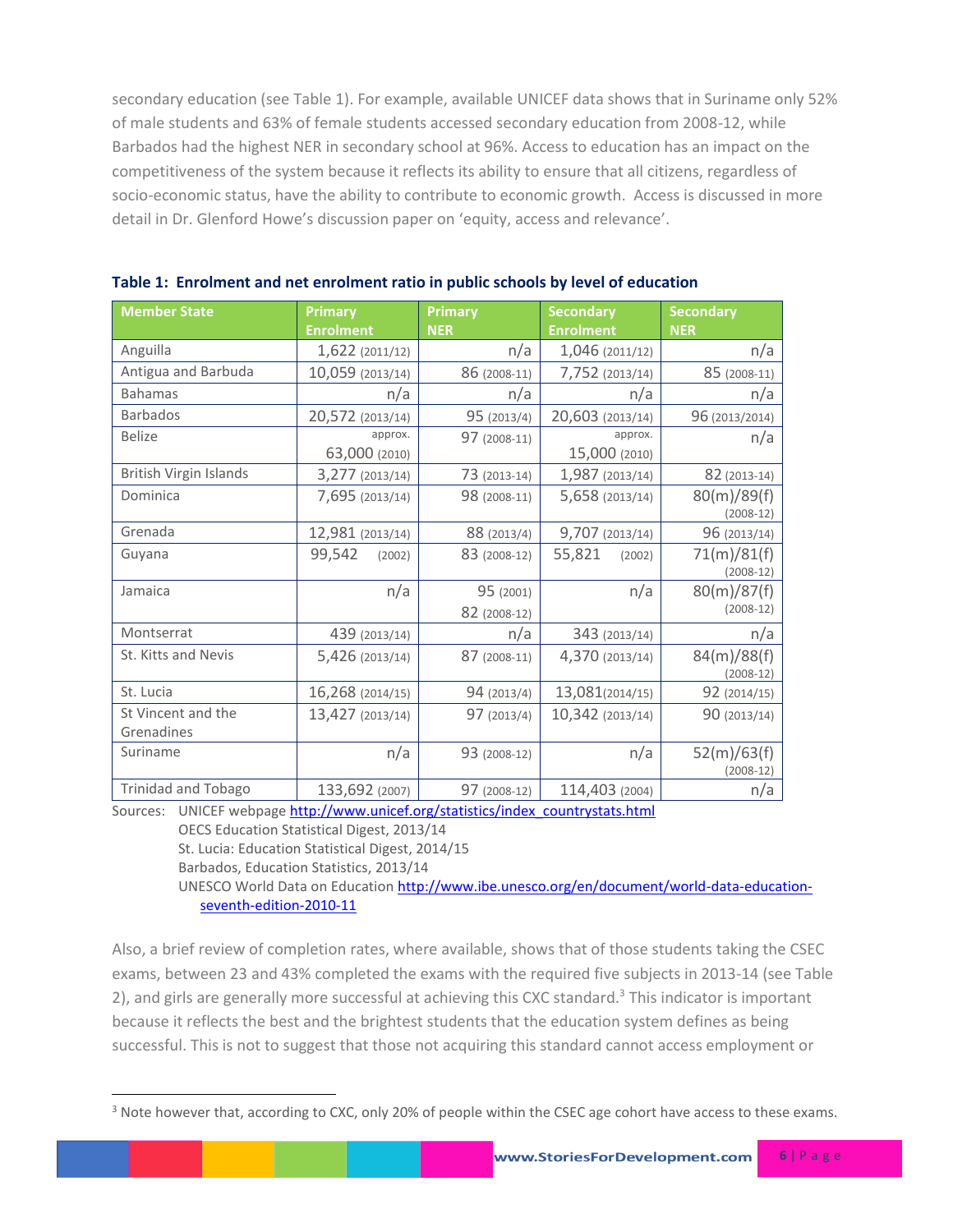higher education. But, the system as it is currently designed enables less than half of its students to be recognised as having achieved full success. Further, this narrow definition of success is generally limited to those within a narrow socio-economic status (Downes, 2006; World Bank, 2012; ILO, 2013).

*Key finding:* A competitive education system should cast a broader net to provide multiple pathways to success and opportunities for all students to move on to higher levels of education and training. It should be noted that only OECS data was available to do this analysis. There is no reason to believe that other countries in the region are producing significantly different results.

| <b>Member State</b>              | <b>Secondary</b><br><b>Enrolment</b> | <b>Secondary</b><br><b>Enrolment</b><br>males | <b>Secondary</b><br><b>Enrolment</b><br>females | % males<br>completing<br><b>CSEC with 5</b> | % females<br>completing<br><b>CSEC with 5</b> | %<br>completing<br><b>CSEC with 5</b> |
|----------------------------------|--------------------------------------|-----------------------------------------------|-------------------------------------------------|---------------------------------------------|-----------------------------------------------|---------------------------------------|
|                                  |                                      |                                               |                                                 | subjects                                    | subjects                                      | subjects                              |
| Anguilla                         | 1,046 (2011/12)                      | 527                                           | 513                                             | n/a                                         | n/a                                           | n/a                                   |
| Antigua and Barbuda              | 7,752 (2013/14)                      | 3,863                                         | 3,889                                           | 33                                          | 35                                            | 34                                    |
| <b>British Virgin Islands</b>    | 1,987 (2013/14)                      | 955                                           | 1,032                                           | n/a                                         | n/a                                           | n/a                                   |
| Dominica                         | 5,658 (2013/14)                      | 2,885                                         | 2,773                                           | 36                                          | 49                                            | 43                                    |
| Grenada                          | 9,707 (2013/14)                      | 4,954                                         | 4,753                                           | 22                                          | 26                                            | 24                                    |
| Montserrat                       | 343 (2013/14)                        | 177                                           | 166                                             | 26                                          | 28                                            | 27                                    |
| St. Kitts and Nevis              | 4,370 (2013/14)                      | 2,155                                         | 2,215                                           | 24                                          | 23                                            | 23                                    |
| St. Lucia                        | 13,081 (2014/15)                     | 6,807                                         | 6,759                                           | 37                                          | 44                                            | 40                                    |
| St Vincent and the<br>Grenadines | 10,342 (2013/14)                     | 5,307                                         | 5,035                                           | 25                                          | 33                                            | 29                                    |

**Table 2: Percent of secondary students in the OECS completing school with the five required CSEC subjects (including English and Mathematics)**

Sources: OECS Statistical Digest, 2013/14 St. Lucia Education Statistical Digest, 2014/15

Generally, individuals in the Caribbean who have had access to and have completed some level of postsecondary education benefit with stable employment and higher earnings. Unfortunately, socioeconomic stratification has resulted in too many Caribbean youth and adults being marginalised by the lack of access to higher education. Indeed, enrolment in tertiary education is underperforming in most Caribbean countries. Regionally, 27% of secondary school graduates go on to postsecondary education compared with the global average of 32%. Only Grenada and Barbados have tertiary enrolment rates above the average, at 53% and 61% respectively (The Economist, 2015).

Many researchers have written about the state of education in the region with general consensus that the system continues to hold onto elements of its colonial past by being too exam-driven and with too many students failing to achieve the standards set by these exams.

*Key finding:* There needs to be a more concerted effort to move the education system into the 21st century to give children even in the early years the best possible chance to stay in school and complete their education. This must include deeper reforms to the curriculum to ensure its relevance to social and economic needs, greater parental involvement, and equitable access to students from all socioeconomic backgrounds.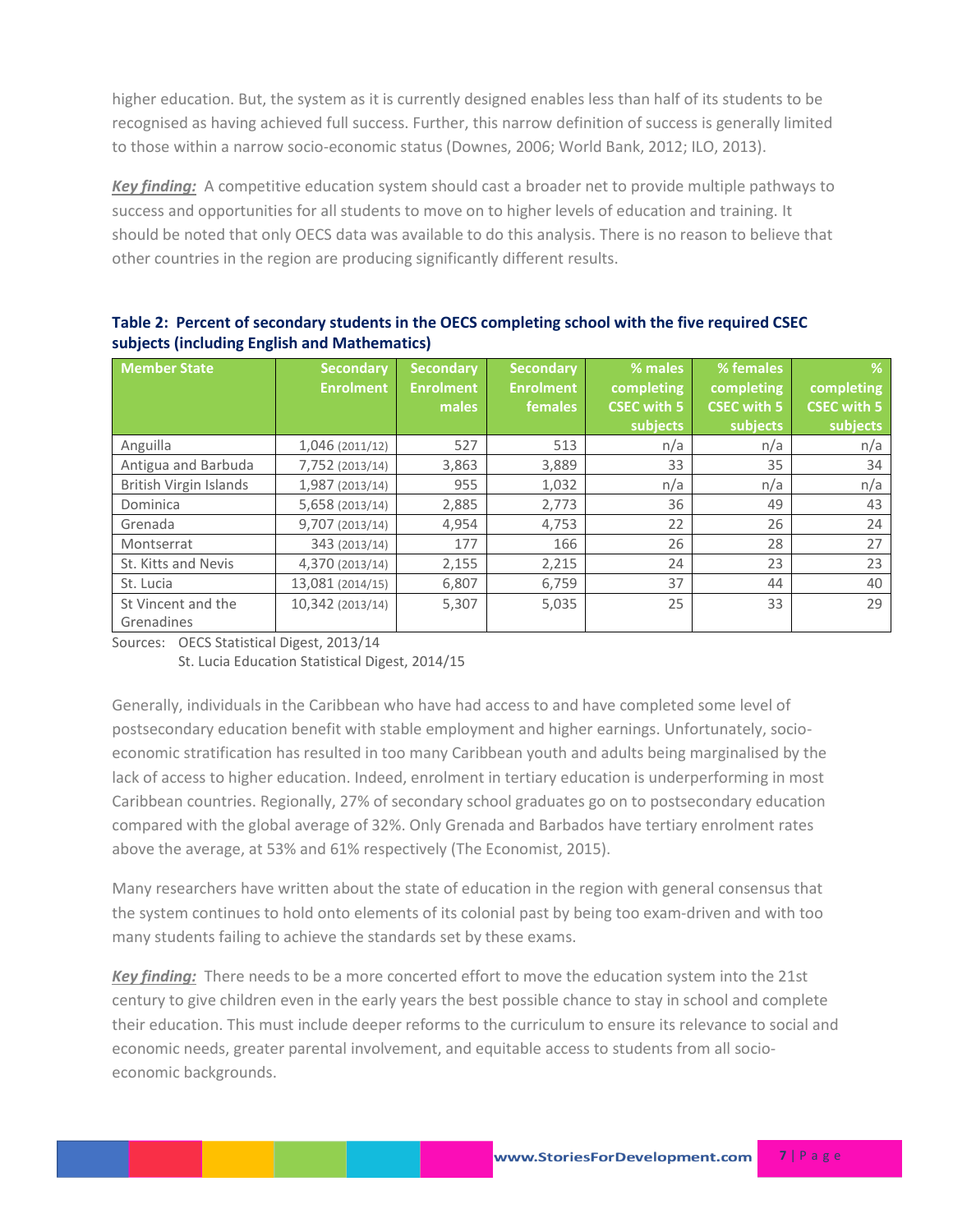## **C. Analysis and Main Findings**

This systematic review of existing research sets out to stimulate discussion on the workings of the education and training ecosystem as they relate to three main questions:

*Is the education and training system meeting the social and economic needs of the region? Is the system preparing young people for the 21st century economy and society? Is the system producing the human capital that contributes to the region's global economic competitiveness?*

As the paper attempts to answer these questions, the author recognises that the questions posed above are complex theoretical issues that cannot be fully addressed in a single paper. Therefore, three themes are used to narrow the scope of the research and to frame discussions around this complex topic: the structure and content of education and training systems, and relationship between education and training with employment in the 21<sup>st</sup> century. Eight research questions form the basis for the analysis against the three themes. The research matrix in Annex A illustrates how each of the eight questions aligns with the three themes. The analysis concludes with an assessment of four emerging sectors that could provide a competitive advantage to CARICOM's labour market into the  $21<sup>st</sup>$  century.

## *C.1. Structure of modern, competitive education and training systems*

#### *C.1.1 Objectives of 21st century systems*

l

Some common themes have surfaced in the literature on the overall objectives that should guide modern education and training systems. Broadly speaking, the system should aim to achieve three outcomes simultaneously: employment, social cohesion and individual development.

**Improving employment outcomes:** There can be little doubt that a meaningful job must be objectives of any education and training system. In fact, employment is a recognised human right. The United Nations Universal Declaration of Human Rights recognises "that many of the other economic and social entitlements proclaimed to be human rights cannot be secured without jobs that pay" (Ernst, 2009). Internationally, education and employment ministers have spoken extensively about the need to improve employment outcomes, especially for youth who are neither in employment, nor in education or training (NEET) $4$  and face unique barriers to employment.

**Promoting social cohesion**: Most countries want an education and training system that equips young people with the skills required to become strong contributors to society. Increasingly they are linking education and training policy to social objectives that promote equality, social cohesion and active citizenship. It will be important that a modern education and training system for CARICOM provides the foundations needed to address social cohesion.

<sup>4</sup> The term 'not in employment nor in education or training' was first officially used in 1999 as a way to classify the many youth unable to find work or withdrawing from the labour market entirely and becoming "inactive". It is now used by a number of multi-national organisations (OECD, ILO, World Bank, etc.) to define the magnitude of the youth unemployment issue.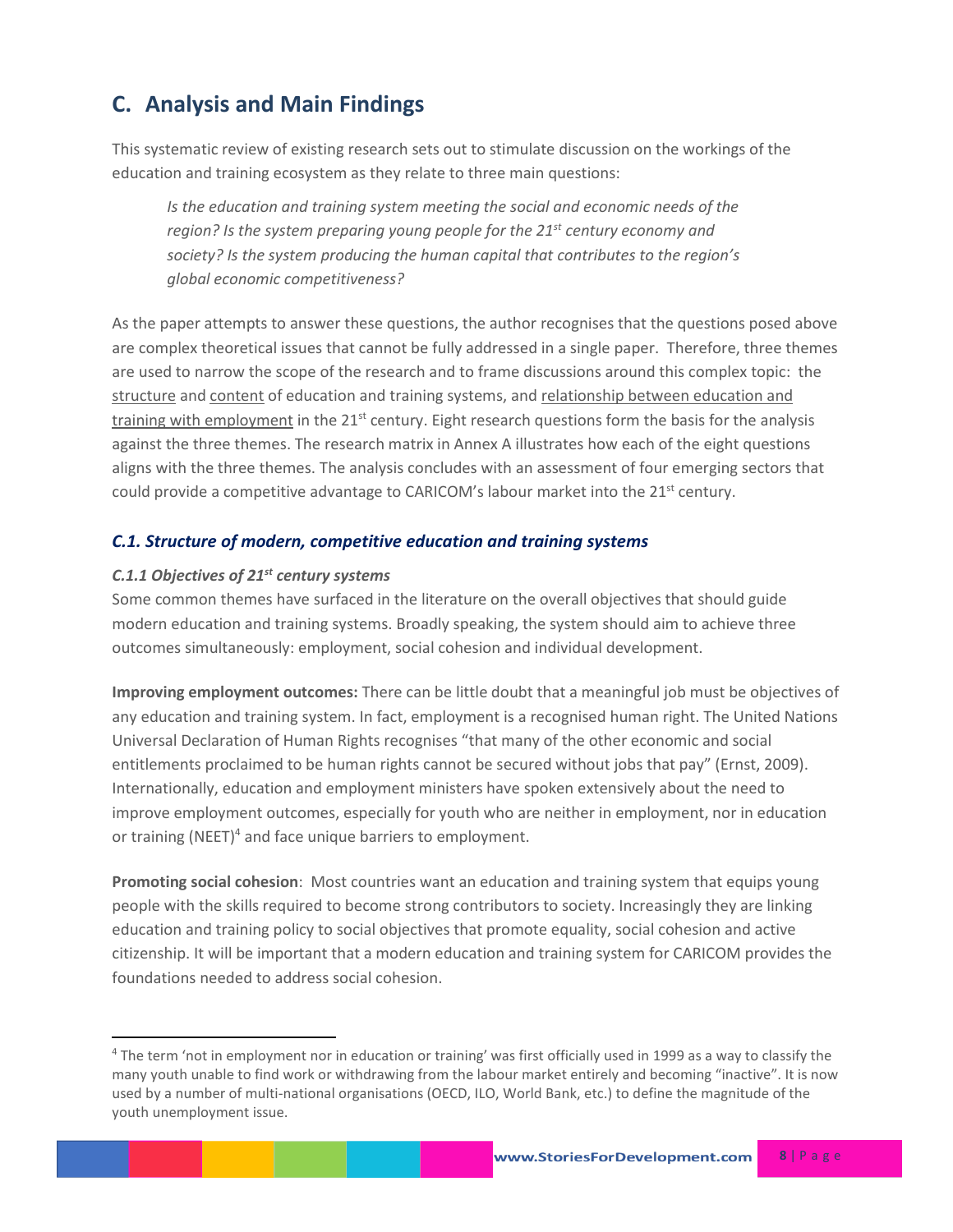**Promoting individual development:** The aim of an education of system should also be to help individuals increase their personal well-being, promote mobility and reduce their potential dependence on public services. Education and training systems should aim to ensure that all learners, including those from disadvantaged backgrounds and those with special needs, complete an education that will provide them with the tools to reach their full potential. Also, it is well understood today that unemployed youth "represent not just a gigantic pool of untapped talent; it is also a source of social unrest and individual despair" (McKinsey, Education to Employment, 2014). Education and training are a means of fighting poverty and social marginalisation that can lead to delinquent behaviour.

#### *C.1.2. Characteristics of 21st century systems*

Eight essential characteristics are associated with modern and competitive education and training systems. They are discussed for their relevance and potential benefits to CARICOM and presented in no particular order, because no one characteristic is more important than another. When they are looked at collectively, they provide a type of checklist for assessing the potential effectiveness of education and training policies, strategies and initiatives. It is worth noting that many of these eight characteristics are well reflected in recently developed policy papers and strategic plans in the region.

**Lifelong learning:** Much of the literature reviewed speaks about people increasingly undergoing multiple transitions in employment throughout their lives. In the  $21^{st}$  century, education is seen as a

process of lifelong learning rather than a single event in human development. Therefore, modern education and training systems must enable people to access opportunities for lifelong learning in formal and informal contexts to enable learning throughout life's transitions.

**Learner-centred:** High-performing education and training systems ensure that every learner is able to reach his/her full potential. They address the distinct learning needs, interests, aspirations, and/or cultural backgrounds of individual students or groups of students. They put in place tools to intervene at the level of the individual learner because they use engaging, motivational, and collaborative teaching styles. Learners are provided with opportunities to learn independently and from one another. Learnercentred approaches can more easily compensate for the socio-economic background of the learner and mitigate any disadvantages resulting from that background. In the context of lifelong learning, learnercentred approaches meet the needs of all learners, including those who have not participated in secondary school as well as those who are already in the labour market and require retraining, upskilling and certification. They also consider the distinct needs of male and female learners.

**Technology-focused:** Information and communications technology (ICT) has become ubiquitous in society and economies. It is hard to find employment in a modern economy that does not rely on some technological knowledge or skill sets (Hannon, 2010). Today, advancements in innovation and creativity in education and training depend on embracing technology to harness the power of digital communications and the speed at which technological innovation is taking place.

Characteristics of a modern education and learning ecosystem

- o Lifelong learning
- o Learner-centred
- o Technology-focused
- o Duality of education and vocational training
- o Market-driven
- o Regional collaboration
- o Flexibility
- o Policy coherence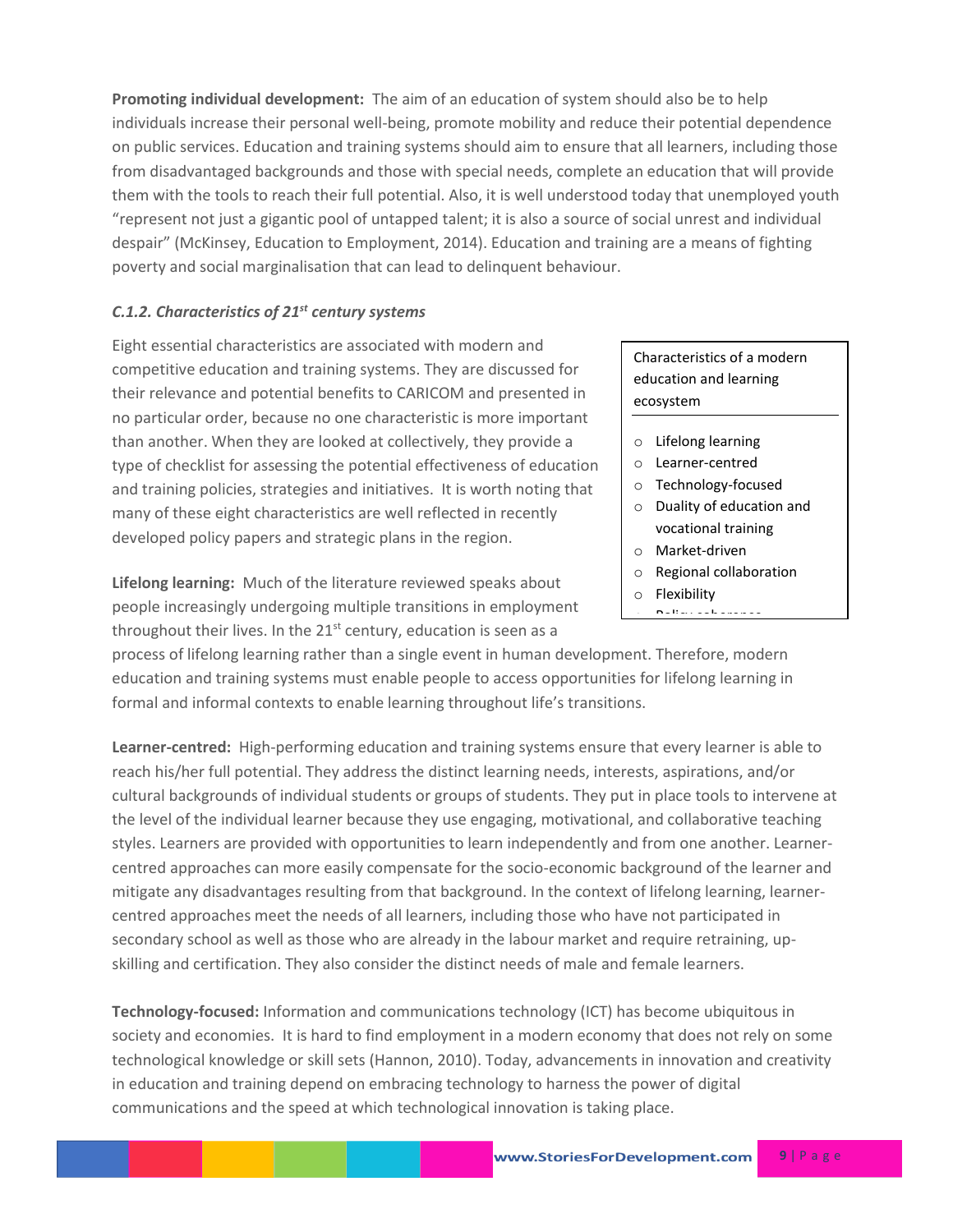Further, technology is not only transforming what people learn, but also how they learn. Online and distance learning that use technology as a delivery medium are often used to increase access to education for hard to reach cohorts. It will be important to assess how new technologies might be used to imagine a new education and training medium compatible with online learning and the jobs of the future. The use of open educational resources (OERs) and massive open online courses (MOOCs) is very important to support and reduce the cost of new educational opportunities.

**Duality of education and vocational training:** Education and training systems of the 21<sup>st</sup> century ensure that learners have access to both academic learning and competency-based training to fill a range of labour market needs. This duality offers a balance without stigmatisation. But, it has been a challenge to encourage the widespread adoption of TVET as it is often associated with being a second-choice education (Zimmerman, 2012). Recognition of the duality of academic and skills training is a better way to find balance between the needs and interests of the individual learner and those of the labour market. Modern education and training systems give equal support to academics and occupationalspecific skills.

**Market-driven:** Education and skills training need to be responsive to the labour market so that graduates have the best possible chance to transition smoothly to work. When training is not reflective of the needs of the labour market it not only contributes to high unemployment rates, but it can build false hopes which have the effect of discouraging trainees from pursuing future training opportunities. Market-driven training is best achieved with competency-based curricula developed with industry input, and responsive to rapidly changing economies.

**Regional collaboration:** The phenomenon of globalisation has resulted in a number of strategic alliances among countries that share common interests. These alliances take many different forms, but at the core they allow for economies of scale achieved by being part of a larger community with shared common interests in developing the labour market to promote mobility of goods, services and people. Regional collaboration should be a feature of education and training systems of the future to enable countries to achieve economies of scale, to share and apply best practices, and to develop or maintain a competitive advantage in a global world. The CARICOM Human Resource Strategy is an example of how the region is strengthening regional collaboration in education and training.

**Flexibility:** Paradoxically, while regional collaboration is important, the literature also points to the importance of flexible interventions to respond to local needs and market conditions. The CARICOM-Education for Employment (C-EFE) programme provides a positive example of a regional model with national modifications, and notes that interventions "must be modularized so that [they] can be flexibly delivered to the many varied clients of TVET."<sup>5</sup>

 $\overline{\phantom{a}}$ 

<sup>&</sup>lt;sup>5</sup> Through C-EFE, colleges in the Caribbean identify relevant courses linked to national labour markets needs where TVET can be promoted, in partnerships with Canadian colleges. The potential for C-EFE to make a difference to the implementation of TVET in the region is significant.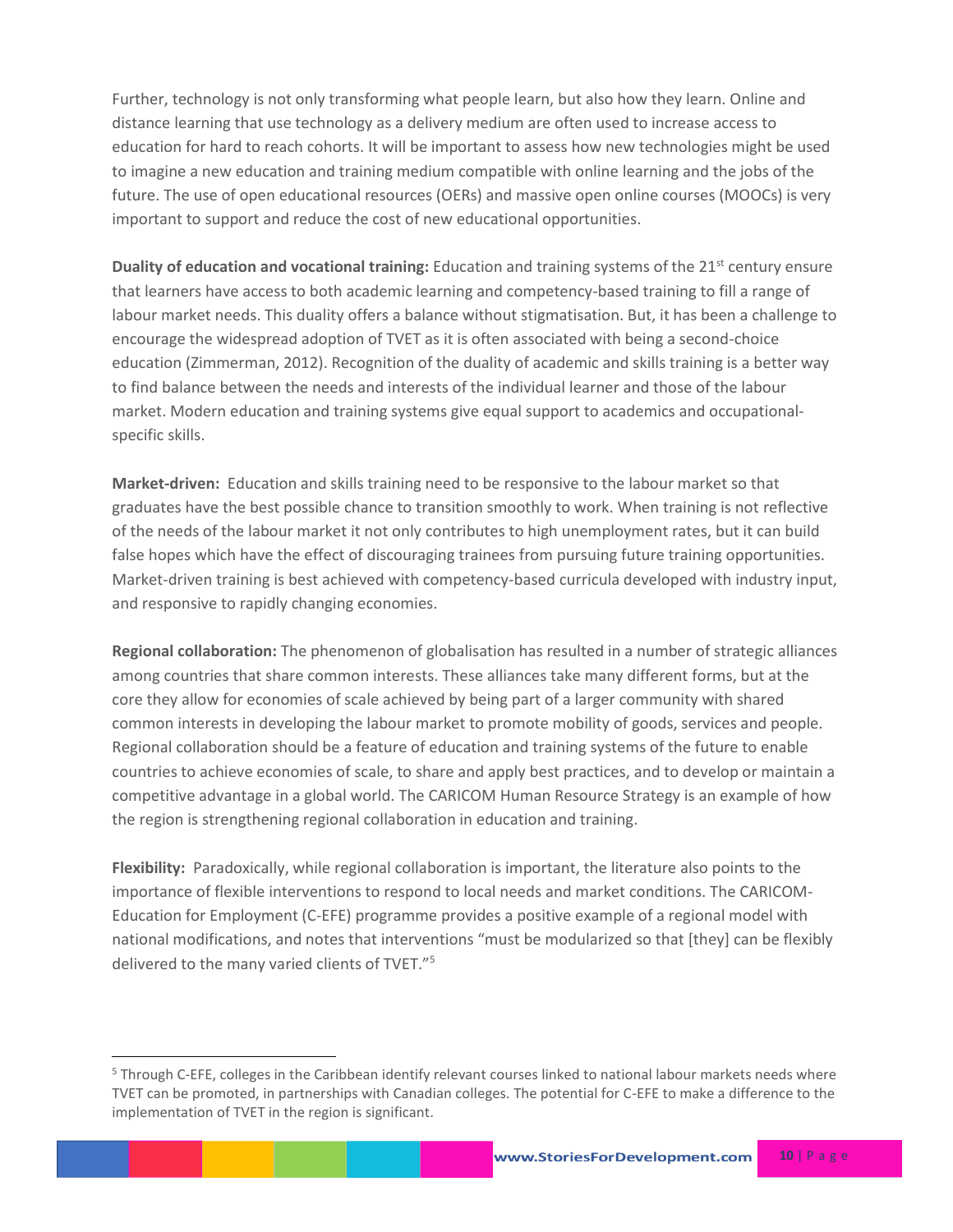**Policy coherence:** Within government, responsibility for the labour market is often shared among education, labour, and industry ministries or departments. Therefore, no one area in government has a view of the whole process of moving learners from education and training to employment. The efficiency and effectiveness of education and training require efficiencies within and across the public sector by working collaboratively using a whole-of-government approach to ensure that all sectors are moving in the same policy direction, coherently and in a coordinated manner across sectors. Policy coherence is one area where CARICOM Member States can focus on making improvements.

#### *C.1.3. Key structural elements*

The structure of an education and training system is an important prerequisite for innovation and creativity in local economies. The literature points to a number of basic structural elements that are often used to achieve reform of the system. Five structural elements are noted below because they are most relevant to promoting innovation and creativity.

**Creative financing**: All education and training systems require a financing framework that ensures adequate, predictable, stable, and sustainable funding to deliver quality programmes and services. The model used to finance the system is a critical structural element because shifts in funding and expenditures are often used to influence policy directions. For example, USAID's support of US\$4.2 million for the CXC Second Chance Programme sent a strong message to partners about the importance of strengthening programming for out-of-school youth. The issues related to how to finance the system are addressed in detail in the discussion paper on 'Financing the Education and Training System'.

**Modern governance and accountability:** Much has been written about the governance structures needed to increase the effectiveness of education and training systems. Partners start by setting clear goals for the system. As each partner works collaboratively to achieve those goals, the right systems, processes, and data must be in place to measure progress towards continuous improvement.

However, one of the main challenges to implementing a market-oriented system involves developing a system of coordinated governance whereby all partners (government, industry, NGOs, learners, and other stakeholders) have a voice (Zimmerman, 2010). The use of public private partnerships (PPP) to govern education and training can help to spur creativity and innovation and serve as a more effective way to finance the system. The use of PPPs will be discussed in more detail in the context of financing, although the author recognises that the issues associated with PPPs are broader than financing. There are several examples of collaboration among regional partners which are setting the stage for deeper coordinated governance among the partners.

**Quality instructors and teachers:** The available evidence suggests that the main driver in the variation in learning is the quality of the teachers and instructors (McKinsey, How the World's Best-Performing School Systems Come Out on Top, 2009). In the Caribbean, regional and national oversight bodies such as NTAs or TVET Councils have responsibility for training, evaluating, and certifying educators, instructors and assessors in TVET. However, the professionalisation of teaching in elementary and secondary education requires more consideration. The issues related to teacher/instructor quality,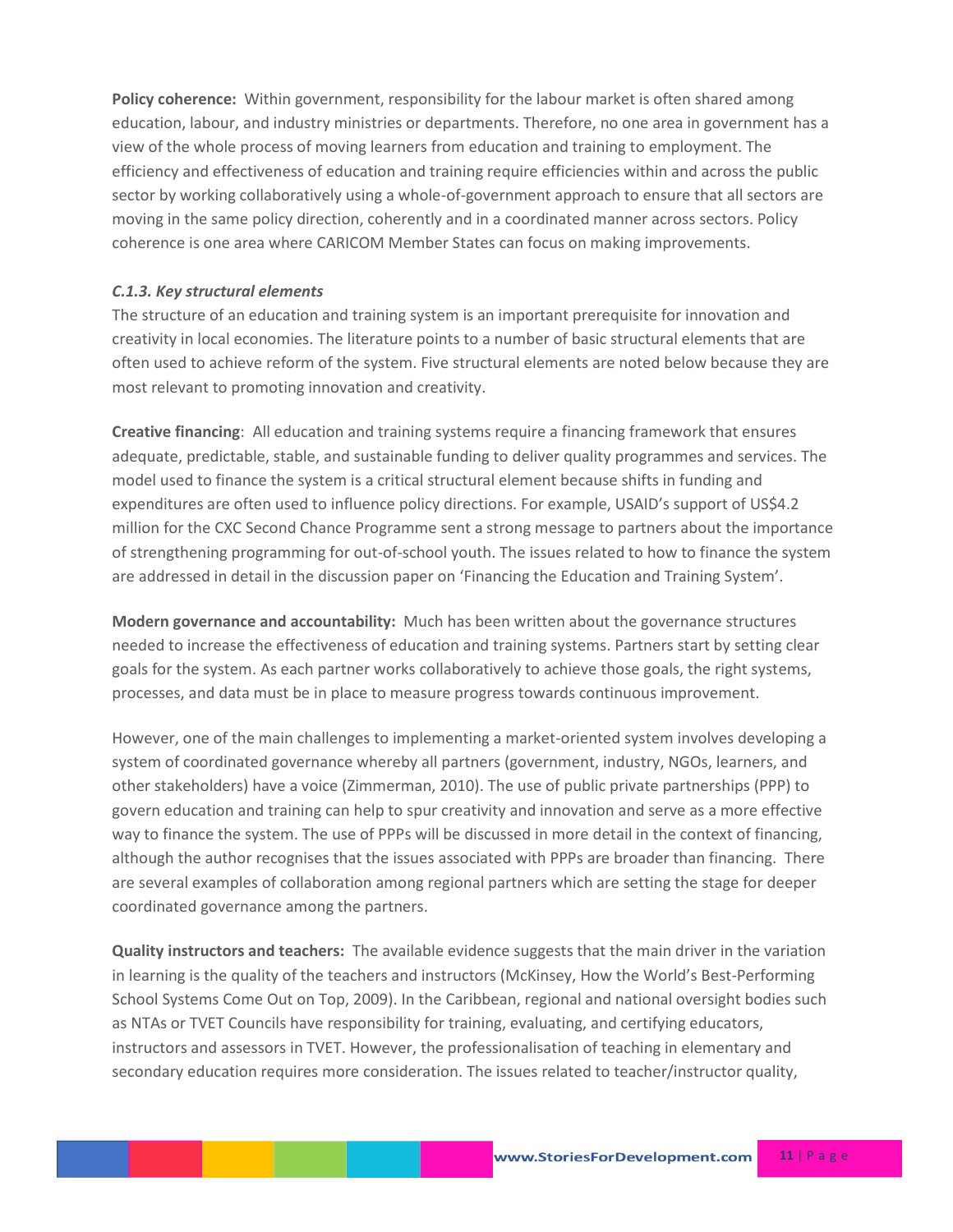certification, and training will be addressed in the discussion paper on 'quality assurance, standards and certification' by Dr. Paula Daley-Morris.

**Modern learning/training facilities:** A logical complement to quality instructors and teachers is the availability of quality training facilities to ensure that learners have access to modern structures from which to learn and develop skills. Learning/training facilities are used at all levels of the system from early learning centres to tertiary level institutions. Unfortunately, inadequate or out-of-date facilities are a reality across much of the region. In fact, many of organisations and institutions report difficulties in making the investments needed to upgrade their training facilities and teaching/training resources.

At the tertiary level worldwide, most institutions are exploring opportunities to use online and distance education to deliver education and training, moving away from the bricks and mortar approach. For example, UWI Open Campus has a developing online platform which in addition to other digital-based initiatives is being supported by C@ribNET<sup>6</sup>. Further, the Commonwealth of Learning is working to develop online and distance learning policies and training material to help expand these technologybased approaches in the region.

While it is true that online education offers opportunities to increase access and create efficiencies in modern systems, it may not be an effective medium for all types and levels of education, especially TVET. Also, expanding online education offerings in CARICOM is likely to be limited, since there are a number of well-established and well-funded online platforms from prominent institutions outside of the region, such as Penn State World Campus, rated the top online university for obtaining a bachelor's degree by U.S. News, and Coursera, the world's largest online education platform based in California. It partners with universities and organisations around the world to offer MOOCs free of charge. Coursera is now developing courses between universities and employers, recognising that many college degrees are disconnected from the needs of business. There may be an opportunity for tertiary level institutions in the region to market and deliver courses in partnership with Coursera. This is the global nature of education in the 21<sup>st</sup> century.

**Functional labour market:** If local labour markets are not adequately supporting employment and entrepreneurship opportunities for graduates, then poor results will remain a feature of education and training systems resulting in slow economic growth, and barriers to innovation and creativity. Governments need to adopt policies that lead to the creation of diversified, dynamic, and competitive labour markets capable of absorbing a more educated labour force. A functional labour market is one that uses labour laws and regulations or labour market policies and practices to create sufficient and decent jobs, pay competitive wages, and provide workers with opportunities to upskill in the public and private sectors. Functional labour markets also foster and support an entrepreneurial spirit to build small and medium enterprises.

 $\overline{\phantom{a}}$ 

<sup>6</sup> C@ribNET is a high capacity broadband fiber optic network that connects all CARICOM Member States to the global digital infrastructure. It is managed by the Caribbean Knowledge and Learning Network Agency (CKLNA), an inter-governmental agency of CARICOM that is also a regional research and education network organisation.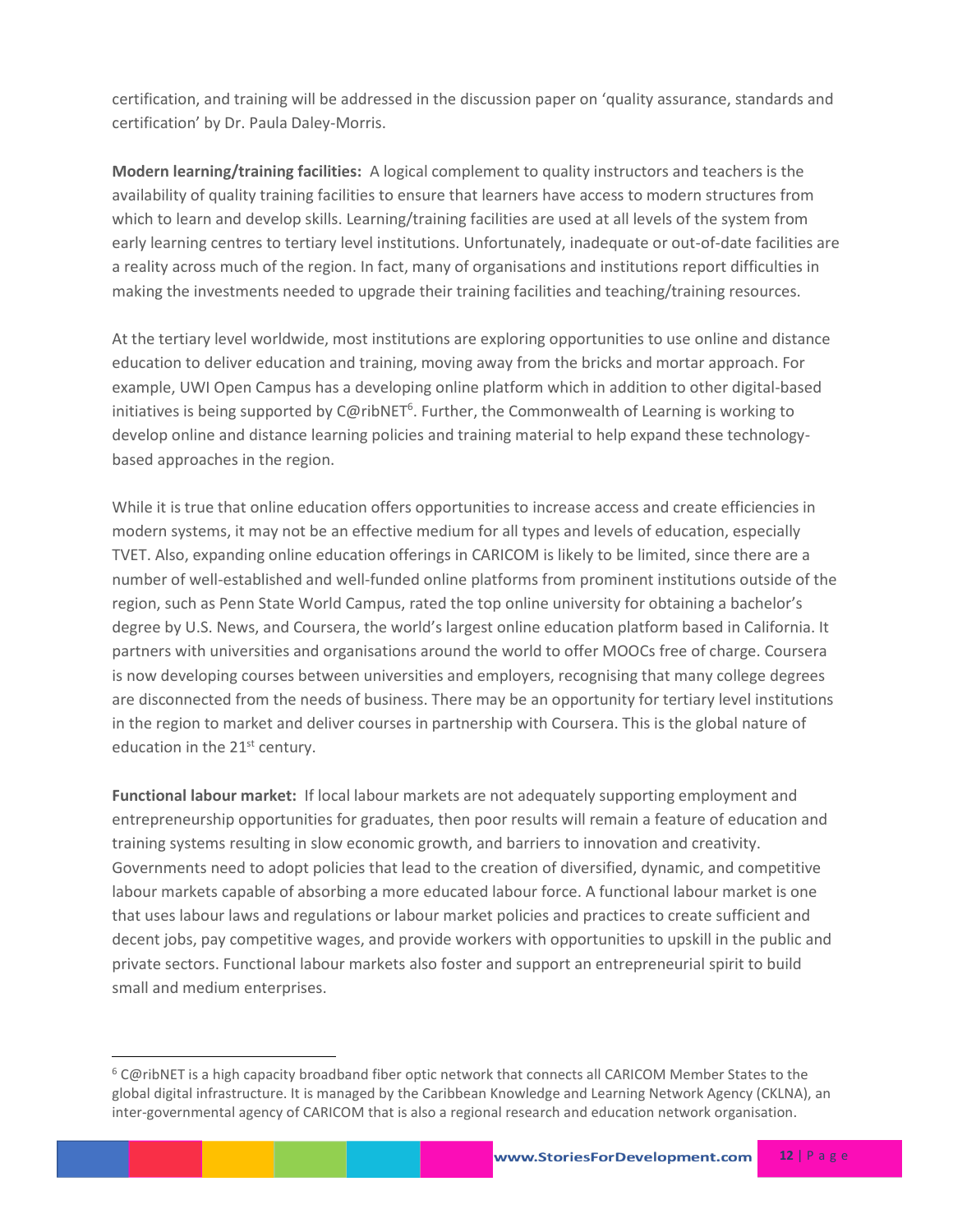*Key finding:* While CARICOM has made good progress in aligning the objectives and characteristics of its education and training system with  $21<sup>st</sup>$  century practices, considerable work is needed to address structural deficiencies in the system. Opportunities for accessing relevant and effective education and skills for the  $21^{st}$  century are being limited by financing constraints, inadequate governance structures, and the inability to attract quality educators and instructors, and maintain state-of-the-art facilities that are responsive to labour market needs.

### *C.2. Content of modern and competitive education and training systems*

Along with structural elements, education and training systems are defined by the policies, strategies and interventions put in place to help learners. As governments work to move their education and training systems into the  $21<sup>st</sup>$  century, they often start by developing policy papers, strategic plans, and initiatives to define their reform agenda.

CARICOM has effectively used this approach over the past several decades to guide changes to its education and training system. This section provides an overview of some of the region's key policies, strategies, and interventions. And, it outlines one area which has proven to be a challenge for the region to be competitive into the  $21^{st}$  century – that is, the issue of brain drain in the region, one of the most important barriers to the region's competitive advantage.

*Key policies and strategies in CARICOM:* In 2006, Andrew Downes wrote about the challenges facing labour markets policies in the Caribbean. One of the recommendations he put forward at the time was the need for reforms to the education system. He noted that "the issue of educational reform has been prominent in the region over the past decade" (Downes, 2006).

Beyond improvements to accessing primary and secondary education, to respond to EFA goals, there have, in fact, been only minor reforms to the region's education system. Indeed, CARICOM and many individual Members States as well as the OECS have developed education strategic plans and policies to drive education reforms; however, some of the more fundamental reforms to education policy are yet to be implemented –such as those outlined in Section C above (e.g. curriculum reform and moving away from an exam-driven system).

The reality is that most countries recognise that they do not have the luxury of waiting for reforms in the current education system as a response to today's training challenges. "Many Caribbean countries already possess a number of the ingredients necessary to adapt to the challenges of the  $21<sup>st</sup>$  century" (World Bank, Time to Choose, forward). The last decade has seen the development of some significant labour market policies to respond to pressures facing modern training systems. Several such policies are outlined below at the regional (the Caribbean Single Market and Economy), sub-regional (the creation of the Organisation of Eastern Caribbean States), and state-level.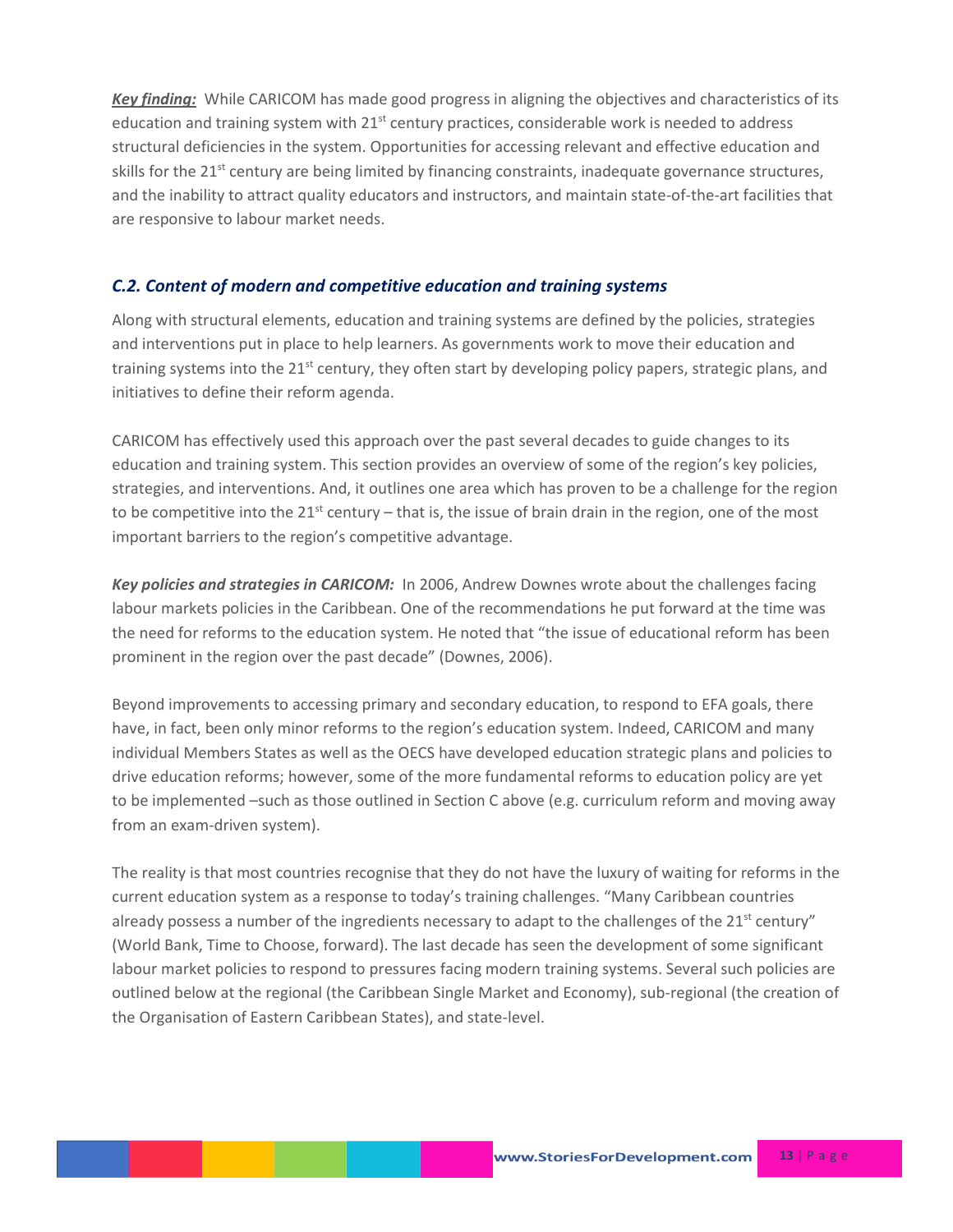**Caribbean Single Market and Economy (CSME):** Arguably, the most significant strategic intervention in CARICOM in recent years has been the introduction of the CSME. This umbrella strategy to promote inter-country labour market mobility makes provisions for the free movement of capital and labour to enhance the region's global competitiveness. "The CSME is the deepest form of regional integration, intended to counter the challenges posed by globalisation and trade liberalization" (CCYD Report, 2010).

CSME is supported by a number of policies and measures such as removal of the requirement for work permits for certain categories of workers, hassle-free travel throughout the region, and the Caribbean Vocational Qualification (CVQ) certification. The CVQs were established with the intention of having a standardised certification system that would promote the free movement of skilled and qualified workers across the Caribbean. In 2006 Downes noted that "the certification of the work force in various technical and vocational areas ....would be critical to the enhancement of the international competitiveness of Caribbean" (Downes, 2006).

Once the strategy is fully implemented, member countries will share a common trade policy. However, regional integration has not occurred as quickly as expected. And, only a few inter-country industrial clusters exist in the region, reflecting slow efforts at cooperation and weak economic links between nations (The Economist, 2015).

A logical next step for CSME will be the implementation of CARICOM's Regional TVET Strategy for Workforce Development and Economic Competitiveness and building on the outcomes of the C-EFE. At this critical stage it will be important for all Member States to buy into the CSME strategy fully and contribute to its development.

**Organisation of Eastern Caribbean States (OECS):** At the sub-regional level, the OECS has also been making significant advancements to improve sub-regional cooperation and to promote unity and solidarity among its Members while pursuing a coordinated approach to national and regional development. The field of education has been identified as an area of priority for OECS Members that are developing joint actions and policy statements to harmonise their education systems. The overarching OECS Education Sector Plan (2012-2021) and Education Statistical Digest are models of collaboration among the ministries of education in the OECS. The benefits of this coordinated approach will help to harmonise efforts and strengthen regional and national education and training systems.

**Selected recent state-level policy initiatives:** The education and training systems in CARICOM benefit greatly from the guidance of legal or policy frameworks that articulate a vision for education in the region. All Member States have developed white papers, sector plans or policy documents, and programmes related to education, TVET, or human resources development. The list that follows is not exhaustive, but is used to illustrate the extensive effort under way by each of the Member States to use policy to guide changes in their education and training systems:

- o Anguilla TVET Policy 2013 (First Draft) and the formation of a TVET Council;
- o Antigua and Barbuda's National Youth Policy with eight strategic objectives, one of which speaks to education and training of youth;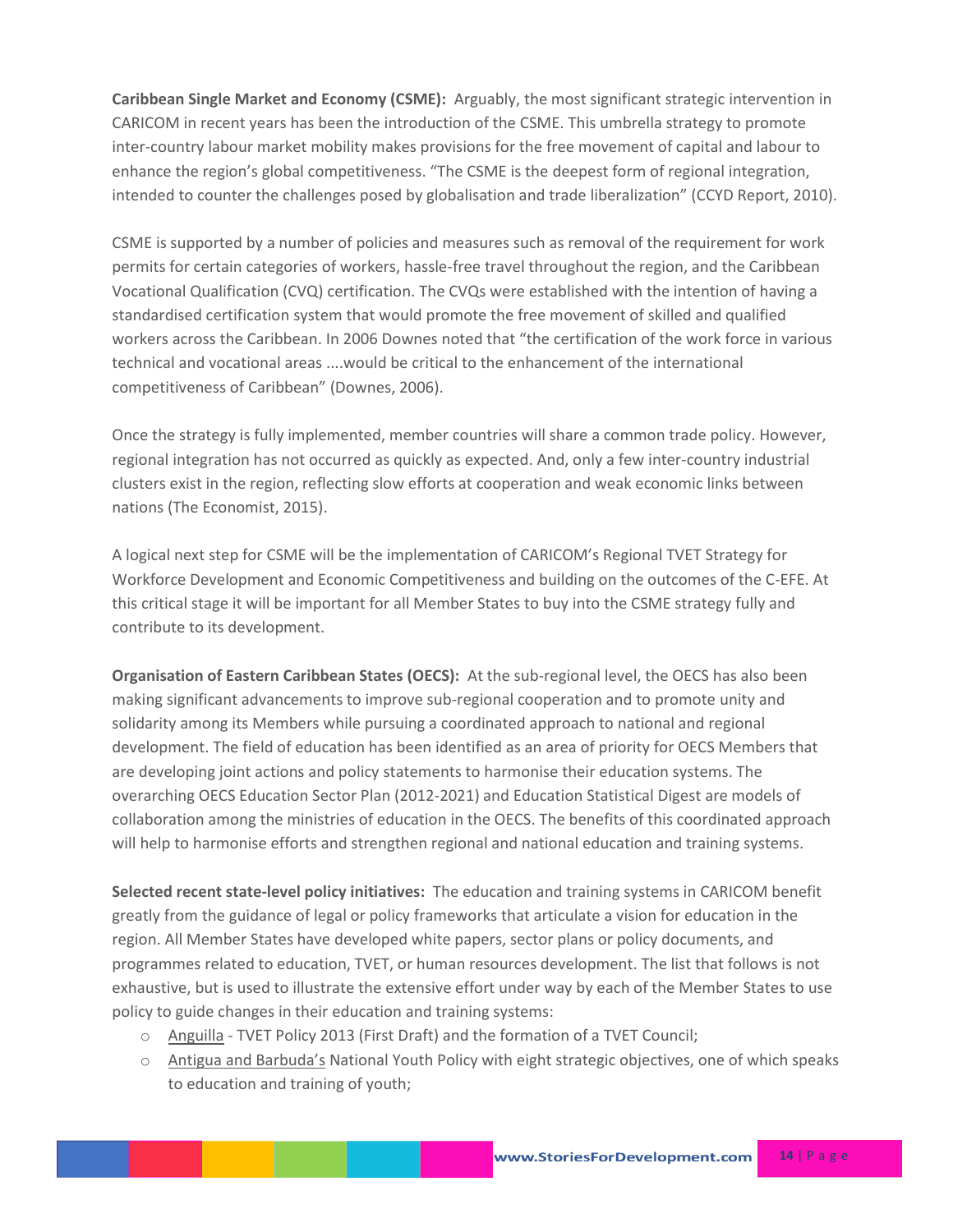- o Bahamas Ministry of Education 10 Year Education Plan, 2009 which comprises four priority areas related to curriculum and instruction, human, material and financial resources, administration and management, and partnerships;
- o Barbados multi-sector Human Resource Development Strategy that involved consultations with different ministries, private and public entities to improve its human and social capital;
- o Belize Education Sector Strategy 2011-2016 that contains three policy objectives to increase equitable access, improve quality and relevance, and strengthen governance throughout the education (and training) sector;
- o Grenada Council for Technical and Vocational Education and Training (GCTVET) that was created along with the National Training Agency as the operating arm of GCTVET in 2009;
- o Jamaica National Education Strategic Plan, 2011-2020 organises the education and training demands of the country under eight strategic objectives;
- $\circ$  Guyana Secondary School Reform Project has the objective of improving the quality, equity, relevance, and efficiency of secondary education;
- o St. Kitts and Nevis White Paper on Education Development and Policy is the definitive document providing guidance for education activities from 2009 to 2019;
- o St. Lucia Education Sector Development Plan, 2015-2020 uses 21 broad strategic objectives to provide impetus and direction for the education sector;
- o St. Vincent and the Grenadines Education Sector Development Plan, 2012-2017 focusing on six areas of education; and
- o Trinidad and Tobago Education Sector Strategic Plan 2012-2015 (note that the plan has not yet been updated since a new government took office in 2015).

*Key finding:* In addition to the CSME, most Member States, with the exception of Dominica, Monserrat, and Suriname, have education- or training-specific policies and strategies that articulate a policy direction for their education sectors. Therefore, generally speaking, the region is not lacking an education and training policy framework. Despite these policies, however, there has been slow progress in improving outcomes consistently across the region. Recognising that it can take decades to see concrete changes, the challenges faced by the region seem to lie in concrete implementation steps rather than the existence of the policies and strategies themselves.

**Global perspectives on the graduates of CARICOM's education and training system:** In a more global world, citizens are exposed to global opportunities. Eighty-five per cent of Caribbean youth between the ages of 15 and 29 would migrate to more developed countries, if they had the choice and the necessary resources (CCYD, 2010). Indeed, migration out of the region is a natural by-product of participation in a global world.

This phenomenon suggests that as CARICOM Member States invest more in skills training there is a risk that its graduates will be more attractive to others and, therefore, more likely to migrate. A large outflow of graduates reduces, at least temporarily, the economic benefits to the region "implying that the sending countries are subsidising the human capital formation of the advanced countries" (World Bank, Time to Choose, 2007).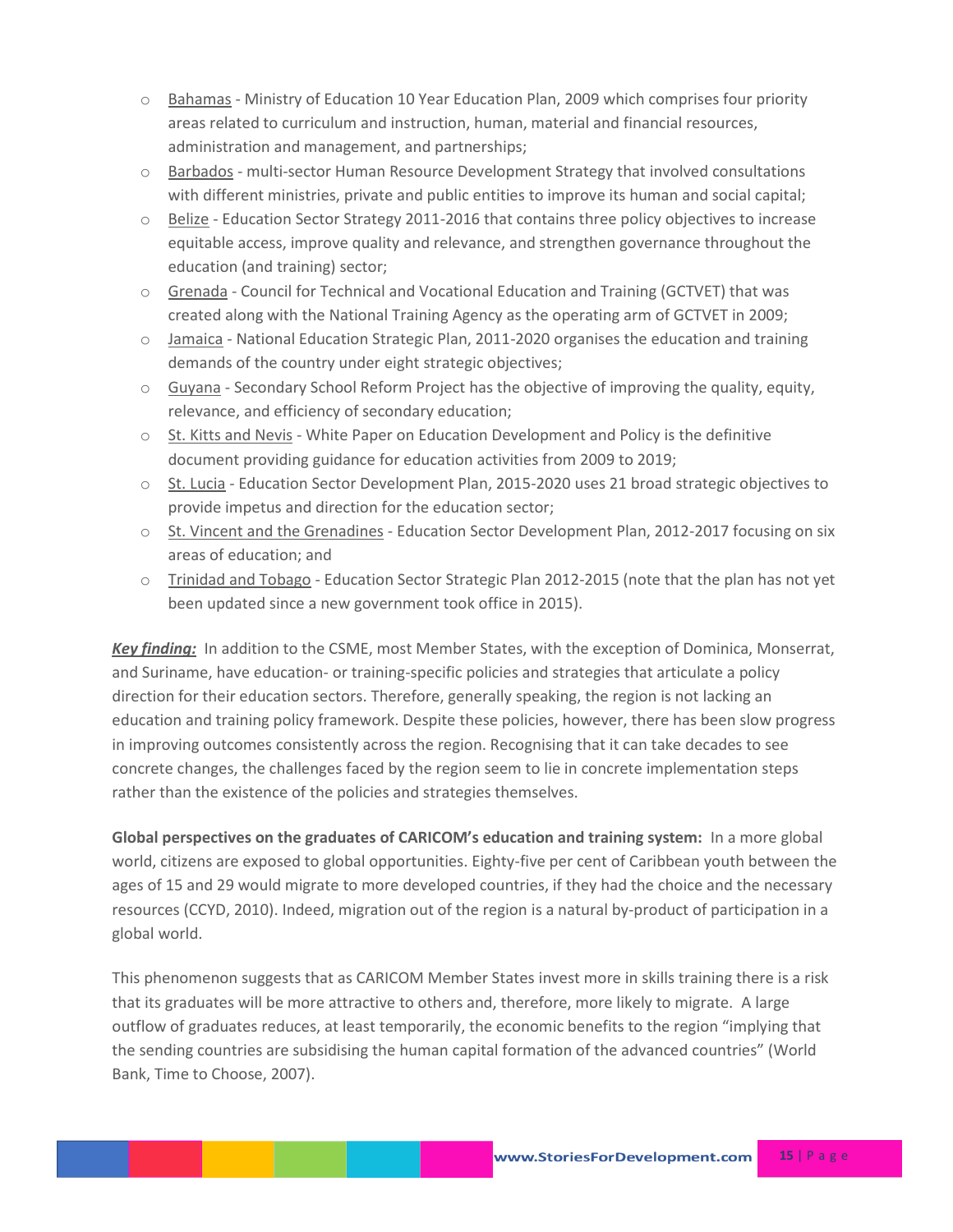Brain drain has always been a feature of the Caribbean labour market. "Guyana, Grenada, Jamaica, and Suriname have among the highest rates of migration of skilled labour to the Organisation for Economic Development (OECD) countries," with migration being more prevalent for tertiary level education (Downes, 2006). For example, almost 90% of Guyanese tertiary level graduates migrated to OECD countries between 1965 and 2000. Even in Suriname which has the lowest tertiary level migration rate (49%), the rate for secondary education graduates is among the highest in the region at 72%. This suggests that the region produces human resources that are quite successful in adapting to and competing in developed countries across the globe.



**Figure 2: Percent of labour force migrating to the OECD by level of education, 1965-2000** 

Source: Mishra, P. *Emigration and Brain Drain: Evidence from the Caribbean, IMF Working Paper*, January 2005.

One reason why these rates are so high is that a number of developed countries have introduced immigration and labour market policies to address growing skills deficits resulting from an ageing workforce. Some of the international education policies that developed countries have used include:

- o Streamlined visa processes for recently graduated international students;
- o Processes to recognise foreign credentials and prior learning of immigrants; and
- $\circ$  Partnering with overseas colleges and universities to attract foreign students.

**Key finding:** For decades CARICOM has embraced the global trend that has seen an increased trade in educational services that is enabling its learners to access opportunities to study and work abroad. To mitigate aggressive efforts by developed countries to attract its graduates, the region needs to continue to make it more attractive for its students to access comparable quality skills training and tertiary education at home while addressing the dearth of good paying local job opportunities. Among the strategies that could help to mitigate the continuing brain drain from the region are:

- o continue to encourage partnerships with accredited international learning institutions to increase opportunities for learners to study at home;
- o maintain regular contact with members of Caribbean diaspora that are interested in playing a role in the region's development; and
- $\circ$  focus on developing a functional labour market that would provide the best possible environment for graduates to find employment at home after their studies.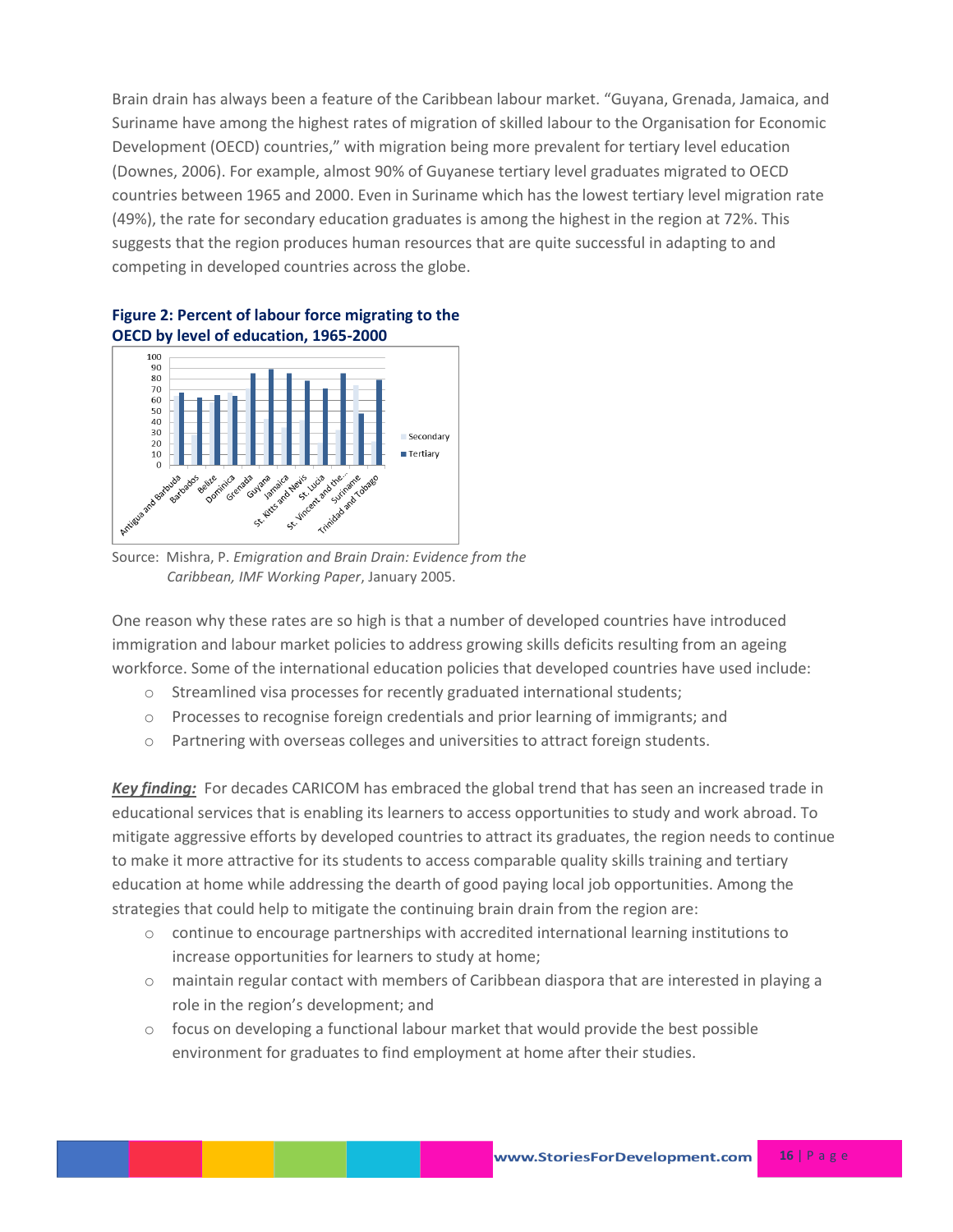## *C.3. Moving from education to employment*

The globalisation of today's economies means that policy makers need to understand better how to prepare their populations for employment. It is not only important to understand the mechanisms needed to educate populations; all modern economies need to understand the skills that would take them into the  $21<sup>st</sup>$  century and enable them to compete in new and emerging industries.

There are three critical stages in the transition from education to employment:

o enrolment stage;

 $\overline{\phantom{a}}$ 

- o skills building stage; and
- o finding employment stage (McKinsey, Education to Employment, 2010).

The '*enrolment stage'* includes all efforts to provide access to education and training for all who seek it. Issues related to enrolment are covered in the discussion paper on 'equity, access, and relevance'. At the '*skills building stage'*, at a minimum, training providers need to help learners acquire the skills to meet the requirements of the labour market. And, at the '*finding employment stage*,' graduates need tools to find and keep well-paid jobs.

## *C.3.1. Building skills for 21st century employment*

Much has been written about employment in the  $21<sup>st</sup>$  century and the skills and attitudes needed from the products of an education and training system. A World Bank blog classifies worker's skills requirements into three components: cognitive skills, social or behavioural skills, and job- or occupation-specific technical skills. Examples of these three categories of skills are provided in Exhibit 3.

*Cognitive skills* "facilitate the acquisition of knowledge" throughout life's transitions. Most experts argue that the time to build these skills starts early in life. Youth and adults with poor cognitive skills (such as low literacy and numeracy levels) have difficulty learning and updating the technical skills needed to compete in the modern job market.<sup>7</sup>

*Social and behavioural skills* "permit a person to perform effectively in a range of job settings." They should be taught throughout the education and training system. They make workers more resilient in response to technology-driven labour market shocks. The premise is that in the 21<sup>st</sup> century social and behavioural skills will be in higher demand across industries than narrower occupational skills. In most training programmes in the region these skills are often incorporated in the life skills or soft skills component of the curriculum. CANTA and some state NTAs have made some progress in developing occupational standards for life skills training. And Jamaica, for example, is infusing these skills into the traditional education curricula. These are promising practices in curriculum development.

 $7$  Education for Global Development -A blog about the power of investing in people, 2016 <http://blogs.worldbank.org/education/preparing-robots-which-skills-21st-century-jobs>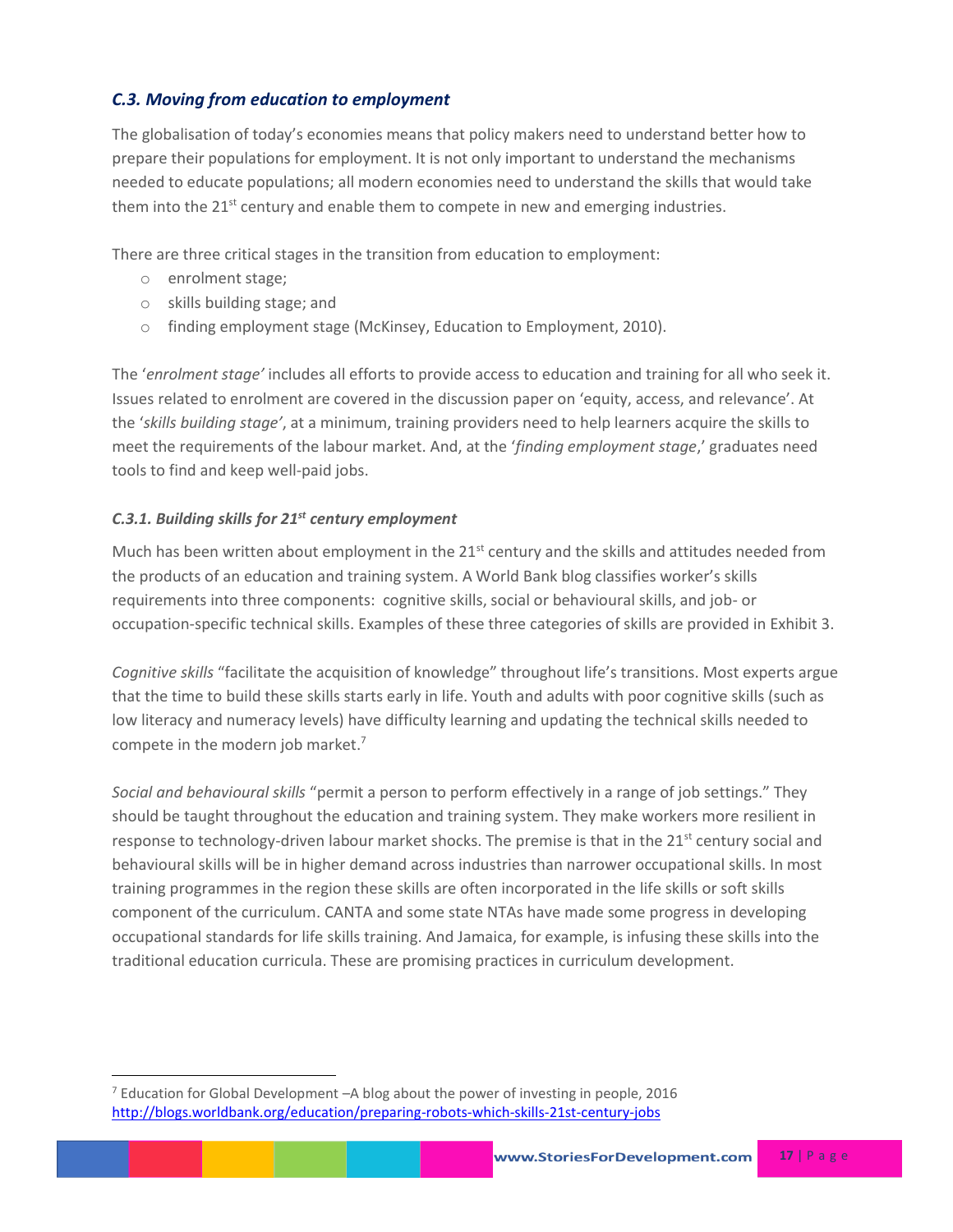*Technical skills* are typically acquired from secondary school and higher (although, there are recent examples of some technical skills in science, technology, engineering, and math being introduced in grades 4 to 6). They depreciate at an increasingly fast rate with technological change, and require constant upgrading through lifelong learning. Entrepreneurship skills are included in this category.

| Cognitive skills                                                                        | Social and behavioural<br>skills                                                                   | <b>Technical skills</b>              |  |  |  |
|-----------------------------------------------------------------------------------------|----------------------------------------------------------------------------------------------------|--------------------------------------|--|--|--|
| Literacy<br>Numeracy<br>Digital/ICT<br>literacy<br>Critical thinking<br>Problem-solving | Work ethics<br>Emotional<br>$\overline{\phantom{0}}$<br>intelligence<br>Teamwork<br>Pro-activeness | Job- or<br>occupational-<br>specific |  |  |  |

|  |  | Figure 3: Types of skills required for 21 <sup>st</sup> century employment |  |  |  |
|--|--|----------------------------------------------------------------------------|--|--|--|
|--|--|----------------------------------------------------------------------------|--|--|--|

In the McKinsey report on Education to Employment "employers cite work ethics and teamwork as the most important skills in almost every country" surveyed for the report (McKinsey, 2014). In 21<sup>st</sup> century systems, these skills are as or more important than core skills taught in the traditional system.

Further, the pressure of the  $21<sup>st</sup>$  century demand not only basic literacy skills, but a new range of literacies. One new literacy growing in prominence in a global world, and an area where CARICOM could have a unique advantage is "cross-cultural competency" which is defined as the ability to move across cultures comfortably and fluently (Yong Zhao, 2002).

In the Caribbean, the issue of 21<sup>st</sup> century skills has been extensively researched by international organisations and regional experts who all have noted that the skills acquired in education systems in the region are primarily preparing youth for the acquisition of academics rather than the labour market (Downes, 2014; The Economist, 2015; OECD, 2013; World Bank, 2007, 2009, 2013, 2014).

*Key finding:* With regard to ICT skills training, most CARICOM ministries of education have drafted or adopted ICT policies in education; however, these policies have had limited impact (World Bank, Survey of ICT and Education in the Caribbean). The results from the 2007 CSEC IT exams suggest that even students completing IT curricula and sitting for IT exams do not demonstrate mastery of workplace-level computer skills and knowledge. While student performance has improved, the skills gained do not match up with skills required by the workplace (World Bank, Survey of ICT and Education in the Caribbean, 2009). ICTs are among the most demanded technical skills by modern businesses.

### *C.3.2. Finding Employment – Mechanisms that connect education and employment*

Aligning education and training with employment and entrepreneurship in the 21<sup>st</sup> century requires creative and innovative tools to enable graduates to transition smoothly to jobs. Five practical tools are noted below, many of which are already features of CARICOM's education and training system.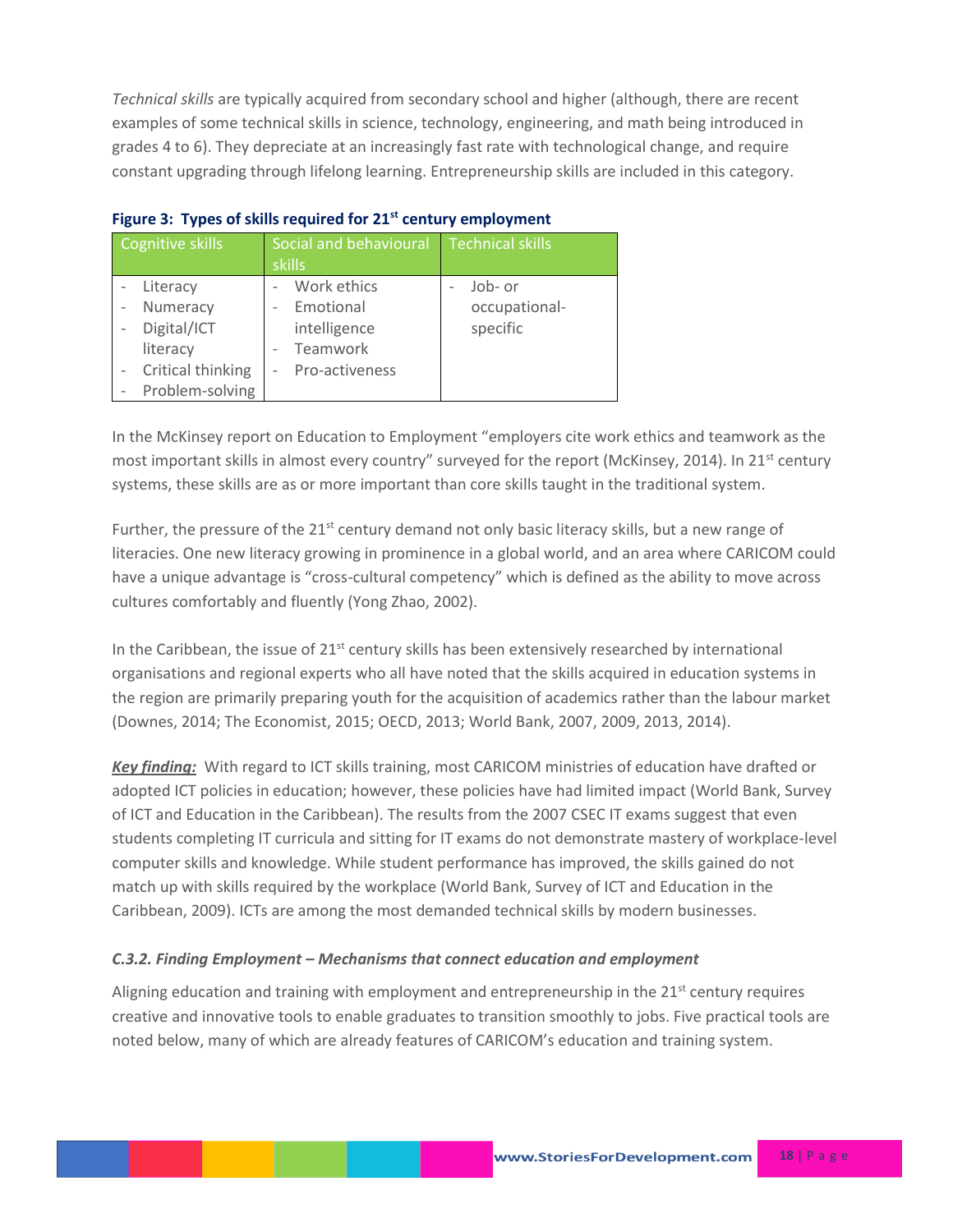**Career guidance and counselling/employment offices:** Students need career guidance and job search techniques to facilitate smooth school-to-work transition. Similarly, employment centres help to strengthen the functioning of the labour market especially when the centres use labour market information/intelligence (LMI) to align education with employment. In CARICOM, there is little career guidance being provided within the formal school system. And some of its skills training programmes may not base their job placement techniques on up-to-date labour market intelligence.

**Labour market information (LMI):** One of the barriers to employment is the lack of accurate or timely LMI. Experts have noted that many Caribbean youth are unaware of the skills needed to pursue their career choice and to meet employers' demand (Downes, 2006; World Bank, 2007). Moreover, there is little or no systematic guidance on how to make the transition effectively from secondary school to work or tertiary education. LMI would improve the efficiency of labour markets by helping to match supply with demand.

Also, labour market surveys and employer surveys are not the norm in most CARICOM Member States. When the information stemming from these surveys does exist, students and graduates are not aware of it, or it is in a "coded language" of economists and policy makers, which needs to be simplified and communicated through user-friendly media to those who need it. For example, the websites of some Member States (e.g. Jamaica and Trinidad and Tobago) contain a lot of LMI, but the information is not communicated in a practical manner.

Progress is being made sub-regionally (namely, St. Lucia, Grenada, and Barbados) to collect and use LMI. For example, the introduction of the Caribbean Labour Market Information System (CLMIS) is an initiative of the ILO and the United States Department of Labor that is intended to provide technical and financial assistance for the production and use of LMI in the English-speaking Caribbean and Suriname. While the system has not yet rolled out across the Caribbean, nor reached full maturity, job seekers and career planners will be among the potential end users. Further, with labour market and employment trends career planners will be individual who should be able to provide better advice on.

**Curriculum:** In many developing countries, the secondary education curriculum remains abstract and disconnected from the social and economic needs of the  $21<sup>st</sup>$  economy. Sometimes the curriculum is too narrowly focused on subject-specific content and competencies and improvements are needed to increase literacy and numeracy outcomes at the secondary and TVET levels. In CARICOM, the occupational standards developed for training programmes have made some progress in this area; however, still more work is needed to strengthen the relevance and effectiveness of curriculum. There is plenty of experience in this area to demonstrate that when employers have a strong voice in curriculum development there is a significant impact on the employment chances of graduates (Middleton, 2011). Examples of how this is being used as a promising practice in the region are provided below.

**Internships and apprenticeships:** As noted above, the transition from education to employment is most effective when trainees have an opportunity to put their skills to work and experience the world of work before graduation. The most successful programmes provide stimulating workplace-based environments for learning. Examples of these opportunities include internships and apprenticeships which "have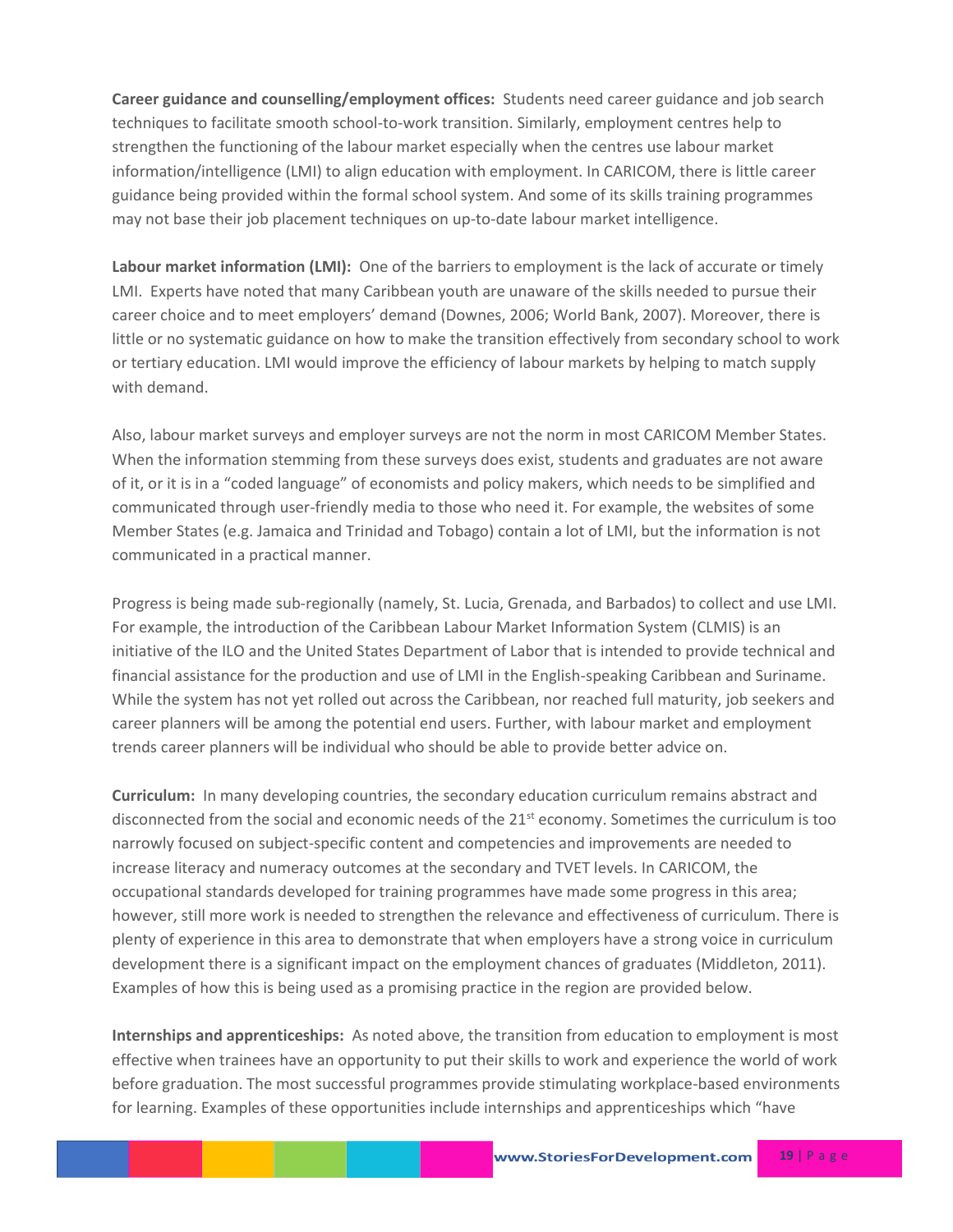proven to be a good proxy for workers to identify firms and sectors with future potential for employment opportunities" (World Bank, Skills Challenges in the Caribbean, 2007). Apprenticeship training consists of handing down initial skills from the experienced to the semi-skilled labourer. Apprenticeships are often divided between on-the-job training and classroom instruction. Internships are an opportunity for potential employees to work for a fixed period of time.

**Entrepreneurial supports:** Across the Caribbean there are a number of projects providing entrepreneurial services to young people. Some are part of CXC's CVQ certification process, while others work specifically to provide entrepreneurial services, such as access to loans and grants, business plan development, financial planning, and working with a mentor. Entrepreneurship can play an important role in helping young people acquire the skills they need to embrace self-employment as a viable career option. Barbados, Belize, Dominica, Jamaica, St. Lucia, St. Vincent and the Grenadines, and Trinidad and Tobago are among the countries where organisations and financial institutions are actively providing entrepreneurial support services. The number of people accessing these services is still relatively small so more work is needed to build awareness of entrepreneurship as an option for those so inclined. However, entrepreneurship is not likely to address the full extent of the unemployment situation in the region given some of the weaknesses observed in the private sector (e.g. difficulty accessing financing, regulatory and bureaucratic hurdles, and high electricity costs). And even if one identifies a niche area, small businesses worldwide have a high failure rate in the first year of operations; therefore mentorship needs to be available to young entrepreneurs when they start out.

*Key finding:* While the mechanisms that help graduates transition from education and training to employment exist, their effectiveness varies considerably across the region. With the exception of internships and apprenticeships, there needs to be further reforms to curriculum design, career and guidance counselling, LMI, and entrepreneurial skills programmes to help the education and training system be more aligned with  $21<sup>st</sup>$  century practices.

### *C.3.3. Finding Employment – Interventions, promising practices, what doesn't work*

In addition to the mainstream education, most of the countries in the region have put in place programmes, using the mechanisms noted above, to respond to their education and skills challenges. The vast majority of the programmes serve young people who have not completed secondary school, are at risk of being early school leavers, or are unemployed or underemployed. There are also several programmes in the region that serve the broader adult population. Public and private schools and institutions involving NGOs and churches are all involved in delivering such programmes.

A selection of these interventions (or the organisations providing them) is listed below at the secondary, vocational level for each Member State. See Annex C for a brief description of what they do. The list is not meant to be an exhaustive but rather illustrative of the extensive work under way across the region to move people from education and training to employment. They were selected based on their relative prominence in their respective countries or for the region: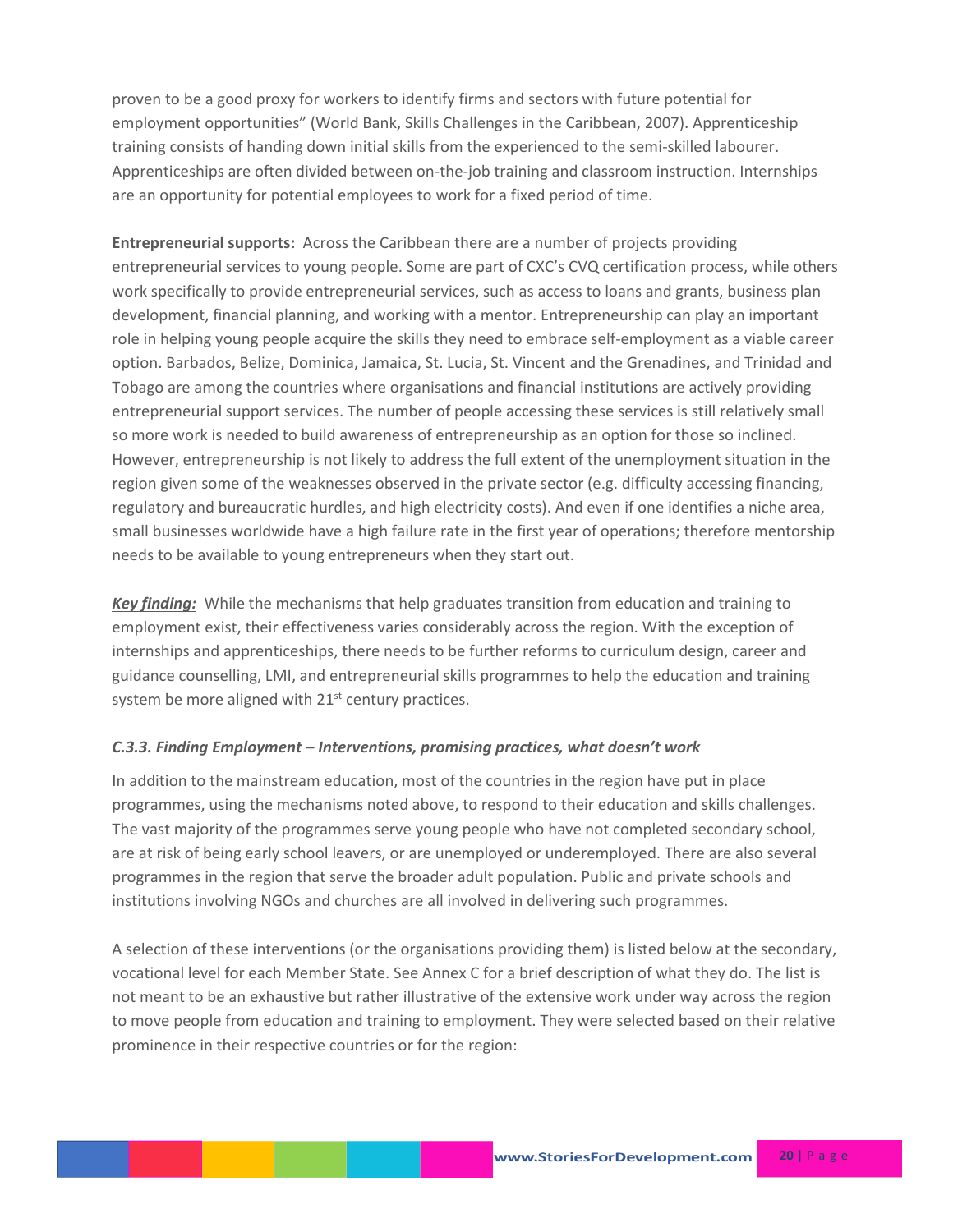- o Caribbean Inclusive Growth Programme (sub-regional)
- o Youth Entrepreneurship Program for the Eastern Caribbean (sub-regional)
- o Anguilla Job Link-Up Programme
- o Antigua and Barbuda Gilbert Agricultural and Rural Development Center
- o Bahamas Technical and Vocational Institute
- o Barbados Samuel Jackman Prescod Polytechnic
- o Belize Alternative, Collaborative, Community Education Support Services Program
- o British Virgin Island Alternative Secondary Education Programme
- o Dominica Centre Where Adolescents Learn to Love and Serve
- o Grenada New Imani Programme
- o Guyana Board of Industrial Training
- o Jamaica Youth Upliftment Through Employment
- o St. Kitts and Nevis Advanced Vocational Education Centre
- o St. Lucia National Skills Development Centre
- o St. Vincent and the Grenadines Adult and Continuing Education
- o Suriname Programme on Lower Vocational Education
- $\circ$  Trinidad and Tobago Youth Training Employment Partnership Programme

*Key finding:* As a general observation, most countries (except British Virgin Islands, Monserrat, and Suriname) appear to have several programmes and/or institutions that provide opportunities for learners to access training for employment. These interventions are making a contribution to their education and training systems because they are providing an opportunity for learners who may not otherwise succeed or may not be interested in the strict academic side of education and training to develop employable skills. However, within each country, programmes and institutions tend to have objectives based on re-entering the system rather than focusing on keeping students in the system. And, some of the training offered appears to be supply-driven with few sustainable employment opportunities. Further, the programmes are frequently not linked, leading to potential duplication of training and a waste of limited resources. Finally, while the C-EFE is making progress to promote TVET careers positively, there continues to be a stigmatisation associated with some of the programmes, especially those that continue to be disconnected from the formal education system or seen as a subpar option.

**Some promising practices:**A disappointing reality of many education and training systems is that we don't know what works (and what does not) to move young people from education/training to employment. Most systems have poor data collection practices, and information gaps make it difficult to understand what practices are most promising. In CARCOM in particular, the practice of doing evaluations is only now taking hold, so that monitoring and evaluation becomes the norm rather than the exception.

There is a troubling occurrence of programmes that had poor employment outcomes, where participants were unaware of the long-term employment prospects. For example, over the four years of the GARDC's participation in Caribbean Youth Empowerment Program, 326 youth were trained with only 41% acquiring employment. Also, one youth development programme in Trinidad and Tobago has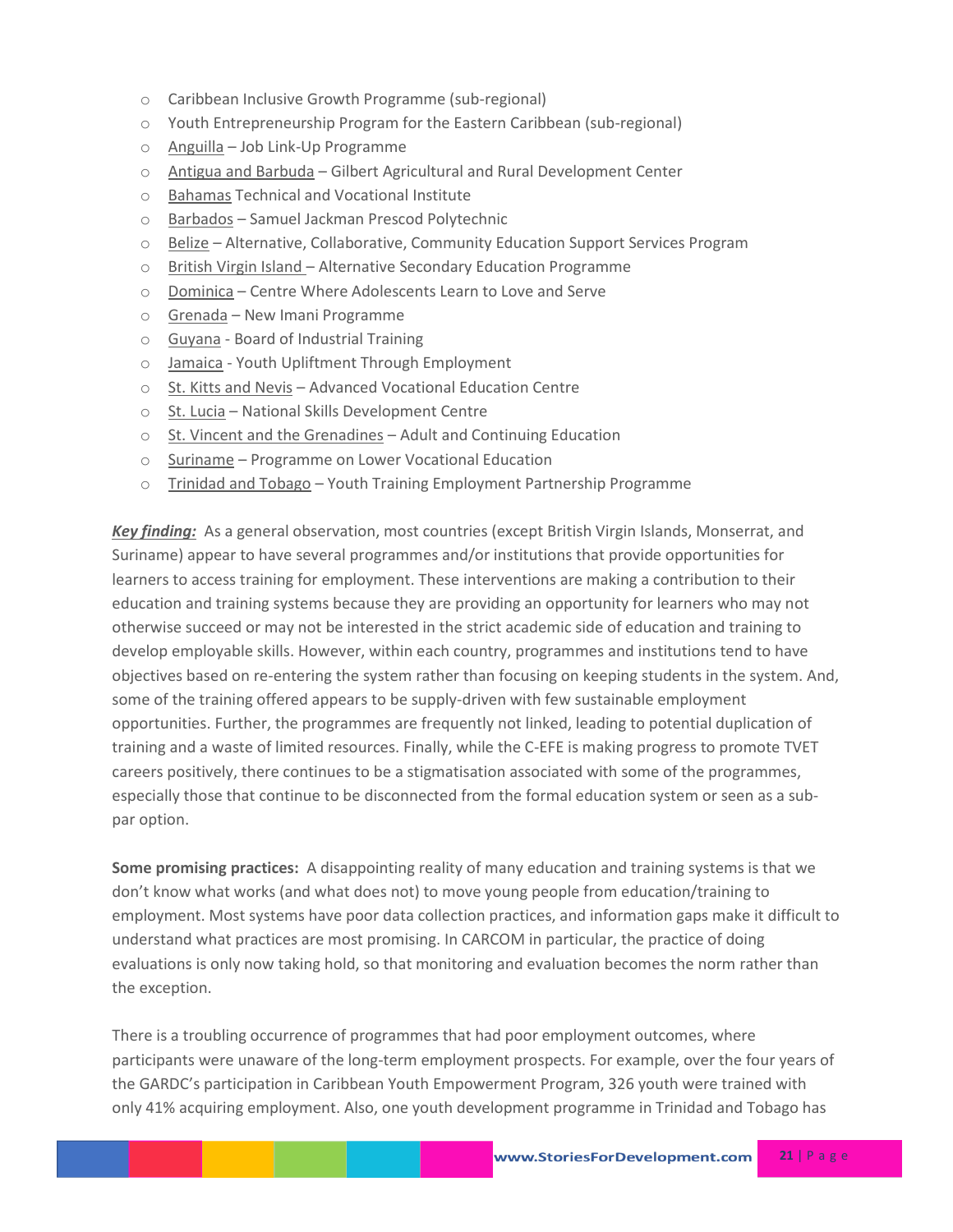dropout rates as high as 50%. Other examples of poor results are observed not only from evaluations, but also from anecdotal experiences and case studies.

However, decision-makers should not despair about how to implement successful education and training interventions. Innovative and effective programmes around the world have elements in common and appear to adopt a similar set of interventions. This is not to suggest that context is not important, but it appears to be secondary to getting the fundamentals right (McKinsey, How the World's Most Improved School Systems Keep Getting Better, 2007).

First, education/training institutions and employers "step into one another's worlds." For example, employers are actively involved in the education and training process, or institutions provide opportunities for learners to spend time on a job site. Secondly, in the best interventions, employers and education providers work with their students early and intensely. McKinsey notes that "the education-to-employment journey is treated as a continuum in which employers commit to hire youth before they are enrolled in a program to build their skills" (McKinsey, Education to Employment, 2014).

Three promising practices are highlighted below from a global and state perspective to showcase the features noted by McKinsey.

**University Co-Op Programmes in Canada (Global example):** University co-op programs continue to thrive and grow at Canadian universities and colleges. The programs follow a national accreditation system which serves as a measure of quality control for students and employers. Students taking co-op programmes alternate between study and work terms, are paid, and receive regular feedback from employers. Work terms need to be closely related to students' academic studies and comprise at least 30% of an academic programme.

**Industry involvement in curriculum design:** Most training providers now recognise that engaging employers in the design of curriculum improves the relevance of education and training programmes and increases employment opportunities for graduates. There are several examples of this practice underway across the region that is generally provided through PPPs that provides a forum for partners to reflect their interests in the curriculum. One example of how PPPs have led to the involvement of employers in curriculum development is the St. Lucia Chamber of Commerce which has been involved in the administration of the Junior Achievement programme and the St. Lucia Youth Business Trust, two organisations that provide entrepreneurship services to young entrepreneurs. The partnership is helping to include practical industry-based perspectives to the programmes and services provided to young entrepreneurs, in the mainstream education system and the wider community.

**Service Volunteered for All (SERVOL) (Trinidad and Tobago):** SERVOL, a CXC-designated Second Chance Institution, is a non-governmental organisation that has 11 adolescent development centres (ADP), all of which offer skills training to at-risk youth. After ADP training, trainees move into basic skills training where they spend up to one year learning a specific skill. They spend four months in on-the-job training with a company or institution that specialises in the skill they are seeking to acquire. In addition to basic skills training, SERVOL also provides high-tech and advanced skills training. The SERVOL model has been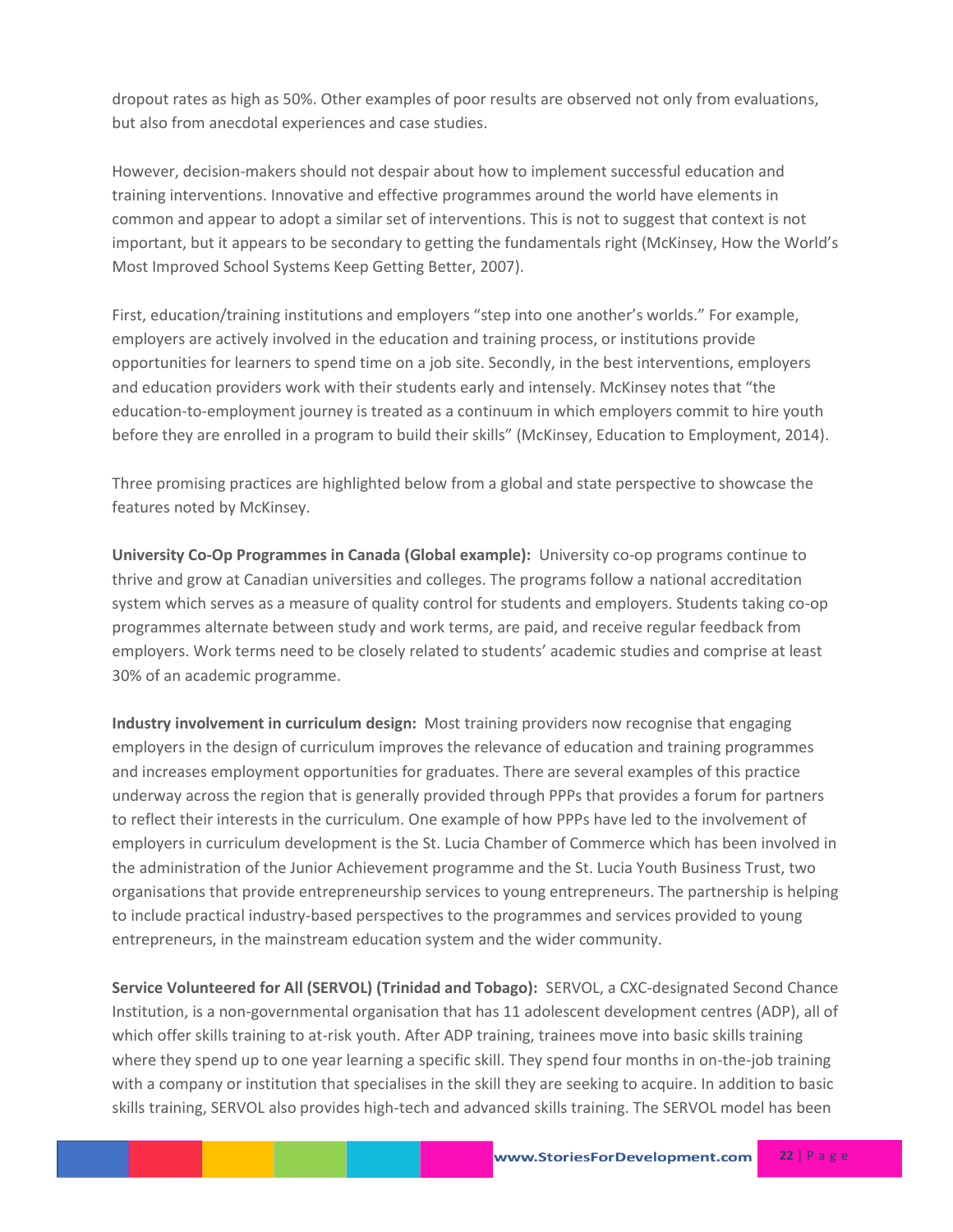so successful that it has been replicated in Grenada (New Life Organization-NEWLO), St. Lucia (Centre for Adolescent Renewal and Education-CARE), Dominica (Centre Where Adolescents Love to Learn and Serve-CALLS), and around the world. It has some of the strongest evaluation results of similar programmes in the region.

*Key findings - What doesn't work:* The lack of data and monitoring and evaluation practices also make it difficult to assess which programmes are not working. However, the literature points to the types of reforms that have proven over the years to be ineffective.

First, some policy makers warn against looking for single "silver bullets" especially those focusing on just one aspect of the education and training system. They tend to result in fragmented interventions that do not address the holistic needs of the system. The fragmented accountability reforms done in the U.S. education system are often cited as examples of what not to do.

Secondly, experts note that funding alone does not guarantee improvements in outcomes. There has been considerable debate about the need to increase investments in education and training systems, especially in regions where the demographic profile is primarily a young and growing population. Finding efficiencies in the system and exploring partnerships are more often noted as ways to fund reforms in the system when increases in public sector budgets are not an option. See the discussion paper on Financing the Education and Training System for more information.

Thirdly, some policy makers warn against relying solely on 'free' education and training at the postsecondary level as a way to boost outcomes. This approach is used in selected areas in the Caribbean, such as free tertiary level education in Trinidad and Tobago, and issuing stipends for those participating in skills training programmes in Grenada, Jamaica, and Trinidad and Tobago. While this approach may help to raise participation rates or to improve the supply side of the labour market equation, it is not an effective way to promote ownership of training or to improve completion rates and labour market attachment.

Finally, separating vocational education from academic education does not recognise the duality of the education and training system. While the majority of training programmes in the region are delivered outside of the mainstream education system, too many of them still do not recognise the need to have some linkages to the formal education system to allow for the movement between the two so that vocational training is not stigmatised and seen as inferior.

## *C.4. Emerging sectors - Jobs of the future*

The jobs of the future require education and skills that can adapt to new and changing patterns of trade and consumption, and take into account how we relate to each other as we prepare for the technological revolution that is upon us. In the Caribbean it will be especially important for policy makers to know how to use these skills to expand the private sector so that well-paid domestic employment opportunities can be created to mitigate high migration rates.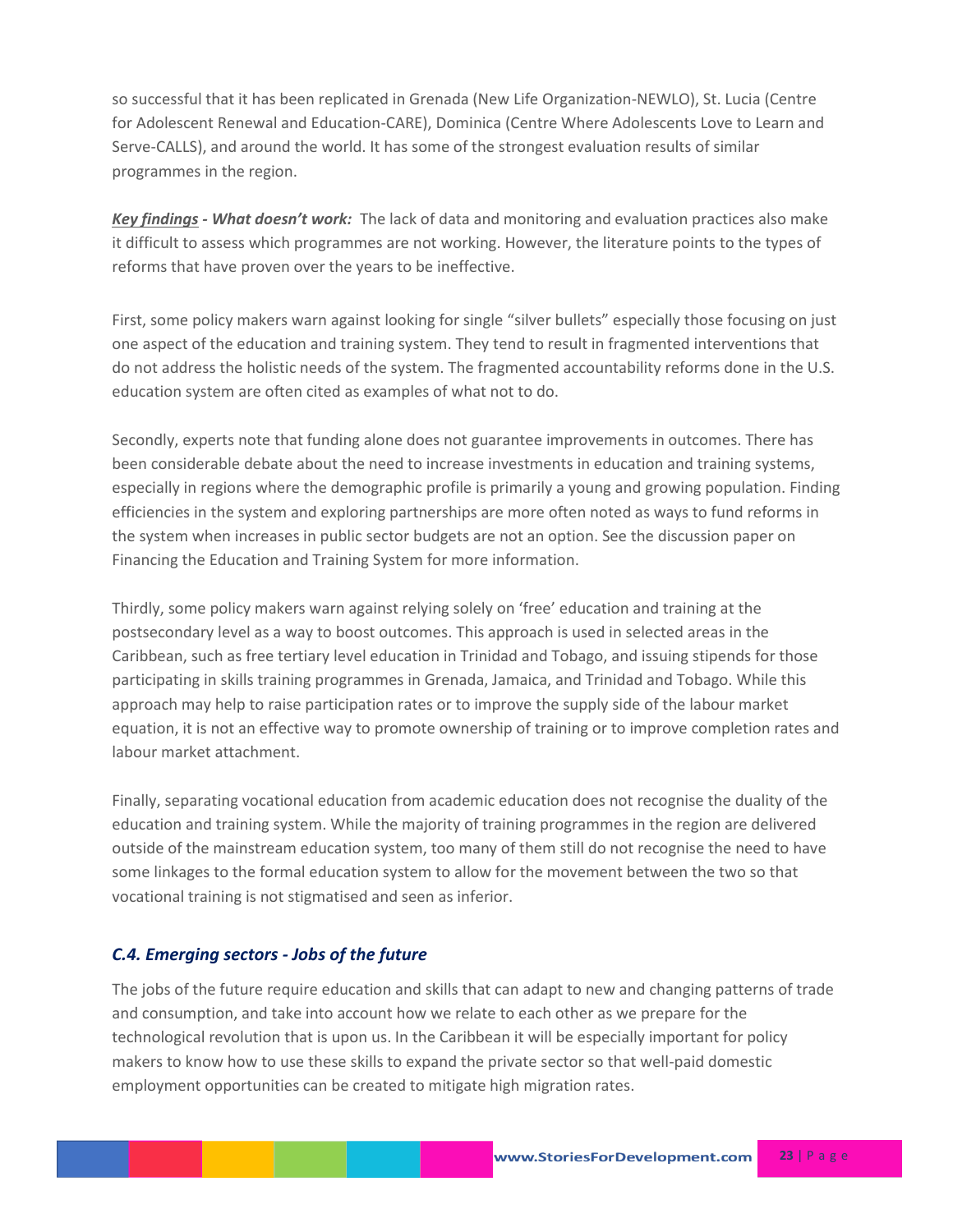International organisations, such as the WEF, and several leading economic forecasters agree that the world of work is undergoing a dramatic change that will have an impact on jobs in both developed and developing nations. The Forum advises that countries can close their skills gap by developing a solid understanding of an industry's skills base today and changing skills requirements in the future.

In a recent regional overview, The Economist concluded that stimulating sustainable growth led by the private sector "must be a priority in the Caribbean. The challenge for Caribbean economies is to create domestic industries that generate jobs and boost economic growth -- and to rely less on government as a source of employment and growth." Based on Private Sector Assessment Reports (PSARs) done by Compete Caribbean with its partners, several large and emerging sectors have the potential to increase economic growth.

Also, the Strategic Plan for the Caribbean Community 2015-2019, Repositioning CARICOM 2015, and the CARICOM Commission on the Economy have identified opportunities in energy, tourism, ICT, infrastructure, agriculture, agro-industry, and international business and financial services as sectors to generate economic growth and employment. Four sectors are highlighted below to illustrate the opportunities for jobs and entrepreneurship opportunities now and into the future.

**Renewable energy:** Worldwide, renewable energy is a fast growing sector that has the potential to generate tens of thousands of jobs and long-term job security. In the Caribbean there is an expanding interest by many countries to replace the high cost of electricity fueled by diesel. They include:

- o Barbados, a leader in solar energy, has committed to generate 29% of its electricity by renewable sources by 2029, thanks to supportive government policies, access to financing, and training initiatives. For example, through a partnership with Sault College in Canada, Samuel Jackman Prescod Polytechnic offers solar installer training.
- $\circ$  In Antigua and Barbuda, a four-megawatt wind and solar project will provide energy to desalinate water and increase climate resilience, avoiding approximately 8,275 tonnes of CO2 per year. Funds are being provided by the International Renewable Energy Agency, in partnership with the Abu Dhabi Fund for Development.
- o Aruba, the Bahamas, the British Virgin Islands, the Colombian islands of San Andrés and Providencia, Dominica, Grenada, St. Kitts and Nevis, St. Lucia, and Turks and Caicos are advancing renewable energy projects under the Carbon War Room's "Ten Island Challenge". The Carbon War Room is an independent non-profit organisation, with financing from the Caribbean Development Bank, the U.S. government and others. The NGO is working with the Caribbean Electric Utility and CARICOM to speed up the adoption of business solutions that reduce carbon emissions at giga-tonne scale and advance the low-carbon economy.
- $\circ$  Jamaica has a nationwide goal of 20% renewable energy (including solar and wind technology) use by 2030. For example, the US\$60 million solar energy power plan titled, the Content Solar Project, is under construction and will be connected to the grid by June 2016. It will be the largest and most sophisticated electricity facility in the Caribbean.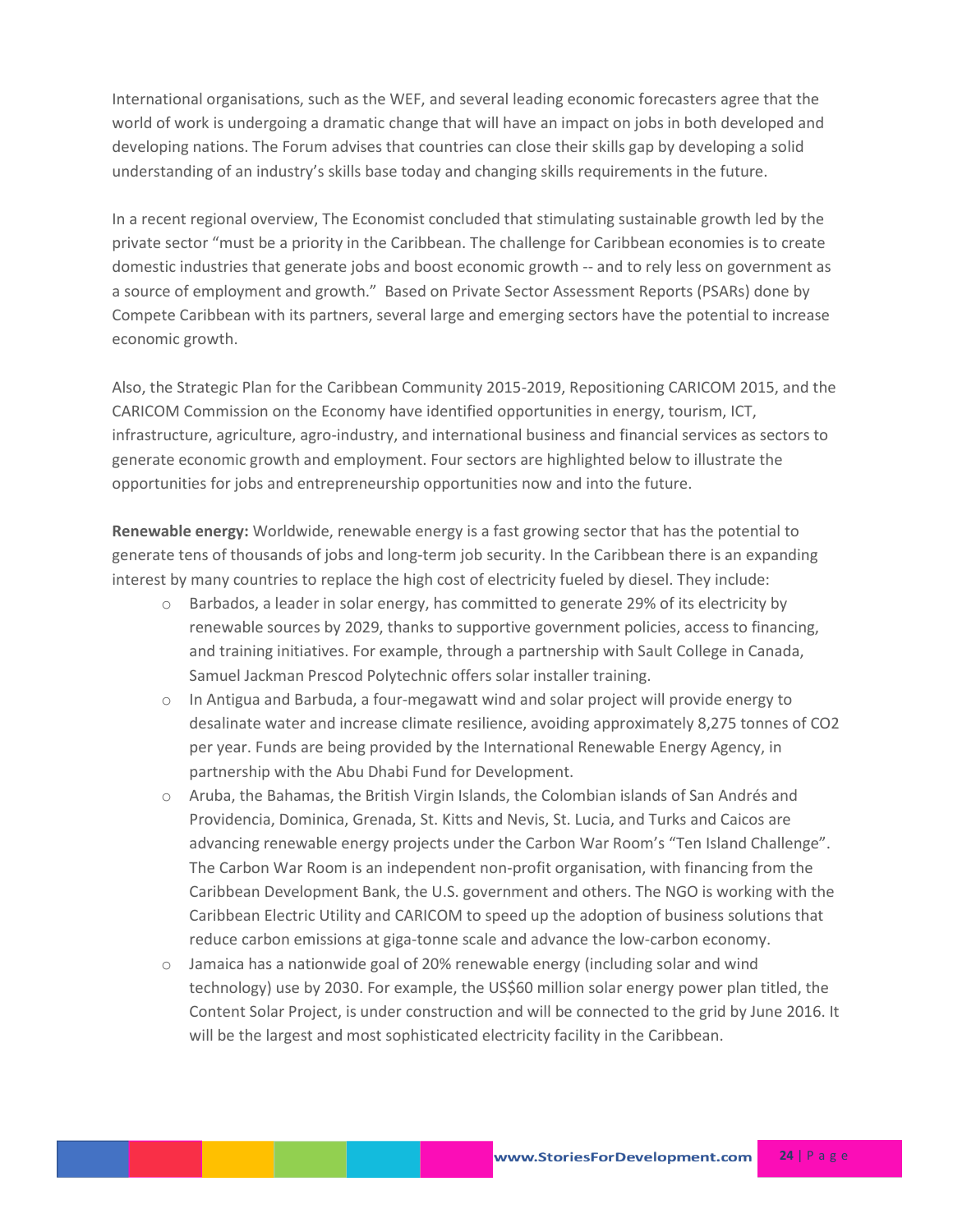Jobs now and in the future in the renewable energy sector require workers with different technical skills in many different disciplines at various development phases of a project, from planners and developers to mechanical, civil and electrical engineers, construction workers, and human resources and legal support.

**Construction and repairs/maintenance:** The increasing number of renewable energy projects, as well as demands for infrastructure maintenance and repair in the wake of natural disasters, and ongoing road repairs, improvements, upgrades and additions to transportation systems provides a range of jobs in the construction sector.

Infrastructure projects planned and underway include:

- $\circ$  Trinidad and Tobago's single largest public works project, the US\$1.16 billion Solomon Hochoy Highway extension is 45% complete;
- o Two large-scale water supply redevelopment projects launched in late 2015 in St. Lucia;
- $\circ$  A US\$240 million investment in the Plasma Gasification Waste-to-Energy Plant in Barbados;
- $\circ$  A geothermal plant in Dominica that will make it the first Caribbean country to be powered entirely by renewable energy sources; and
- $\circ$  the expansion of boutique resorts in Jamaica over the next 10 years by Karisma Hotels and Resorts of Florida, a US\$900 million investment.

As of June 2015, 44 hotels with 9,382 rooms were under contract, and 14 hotels with 4,240 rooms were under construction, including a five-star luxury hotel in St. Kitts and Nevis that opened in 2016 (RLB/Ryder Levett Bucknall, 2016).

**Tourism:** Tourism has long been a major source of income and jobs in the Caribbean, with economic benefits in the construction, creative and other sectors. However, the tourism service sector also contains many low skilled occupations that are important for absorbing surplus labour, but do not typically drive economic growth. (Ernst, 2009)

Future growth depends on a solid world economy, and broadening tourism products to appeal to a more diverse visitor. Niche products and services include: eco-adventure experiences, such as hiking, river rafting, diving, sports, yachting, culinary arts, health and wellness, agro-tourism, natural and heritage attractions, and creative products and events.

Creative industries, which are closely allied with the tourism sector, includes activities that bring together the arts, culture, business and technology. In the Caribbean context, the sector centres on activities such as music, art and craft, theatre, film, and fashion and publishing, but also includes software, new media and copyright collective management organisations. Cultural and creative industries are among the fastest-growing aspects of the global economy—they represent up to seven percent of the world's GDP, with growth forecast at 10% per annum, driven in part by the convergence of media and the digital economy. Jamaica has garnered worldwide acclaim for its culture (particularly music) and sporting prowess, particularly in athletics. Besides drawing tourists – and replacing foreign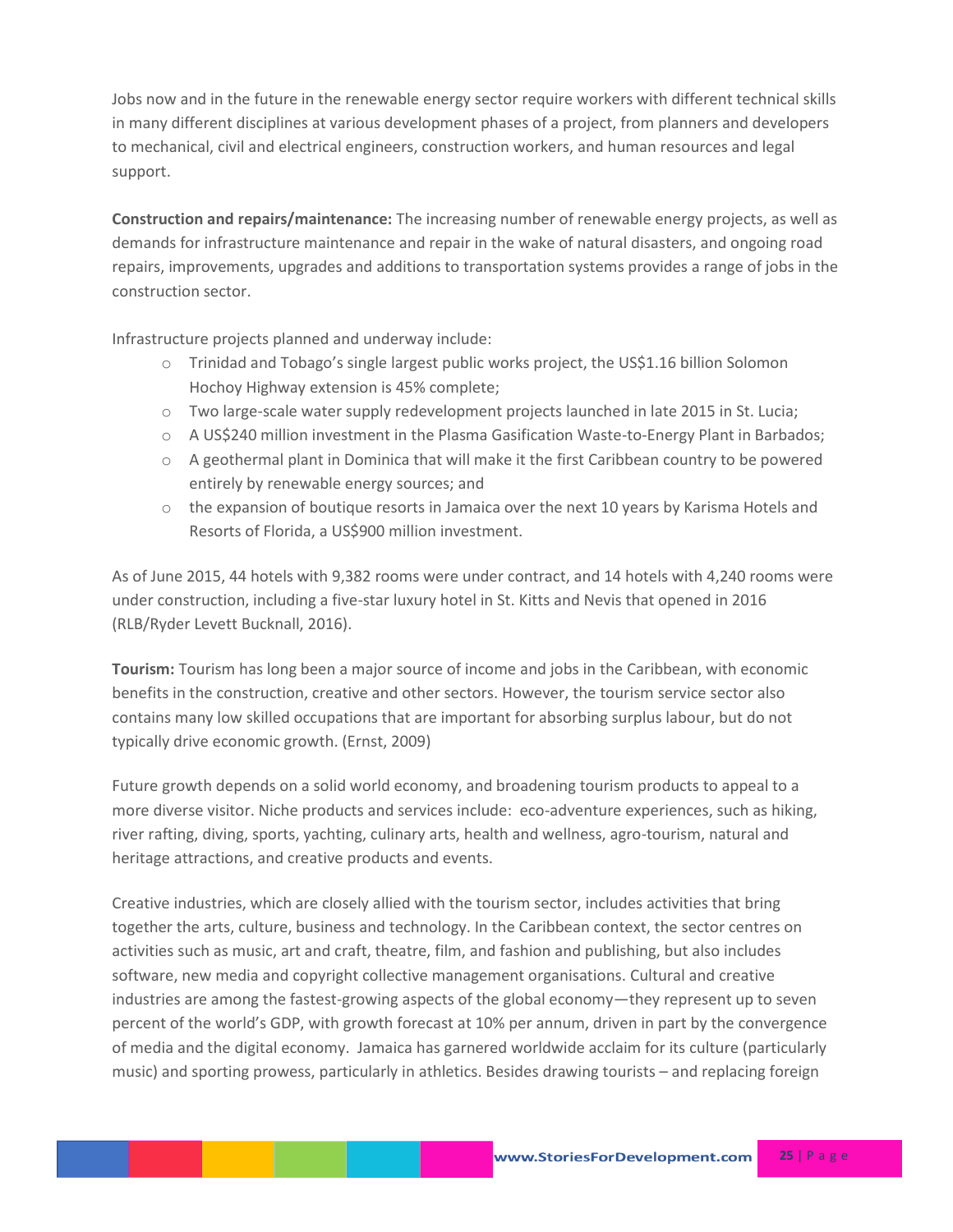tourist trinkets with locally-made artisan products – creative industries provide an avenue for economic diversification and export growth for the Caribbean.

Creative industries can act as an important pillar of economic diversification and structural change by leveraging new technologies and skills to produce innovative products and services. Creative industries also provide an opportunity to produce differentiated goods and services that allow the emergence of distinctive Caribbean brands which promote innovation and entrepreneurship opportunities.

**Agriculture and Food Processing:** According to the Food and Agriculture Organisation of the United Nations (FAO) Director-General José Graziano da Silva, agriculture, particularly family farming, is crucial for Caribbean countries to achieve food security as they face climate change and other challenges, and can also spur their economic development by creating jobs, especially for youth. While agriculture has declined in many countries with the loss of preferential markets in the EU, agriculture-based industry is seen as a sector with potential for growth.<sup>8</sup>

In Jamaica, where the food-processing sector is a major producer of manufactured commodities of animal feeds, flour, sugar and poultry meats, the World Bank highlights food-processing, specifically the sauces and spices subsector, as an area of growth with potential for extensive export growth. Also, in Jamaica there is interest in the development of cannabis-related products given its growing medical marijuana industry and the loosening of laws and regulations in some countries (e.g. Canada and parts of the U.S.) The potential for the industry is still in its infancy, but some Member States could benefit from further developments of the plant in a broad range of areas such as medical marijuana and spin-off products such as lotions, cosmetic products, and cannabis-related tourism for medical purposes and other health-related services.

In St. Vincent and the Grenadines, agro-processors are rapidly increasing and now has a development organisation called VincyKlus Inc., a cluster of agribusinesses that works to reduce costs and coordinate standards. A number of small agro-processors have successfully sustained their businesses via links to the tourism sector. Some of the value-added products include chocolate (from cocoa) and meat.

In Suriname, agriculture remains an important sector because it is a major source of employment in rural areas, provides around 5% of the country's foreign exchange, and is responsible for the production of the population's main staple food, rice.

• In Guyana, the only Caribbean country that is a net food exporter, agriculture accounts for a larger share of total production than in other countries in the region. The sector is now using technology to modernise and increase capital and labour productivity, and is exploring the use of agricultural products in fashion and health (including cosmetics and medicine), and for the construction of furniture and crafts. Expansion and diversification would result in increased exports and have a positive impact on employment and social benefits for the rural population.

 $\overline{\phantom{a}}$ 

<sup>8</sup> FAO Director-General speaks at 26th Caribbean Community summit, February 2015 <http://www.fao.org/news/story/en/item/278903/icode/>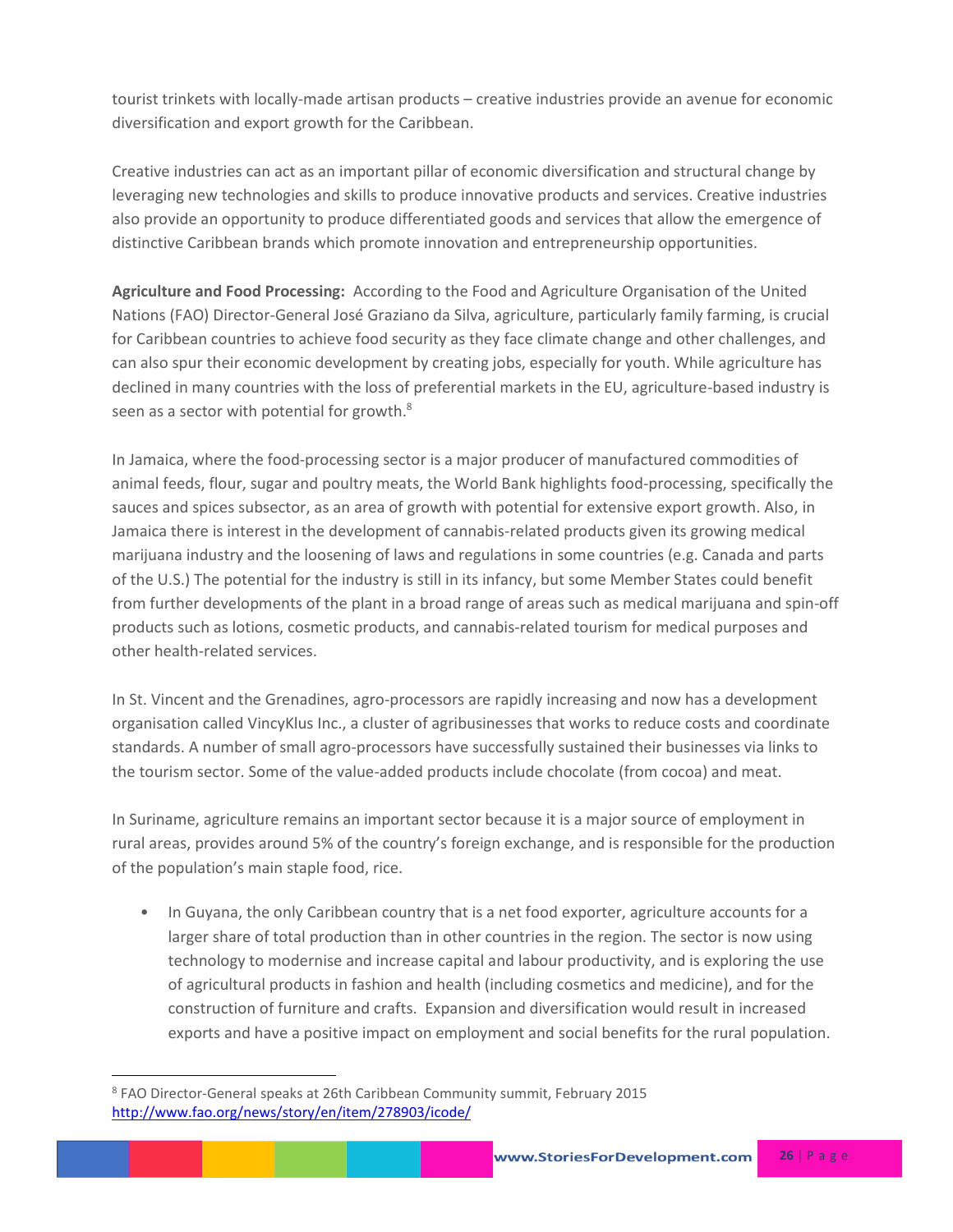## **D. Recommendations for Moving Forward**

Several lessons can be drawn from the findings and analysis noted above to help advance efforts to modernise the region's education and training system. Some of these lessons can be drawn from the experiences of other countries around the world that have successfully travelled paths to reform, such as Singapore, Finland, Ontario (Canada), and Chile.

**Provide opportunities for as many learners as possible to succeed** – Modern education and training systems cast the broadest possible net to provide opportunities for all students to succeed. This means ensuring that classrooms are centred on the needs of the learners and providing multiple pathways to success in both the academic and TVET streams. The current exam process is not learner-centred because it is not designed to assess whether students can apply their knowledge to real-life situations, the true measure of a successful education system.

**Improving education and training outcomes is a long term endeavour** – It can take at least two decades to register sustained improvements to education and training outcomes. Policies and strategies must be followed through with concrete action plans, and, a commitment to monitoring and evaluation to help drive continuous improvement.

**A well-functioning local labour market is crucial** – The demand for education in the Caribbean is likely to remain intense. Therefore, the region needs more effective labour laws and regulations, and labour market policies and practices to create sufficient and decent jobs that pay competitive wages, use LMI, and provide workers with opportunities to upskill or pursue entrepreneurship.

**One area where further research is needed** is to understand how globalisation of education is affecting the region's ability to compete on a global stage. Currently, the actual numbers of students leaving the region, where they are migrating to, and what they are studying abroad are not well documented. Research in this area could entail selecting a sample of graduates, conducting exit interviews of recent graduates, tracking their progress, what courses they have studied, and what type of employment they have acquired. This research would help the region to make improvements to its own education and training system to better align it with the needs of students, graduates, and the economy.

#### *Key Recommendations*

The review of the literature for issues facing the competitiveness of education and training in CARICOM, and analysis of related data and information are the basis for four practical recommendations on ways to improve the performance of the system.

#### **Recommendation 1: Coherent regional strategy to mitigate the effects of brain drain**

CARICOM needs a regional strategy to help its own graduates access comparable quality skills training and tertiary education at home, develop good paying local jobs, and stay connected to those graduates who do decide to seek opportunities abroad. The strategy should facilitate opportunities for the diaspora to be involved in the development of the region, even from abroad.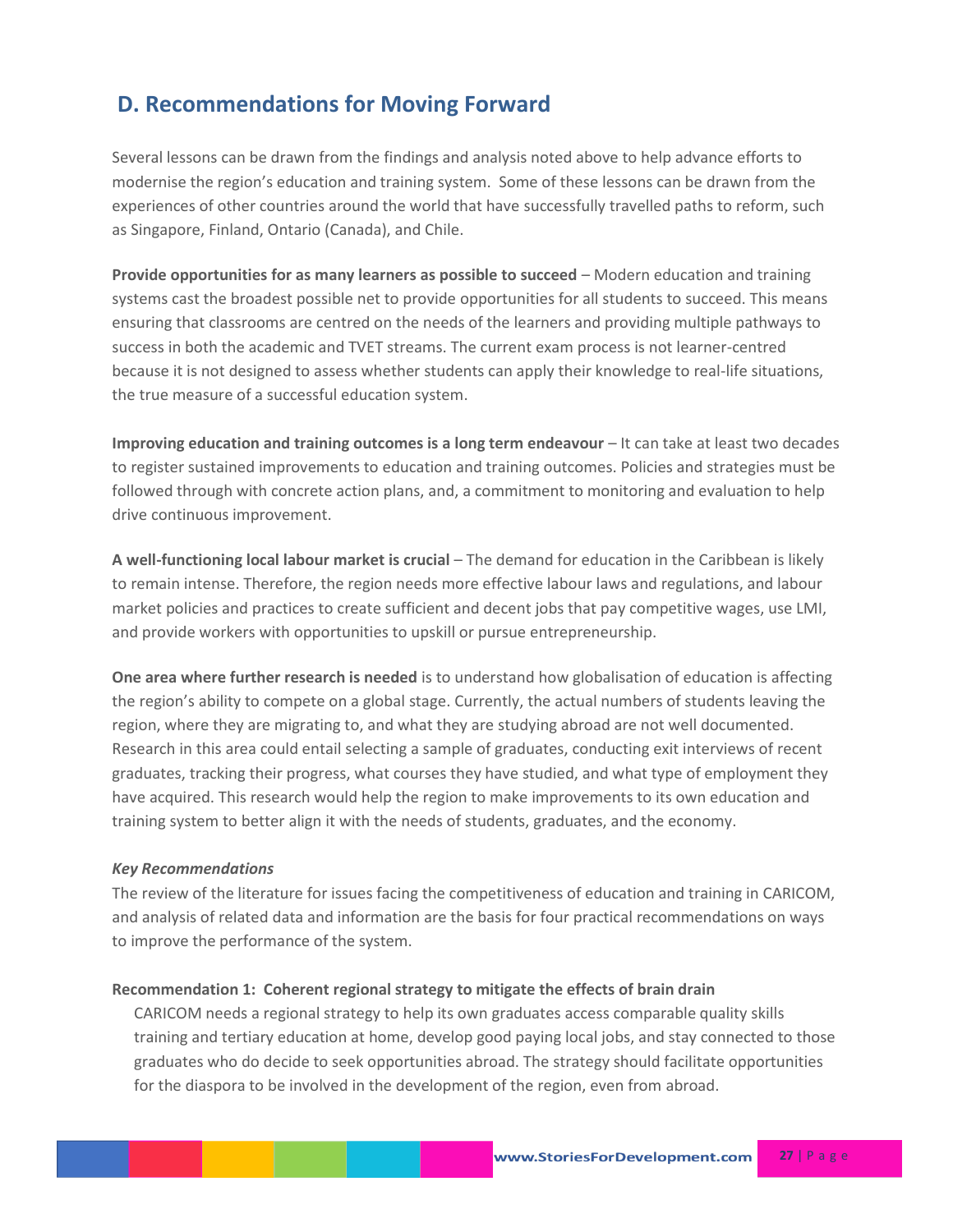#### **Recommendation 2: Each Member State needs an education data management system.**

CARICOM needs to enhance its data management capacity as well as its capacity to measure, monitor, and evaluate education and training programmes. This would allow for a level of planning and evaluation that is part of modern high-performing systems. It could be modelled on the work started by the OECS Skills for Inclusive Growth in St. Lucia and Grenada as well as systems under development in pockets throughout the region. It should incorporate education data from the mainstream system as well as from TVET, and involve TVET councils and NTAs in the design and management of the system. The evaluation of programmes needs to become the norm rather than the exception to ensure continuous learning and improvement.

#### **Recommendation 3: Revisit how second chance education is delivered in the region**

Modern education and training systems ensure access to quality education for all students. CARICOM needs a better way to identify potential at-risk youth and put in place preventive measures within the mainstream school system to encourage students to stay in school. This would include a more effective approach to providing education and skills training to those who are at-risk of not succeeding in the traditional streams of education. Early identification of at-risk learners will help to mitigate the need, over time, for second chance education and would help to remove some of the stigmatisation associated with alternative pathways.

#### **Recommendation 4: Develop a regional portal and coordinated approach to TVET**

The C-EFE is a comprehensive programme that is helping colleges in the Caribbean to identify courses, in collaboration with Canadian universities and colleges, to promote TVET. The potential for C-EFE to make a difference in the Caribbean is significant. The region must ensure that this new C-EFE leads to an effective implementation of TVET programming. A key element of the implementation strategy should be based on a regional approach to guidance counseling and employment centres that are linked to labour market information and intelligence.

#### *Conclusion*

Globalisation is playing an important role in creating better jobs, increasing wages in both rich and poor countries, and improving working conditions. But these potential benefits do not accrue automatically. As the world moves into the Fourth Industrial Revolution, the education and training system for CARICOM must continue to adapt to globalisation and technological changes, recognising the complex social, economic, and political environment of the region.

There are plenty of examples of other developing countries that have travelled down similar paths and gone through the challenging steps to improve their education and training system. The challenges the region faces are not insurmountable or impossible. But it will take time and commitment.

The Human Resource Development and Education Strategy 2030 is going to be an important document for the region. But the strategy alone won't be enough. It must be followed through with a committed action plan to carve out its competitive advantage and take advantage of its rich history of placing considerable importance on education. Building on the gains made thus far, the region is well-positioned to advance its interests in developing a  $21<sup>st</sup>$  century education and training system.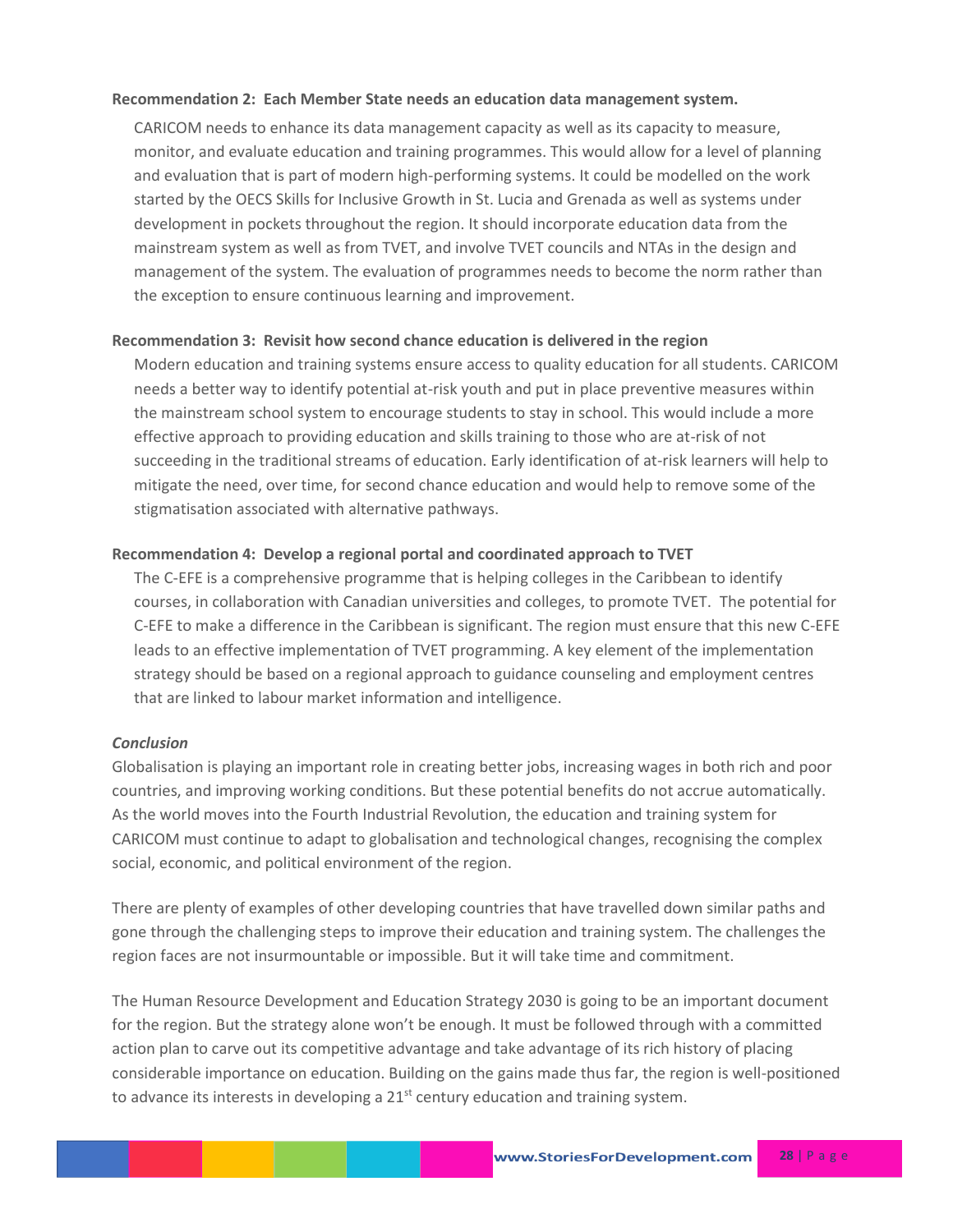### **Annex 1: Research Matrix**

The following table highlights the research questions that were addressed in the paper. The questions are organised by three themes which are taken from the Terms of Reference. The sub-questions are based partly discussions with the CARICOM Secretariat and Education Specialist. The responses to these questions make up much of the analytical section of the paper.

| <b>Discussion Themes</b>                                                                                                                         | <b>Key sub-questions</b>                                                                                                                                                                                                           | Where to find it in         |
|--------------------------------------------------------------------------------------------------------------------------------------------------|------------------------------------------------------------------------------------------------------------------------------------------------------------------------------------------------------------------------------------|-----------------------------|
|                                                                                                                                                  |                                                                                                                                                                                                                                    | the discussion paper        |
| 1. Analysis of education<br>and training systems in<br>terms of structure*                                                                       | What should be the objectives of a modern and<br>competitive education and training ecosystem?<br>What are the characteristics of ecosystem?                                                                                       | Sections C.1.1 and<br>C.1.2 |
|                                                                                                                                                  | What structures of a modern and competitive<br>education and training education system are needed<br>to promote innovation and creativity in the region?                                                                           | C.1.3                       |
|                                                                                                                                                  | What are the roles and responsibilities of the<br>partners? What coordinating mechanisms are needed<br>to ensure effective partnerships?                                                                                           | Section B and C             |
| 2. Analysis of education<br>and training systems in<br>terms of content*                                                                         | What are the main policies/strategies being used<br>regionally, by state, and globally to create a modern<br>and competitive education and training system?                                                                        | Section C.2                 |
|                                                                                                                                                  | What interventions are under way, regionally, by<br>state, and globally to move young people from<br>education and training to employment? Which ones<br>are promising practices? Which practices are not<br>working?              | Section C.3.4.              |
| 3. Analysis of education<br>and training systems in<br>terms of alignment*<br>with employment,<br>entrepreneurship, and<br>regional/global needs | Do young people in the region have the information<br>they need to make the right decisions of what subjects<br>to enrol in for employment in the 21 <sup>st</sup> century?                                                        | Section C.3.2               |
|                                                                                                                                                  | What skills are required for employment in the 21st<br>century? Do the products of the education and<br>training system [in the region] have the necessary<br>skills and attitudes for work? * ("readiness to work")               | Sections C.3.1              |
|                                                                                                                                                  | What are the mechanisms that connect education to<br>employment?                                                                                                                                                                   | Section C.3.3               |
|                                                                                                                                                  | What are the jobs of the future? Are we preparing our<br>children/youth to take advantage of new job<br>opportunities in the 21 <sup>st</sup> century, particularly those<br>associated with globalisation and new technologies? * | Section C.4                 |

\* Taken directly from the Terms of Reference.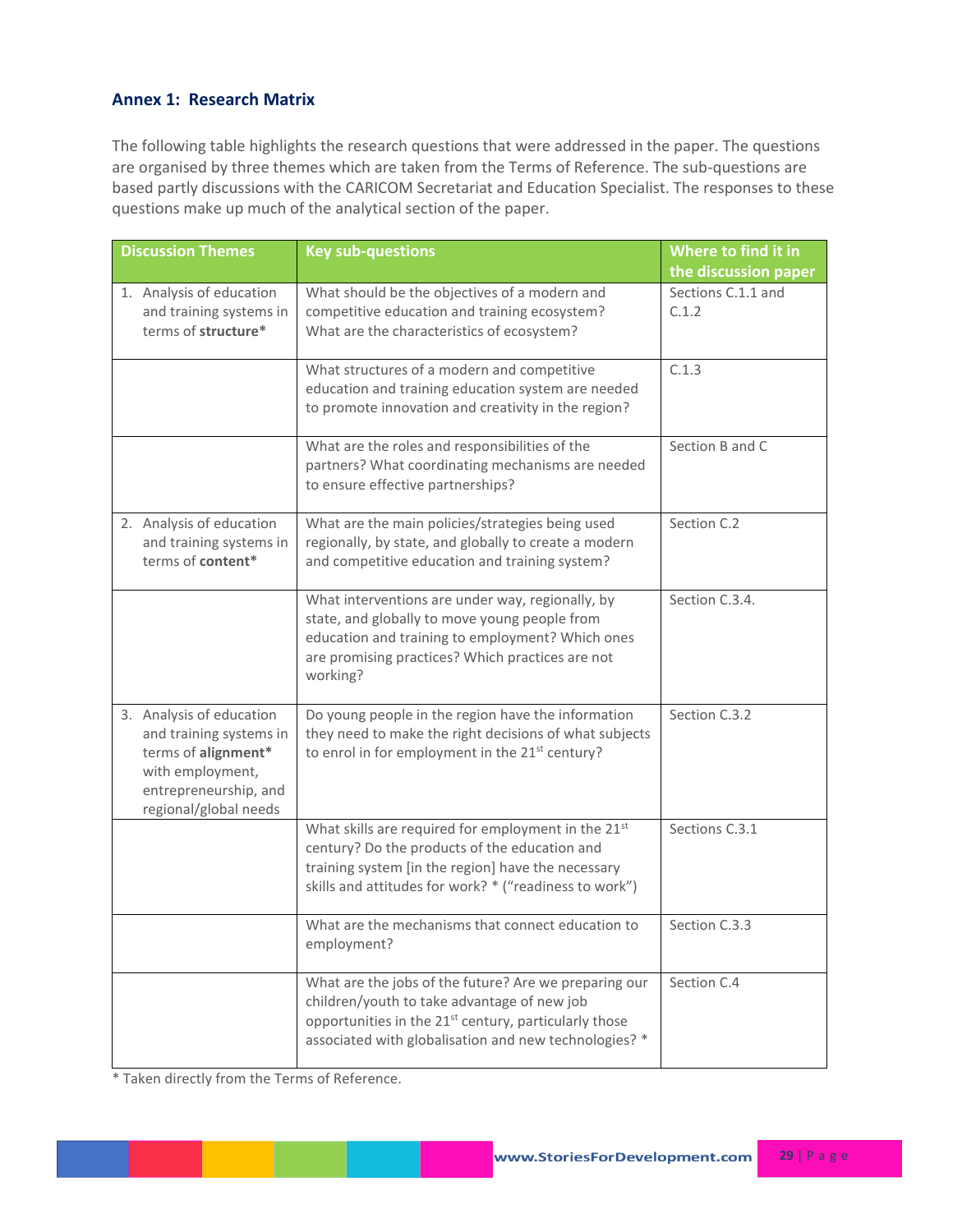## **Annex 2: Brief description of selected education and training interventions across CARICOM Member States**

#### **Caribbean Inclusive Growth Programme (sub-regional)**

The Caribbean Inclusive Growth Programme is an OECS initiative that took place in Grenada and St. Lucia and was designed to work with the private sector to address skills shortages and establish a policy and institutional framework to deliver skills to disadvantaged unemployed youth. This included basic literacy and numeracy, life skills and vocational training in a classroom and on-the-job internships. Certification was to be provided based on industry approved occupational standards competency-based standards. According to the World Bank, with its support "Saint Lucia and Grenada trained and certified more than 2,000 unemployed youth with regionally and internationally recognised certification, established a policy and institutional framework for delivering quality skills training, introduced industry-vetted regionally recognised occupational standards and a quality assurance system." The project report does not indicate what proportion of these trainees was employed after the completion of their internship.

#### **Youth Entrepreneurship Program for the Eastern Caribbean (sub-regional)**

The Youth Entrepreneurship Program for the Eastern Caribbean (YEPEC) is a NGO-based initiative that aims to grow business start-ups in five countries in the Caribbean. YEPEC was implemented in April 2012 and completed in December 2015. Generally, the services are provided by youth business trusts and include life skills, business development training, business plan development, mentoring as well as access to loans or grants to youth from 18 to 35-year olds.

#### **Job Link Up Programme (Anguilla)**

Job Link-Up is a state-run programme that targets young people from the ages of 15 and 24 who are considered at-risk of being unemployed because of socio-economic factors. It assists youth in developing an action plan that plots their entry into the workforce. The action plan includes individual counselling, group counselling, job shadowing, mentorship, job placement, academic and skills training. The concept behind Job Link-Up is that by completion, participants are fully integrated into the job market.

#### **Gilbert Agricultural and Rural Development Center (GARDC) (Antigua and Barbuda)**

GARDC is a grassroots NGO that is a training facility providing employment opportunities for young men and women. It specialises in vocational skills training in agriculture for vulnerable youth who have dropped out of school, but it also offers Mathematics and English courses towards CXC certification. It is bringing attention to gender stereotyping in the vocational choices of women. The Center helps its graduates access internships, job placements, and business development services such as financing, business plan development, and mentorship towards setting up new businesses.

#### **Bahamas Technical and Vocational Institute (BTVI)**

BVTI is a semi-autonomous body affiliated with the Ministry of Education delivering occupational training to a diverse student population consisting of young high school graduates, non-completers, mature students and persons with varied academic backgrounds, training requirements and interests.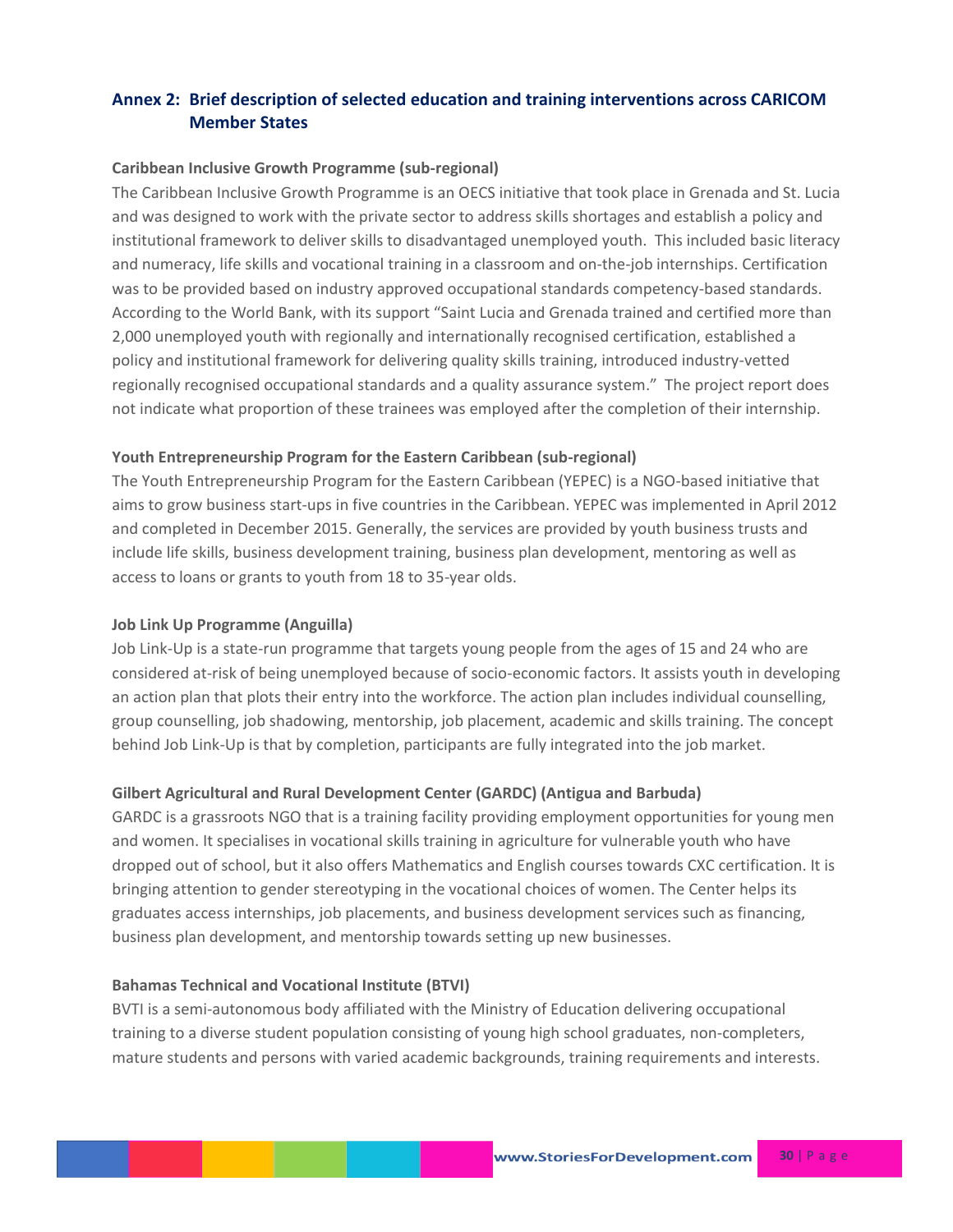### **Samuel Jackman Prescod Polytechnic (Barbados)**

SJPP is a public technical/vocational institute whose "mission is to meet the needs of its students through the provision of rich and diversified curricula which emphasise career education and training." It provides a full range of skills training for secondary school students, industrial workers, and teachers.

#### **Alternative, Collaborative, Community Education Support Services (ACCESS) Program (Belize)**

The goal of ACCESS is to improve the socio-economic opportunities of youth and young. Learners acquire basic literacy and numeracy skills, become aware of available occupational trades and standards, learn the importance of life and employability skills, practice employability and communication skills in the workplace, and become aware of the technical language and mathematical concepts used in the various occupations.

#### **Centre Where Adolescents Love to Learn and Serve (CALLS) (Dominica)**

CALLS is a secondary vocational school that offers various training and education programming for atrisk youth. It is an NGO with programming modeled after an organisation from Trinidad and Tobago, Service Volunteered for All (SERVOL) that provides community-based education and training opportunities.

#### **New Imani Programme (Grenada)**

New Imani is a CXC designated Second Chance Institution that is a state-run training programme for young people 18 to 35 years old. All trainees are provided with personal development through life skills classes, literacy and numeracy classes, as well as skills training and apprenticeships. New Imani also allows for scholarship referrals to universities, small business training, and access to funding for youth enterprise development.

#### **Youth Upliftment Through Employment (YUTE) (Jamaica)**

The YUTE programme is designed as a private sector intervention to address the urgent needs of at-risk, inner-city youth between the ages of 16 - 29. The programme builds technical and social skills and provides long and short term economic and entrepreneurship opportunities. It has three holistic goals: to improve employability, to increase life skills, and to provide opportunities for gainful employment.

#### **Advanced Vocational Education Centre (AVEC) (St. Kitts and Nevis)**

AVEC, a CXC-designated Second Chance Institution, is a post-secondary institution of learning that focuses on technical and vocational education and training. In 2000, the format of the programme changed to a training programme offered in a competency-based format that consists of 70% of practical training and 30% theory.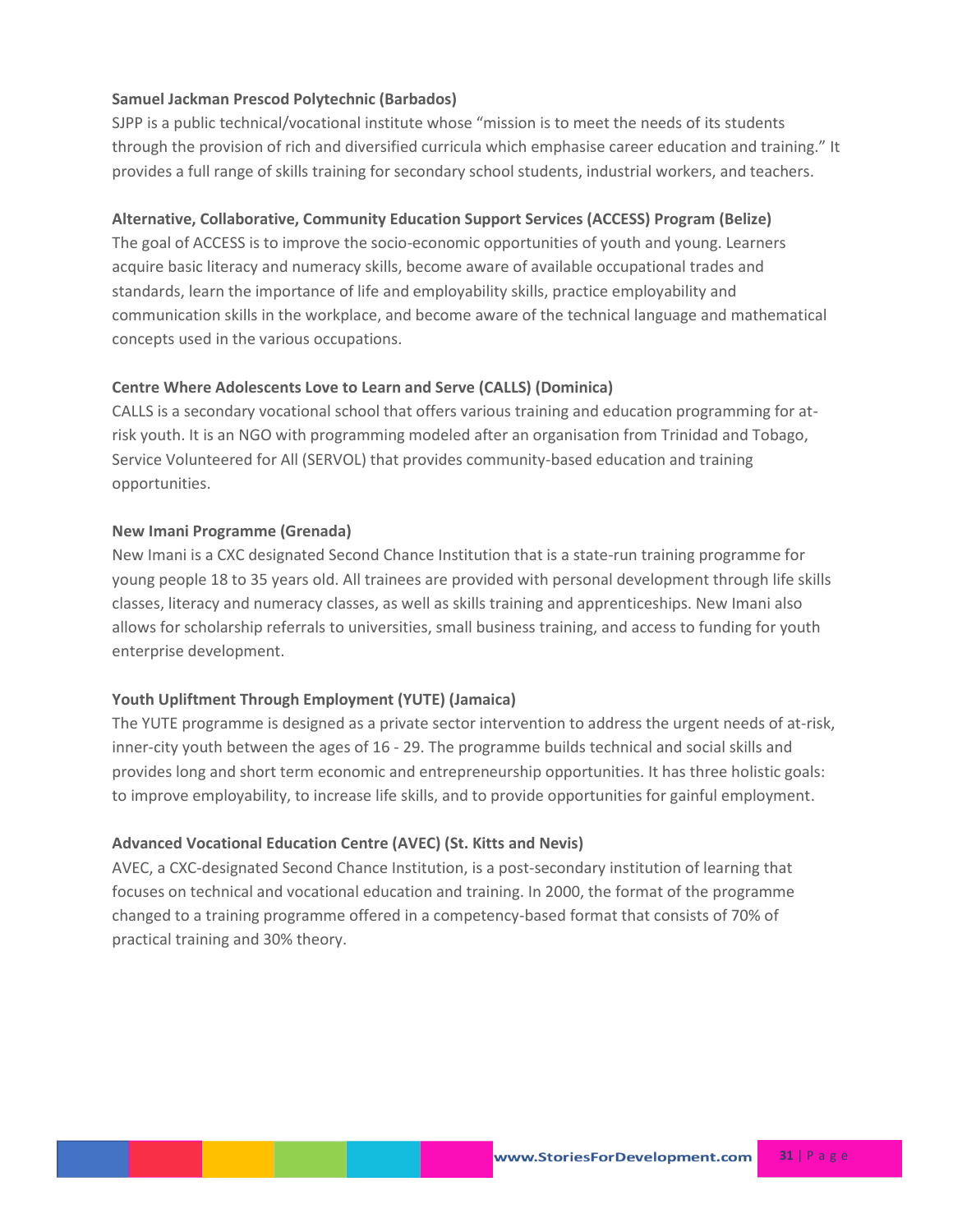## **National Skills Development Centre (NSDC) (St. Lucia)**

NSDC, a CXC-designated Second Chance Institution<sup>9</sup>, was officially launched in February 2001 as a quasinon-profit statutory body. It offers a range of TVET for unemployed and disadvantaged youth to become self-reliant and realise their career potential. NSDC's training programmes are designed to be demanddriven to meet the labour market needs of St. Lucia. The full set of services offered at the centres include soft skills, career counselling, computer labs and learning resources as well as technical and vocational skills training, job attachment/placement, and small business training.

### **Programme on Lower Vocational Education<sup>10</sup> (Suriname)**

l

In 2012, Suriname started to reform its lower vocational education, the first years of secondary vocational education. The Programme on Lower Vocational Education is aimed at implementing an important part of changes to the TVET process. The programme includes secondary technical and vocational education, teacher development, school leadership, and strategic support. The programme is funded by the Flemish and Belgian governments.

## **Youth Training Employment Partnership Programme (YTEPP) (Trinidad and Tobago)**

YTEPP is a Limited Liability Company that was introduced as a national response to the growing problem of unemployed and unemployable youth. There are three programmes streams which all use a threepronged approach to providing training, including life skills and career enhancement; vocational skills; and small business or micro-entrepreneurship. CSEC subjects and eight specialised education and vocational skills are offered.

<sup>&</sup>lt;sup>9</sup> In April 2013, CXC announced the Strengthening Second Chance Programme that included US\$4.2 million in funding from USAID. The programme targeted at-risk youth between the ages of 16 and 35 and is available across eight countries, including Antigua and Barbuda, Barbados, Dominica, Grenada, St. Kitts and Nevis, St. Lucia, St. Vincent and the Grenadines, and Trinidad and Tobago. It is designed to develop life skills, training/ retraining for the world of work, portable certification, and a continuing education platform for future development. The Programme is taught at 13 learning institutions designated by CXC to offer CVQ Levels 1 and 2, and CCSCL.

<sup>&</sup>lt;sup>10</sup> See the following web link for more information<http://www.vvob.be/vvob/en/programmes/suriname>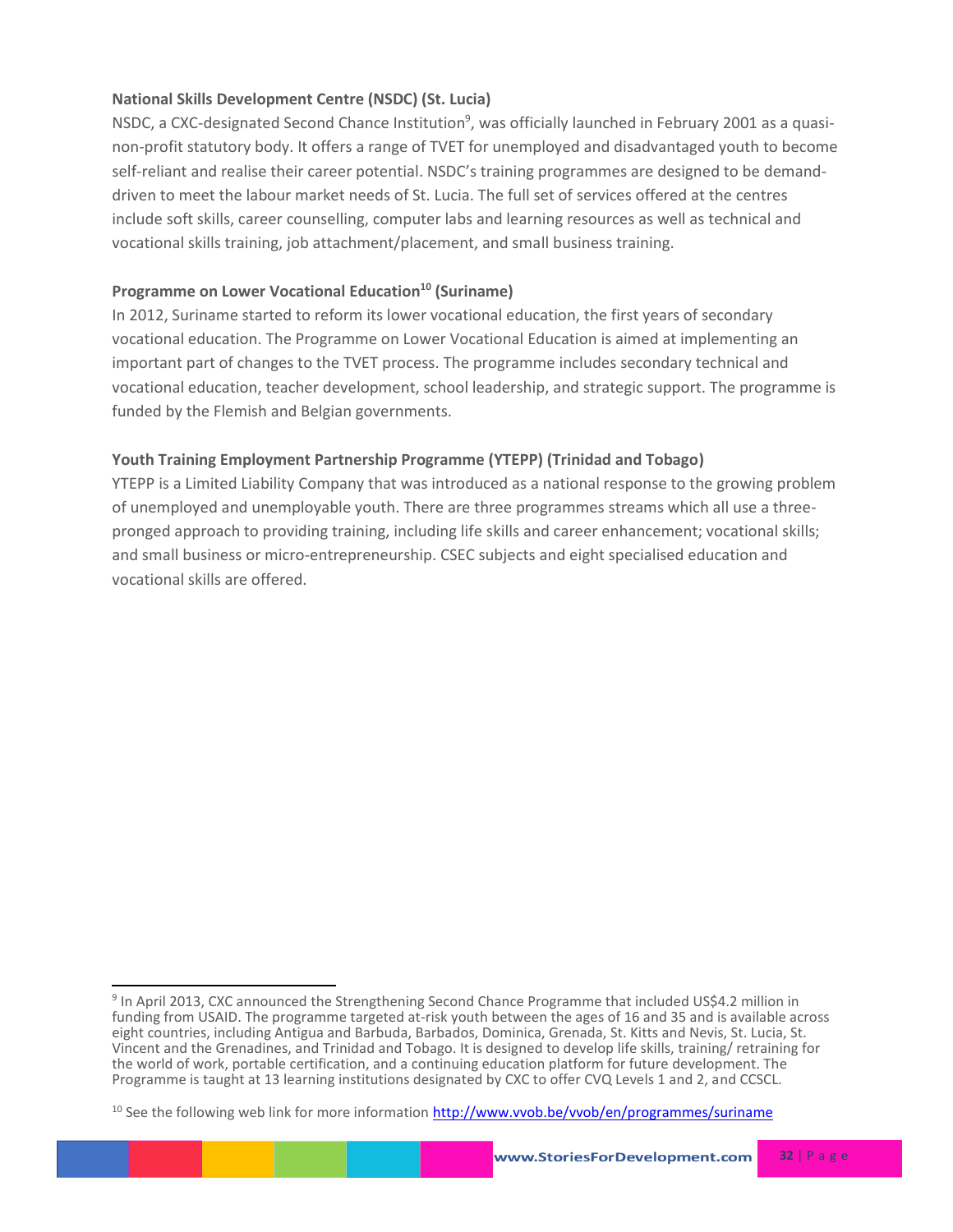## **References**

Bailey, Barbara and Charles, Suzanne. *Commonwealth Education Partnerships - Gender Differentials in Caribbean Education Systems*, 2010.

Caribbean Journal (Ryan Peterson). *Rethinking Caribbean Tourism Education*, August 2014.

CARICOM*. The Strategic Plan for the Caribbean Community 2015-2019 Repositioning CARICOM, 2015.*

CARICOM. *Caribbean Environment Outlook*, 2005.

Chaaban, Jad. *Costs and Benefits from Investing in Youth in the CARICOM Member States. A Quantitative Assessment of the Youth Development Strategy*, 2009.

Committee on Young Males and Crime in Trinidad and Tobago. *No Time to Quit: Engaging Youth At Risk*, 2013.

Compete Caribbean*. Private Sector Assessment Reports*, 2014.

Downes, Andrew S. *Poverty and its Reduction in the Small Developing Countries of the Caribbean,* 2010.

Downes, Andrew S. *Caribbean Labour Market Challenges and Policies*, CEPAL Economic Development Division, 2006.

Economic Commission for Latin America and the Caribbean, United Nations Economic and Social Council. *Focus - Ageing in the Caribbean, Issue 2*, April to June 2015.

The Economist, Intelligence Unit. *Private Sector Development in the Caribbean: A Regional Overview,* 2015.

Ernst, Christoph and Berg, Janine. International Labour Organisation. The Role of Employment and Labour Markets in the Fight against Poverty, 2009.

Hannon, Valerie; Patton, Alec; and Temperley, Julie. Developing an Innovation Ecosystem for Education, 2010.

Näslund-Hadley, Emma; Alonzo, Haydée; and Martin, Dougal. *Challenges and Opportunities in the Belize Education Sector*, Inter-American Development Bank, 2013.

International Labour Organization. *Labour Market Transition of Young Men and Women in Jamaica,* 2013.

de Koning, Jaap and de Jong Niek. *Grenada Labour Market Needs Assessment*, Erasmus School of Economica, 2013.

McKinsey and Company. *How the World's Best-Performing School Systems Come Out on Top*, 2007.

Middleton, John. Skills Strategy Options for the Organisation of Eastern Caribbean States, 2011.

Mourshed, Mona; Chijioke, Chinezi; Barber, Michael. McKinsey and Company. *How the World's Most Improved School Systems Keep Getting Better*, 2007.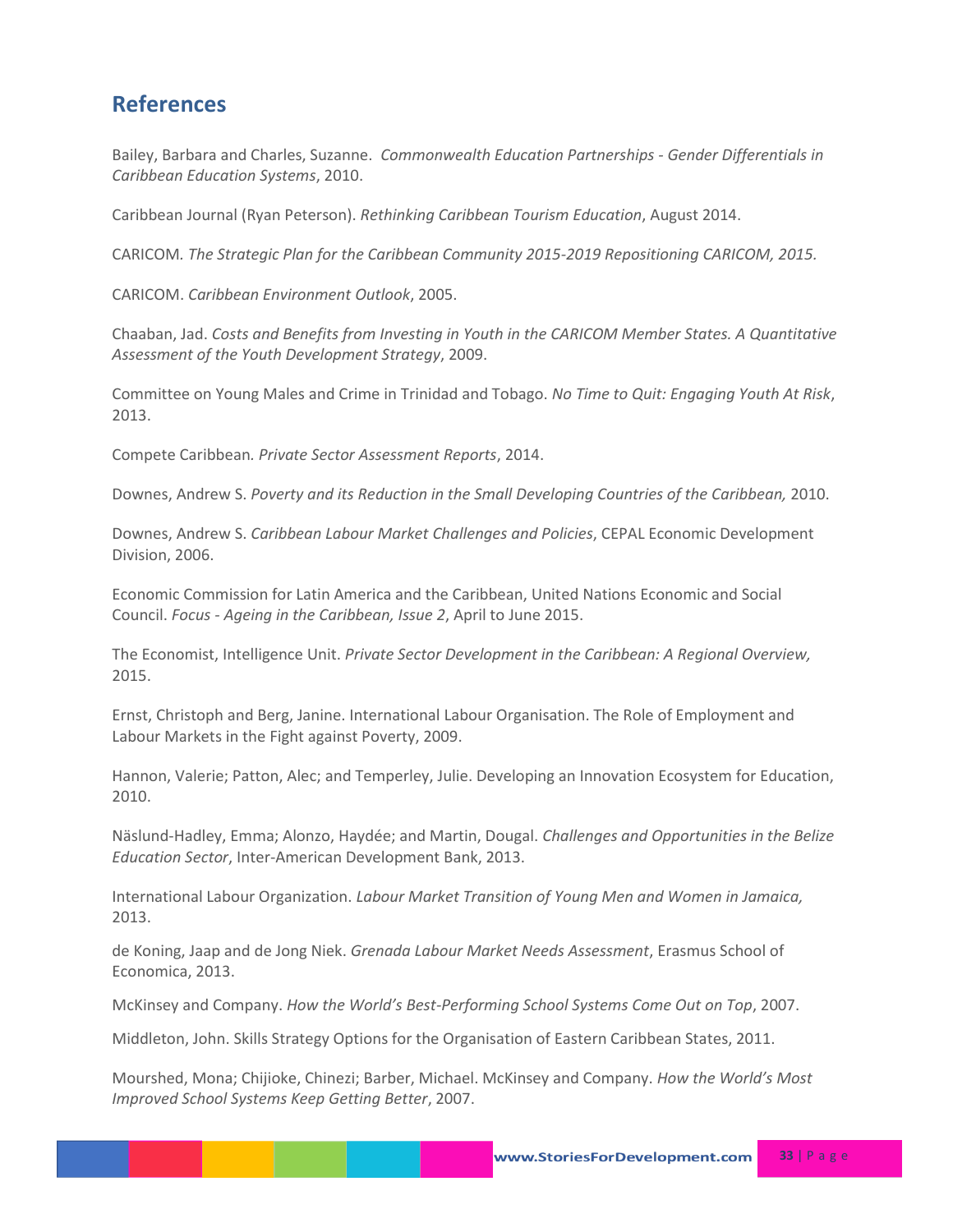Mourshed, Mona; Farrell, Diana; Barton, Dominic. McKinsey and Company. *Education to Employment: Designing a System that Works*, 2014.

North, Chris. Commission for Interdisciplinary Ecological Studies. *Economic Implications of Growing Populations and Changing Demographic Structures*, Opinions 3, 2007.

Organisation for Economic Cooperation and Development*. Skills Outlook 2013: First Results from the Survey of Adult Skills, 2013.*

RLB/ Ryder Levett Bucknall. *Caribbean Report, Construction Market Intelligence, 2016.*

St. Lucia Council for Technical and Vocational Education and Training, Terms of Reference, 2014.

UNESCO Institute for Lifelong Learning. *Effective Literacy Practice Series*.

UNESCO. *The State of Education in Latin America and the Caribbean*, 2013. [http://www.unesco.org/new/fileadmin/MULTIMEDIA/FIELD/Santiago/pdf/state-of-education-in-LAC](http://www.unesco.org/new/fileadmin/MULTIMEDIA/FIELD/Santiago/pdf/state-of-education-in-LAC-towards-%202015.pdf)[towards-](http://www.unesco.org/new/fileadmin/MULTIMEDIA/FIELD/Santiago/pdf/state-of-education-in-LAC-towards-%202015.pdf) 2015.pdf

United Nations – Department of Economics and Social Affairs. *World Urbanization Prospects*, July 2014. <http://www.un.org/en/development/desa/news/population/world-urbanization-prospects-2014.html>

Vision 2030 Jamaica, *Services Sector Plan*, 2009-30.

World Bank, *Caribbean Lifelong Learning*, 2006

[http://web.worldbank.org/WBSITE/EXTERNAL/TOPICS/EXTEDUCATION/0,,contentMDK:20941756~menu](http://web.worldbank.org/WBSITE/EXTERNAL/TOPICS/EXTEDUCATION/0,,contentMDK:20941756~menuPK:617592~pagePK:148956~piPK:216618~theSitePK:282386,00.html) [PK:617592~pagePK:148956~piPK:216618~theSitePK:282386,00.html](http://web.worldbank.org/WBSITE/EXTERNAL/TOPICS/EXTEDUCATION/0,,contentMDK:20941756~menuPK:617592~pagePK:148956~piPK:216618~theSitePK:282386,00.html)

World Bank, *Quality Education Counts for Skills and Growth, Caribbean Knowledge Series*, June 2013.

World Bank. *Making Reforms Work in the Caribbean, A Collective Approach to Growth,* 2014.

World Bank. *Skill Challenges in the Caribbean, Phase 1 Report: School and Work, Does the Education System Adequately Prepare Youth for the Global Economy?*, 2007.

World Bank. *Youth Unemployment in the Caribbean – Caribbean Knowledge Series,* April 2014.

World Bank. *Survey of ICT and Education in the Caribbean, Volume 1: Regional Trends and Analysis, ICT and Education Series*, 2009.

World Bank. *A Time to Choose: Caribbean Development in the 21st Century*. [http://web.worldbank.org/WBSITE/EXTERNAL/COUNTRIES/LACEXT/0,,contentMDK:20468612~pagePK:1](http://web.worldbank.org/WBSITE/EXTERNAL/COUNTRIES/LACEXT/0,,contentMDK:20468612~pagePK:146736~piPK:146830~theSitePK:258554,00.html) [46736~piPK:146830~theSitePK:258554,00.html](http://web.worldbank.org/WBSITE/EXTERNAL/COUNTRIES/LACEXT/0,,contentMDK:20468612~pagePK:146736~piPK:146830~theSitePK:258554,00.html)

World Economic Forum. *The Future of Jobs, Employment, Skills and Workforce: Strategy for the Fourth Industrial Revolution*, 2016.

Zhao, Yong. Catching Up or Leading the Way- American Education in the Age of Globalization, Association for Supervision and Curriculum Development, 2002.

Zimmerman, Klaus; Eichhorst, Werner; Schmidl, Núria Rodríguez-Planas Ricarda. *A Roadmap to Vocational Education and Training Systems Around the World*, December 2012.